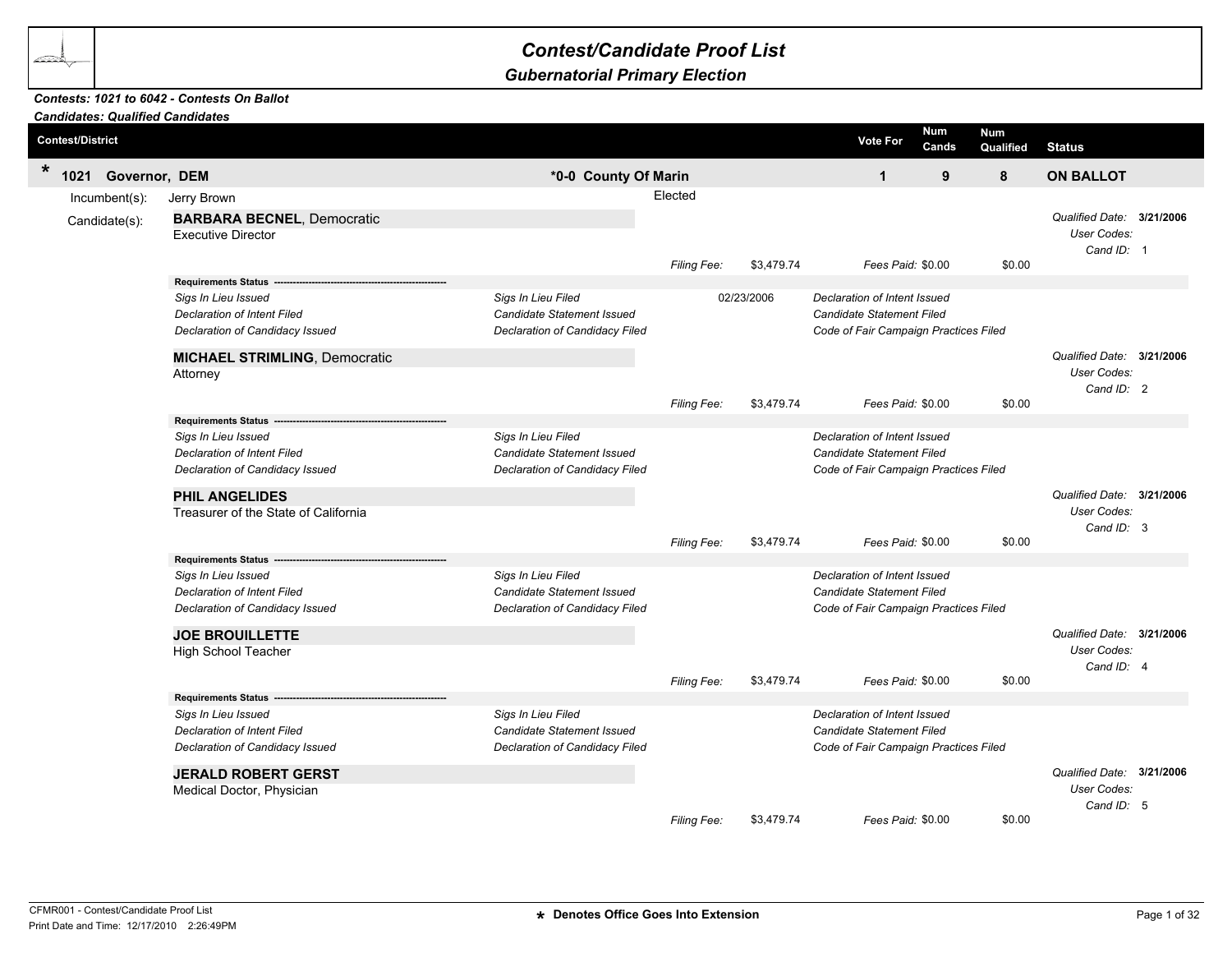| <b>Contest/District</b> |                                |                                                    |                                                  |                    |            | <b>Vote For</b>                                           | <b>Num</b><br>Cands | <b>Num</b><br>Qualified | <b>Status</b>             |  |
|-------------------------|--------------------------------|----------------------------------------------------|--------------------------------------------------|--------------------|------------|-----------------------------------------------------------|---------------------|-------------------------|---------------------------|--|
|                         | <b>Partisan STATE Governor</b> |                                                    |                                                  |                    |            |                                                           |                     |                         |                           |  |
|                         | 1021 Governor, DEM             |                                                    |                                                  |                    |            | $\mathbf{1}$                                              | 9                   | 8                       | <b>ON BALLOT</b>          |  |
|                         |                                | <b>Requirements Status</b>                         |                                                  |                    |            |                                                           |                     |                         |                           |  |
|                         |                                | Sigs In Lieu Issued                                | Sigs In Lieu Filed                               |                    |            | Declaration of Intent Issued                              |                     |                         |                           |  |
|                         |                                | <b>Declaration of Intent Filed</b>                 | Candidate Statement Issued                       |                    |            | Candidate Statement Filed                                 |                     |                         |                           |  |
|                         |                                | Declaration of Candidacy Issued                    | Declaration of Candidacy Filed                   |                    |            | Code of Fair Campaign Practices Filed                     |                     |                         |                           |  |
|                         |                                | <b>VIBERT GREENE</b>                               |                                                  |                    |            |                                                           |                     |                         | Qualified Date: 3/21/2006 |  |
|                         |                                | Engineer                                           |                                                  |                    |            |                                                           |                     |                         | User Codes:               |  |
|                         |                                |                                                    |                                                  |                    |            |                                                           |                     |                         | Cand ID: 6                |  |
|                         |                                |                                                    |                                                  | <b>Filing Fee:</b> | \$3,479.74 |                                                           | Fees Paid: \$0.00   | \$0.00                  |                           |  |
|                         |                                | <b>Requirements Status</b>                         |                                                  |                    |            |                                                           |                     |                         |                           |  |
|                         |                                | Sigs In Lieu Issued                                | Sigs In Lieu Filed                               |                    |            | Declaration of Intent Issued                              |                     |                         |                           |  |
|                         |                                | <b>Declaration of Intent Filed</b>                 | <b>Candidate Statement Issued</b>                |                    |            | Candidate Statement Filed                                 |                     |                         |                           |  |
|                         |                                | Declaration of Candidacy Issued                    | Declaration of Candidacy Filed                   |                    |            | Code of Fair Campaign Practices Filed                     |                     |                         |                           |  |
|                         |                                | FRANK A. MACALUSO, JR.                             |                                                  |                    |            |                                                           |                     |                         | Qualified Date: 3/21/2006 |  |
|                         |                                | Physician/Medical Doctor                           |                                                  |                    |            |                                                           |                     |                         | User Codes:               |  |
|                         |                                |                                                    |                                                  |                    |            |                                                           |                     |                         | Cand ID: 7                |  |
|                         |                                |                                                    |                                                  | <b>Filing Fee:</b> | \$3,479.74 |                                                           | Fees Paid: \$0.00   | \$0.00                  |                           |  |
|                         |                                | <b>Requirements Status</b>                         |                                                  |                    |            |                                                           |                     |                         |                           |  |
|                         |                                | Sigs In Lieu Issued<br>Declaration of Intent Filed | Sigs In Lieu Filed<br>Candidate Statement Issued |                    |            | Declaration of Intent Issued<br>Candidate Statement Filed |                     |                         |                           |  |
|                         |                                | Declaration of Candidacy Issued                    | Declaration of Candidacy Filed                   |                    |            | Code of Fair Campaign Practices Filed                     |                     |                         |                           |  |
|                         |                                |                                                    |                                                  |                    |            |                                                           |                     |                         |                           |  |
|                         |                                | <b>STEVE WESTLY</b>                                |                                                  |                    |            |                                                           |                     |                         | Qualified Date: 3/21/2006 |  |
|                         |                                | Controller of the State of California              |                                                  |                    |            |                                                           |                     |                         | User Codes:               |  |
|                         |                                |                                                    |                                                  | Filing Fee:        | \$3,479.74 |                                                           | Fees Paid: \$0.00   | \$0.00                  | Cand ID: 10               |  |
|                         |                                | <b>Requirements Status</b>                         |                                                  |                    |            |                                                           |                     |                         |                           |  |
|                         |                                | Sigs In Lieu Issued                                | Sigs In Lieu Filed                               |                    |            | Declaration of Intent Issued                              |                     |                         |                           |  |
|                         |                                | <b>Declaration of Intent Filed</b>                 | Candidate Statement Issued                       |                    |            | Candidate Statement Filed                                 |                     |                         |                           |  |
|                         |                                | Declaration of Candidacy Issued                    | Declaration of Candidacy Filed                   |                    |            | Code of Fair Campaign Practices Filed                     |                     |                         |                           |  |
|                         |                                |                                                    |                                                  |                    |            |                                                           |                     |                         |                           |  |
| $\ast$                  | 1022 Governor, REP             |                                                    | *0-0 County Of Marin                             |                    |            | $\mathbf{1}$                                              | 6                   | 4                       | <b>ON BALLOT</b>          |  |
|                         | Incumbent(s):                  | Jerry Brown                                        |                                                  | Elected            |            |                                                           |                     |                         |                           |  |
|                         | Candidate(s):                  | <b>JEFFREY R. BURNS</b>                            |                                                  |                    |            |                                                           |                     |                         | Qualified Date: 3/21/2006 |  |
|                         |                                | <b>General Contractor</b>                          |                                                  |                    |            |                                                           |                     |                         | User Codes:               |  |
|                         |                                |                                                    |                                                  |                    |            |                                                           |                     |                         | Cand ID: 1                |  |
|                         |                                |                                                    |                                                  | Filing Fee:        | \$3,479.74 | Fees Paid: \$0.00                                         |                     | \$0.00                  |                           |  |
|                         |                                | Requirements Status --                             |                                                  |                    |            |                                                           |                     |                         |                           |  |
|                         |                                | Sigs In Lieu Issued<br>Declaration of Intent Filed | Sigs In Lieu Filed<br>Candidate Statement Issued |                    |            | Declaration of Intent Issued<br>Candidate Statement Filed |                     |                         |                           |  |
|                         |                                | Declaration of Candidacy Issued                    | Declaration of Candidacy Filed                   |                    |            | Code of Fair Campaign Practices Filed                     |                     |                         |                           |  |
|                         |                                |                                                    |                                                  |                    |            |                                                           |                     |                         |                           |  |
|                         |                                | <b>BILL CHAMBERS</b>                               |                                                  |                    |            |                                                           |                     |                         | Qualified Date: 3/21/2006 |  |
|                         |                                | Railroad Switchman                                 |                                                  |                    |            |                                                           |                     |                         | User Codes:               |  |
|                         |                                |                                                    |                                                  |                    |            |                                                           |                     |                         | Cand ID: 2                |  |
|                         |                                |                                                    |                                                  | Filing Fee:        | \$3,479.74 |                                                           | Fees Paid: \$0.00   | \$0.00                  |                           |  |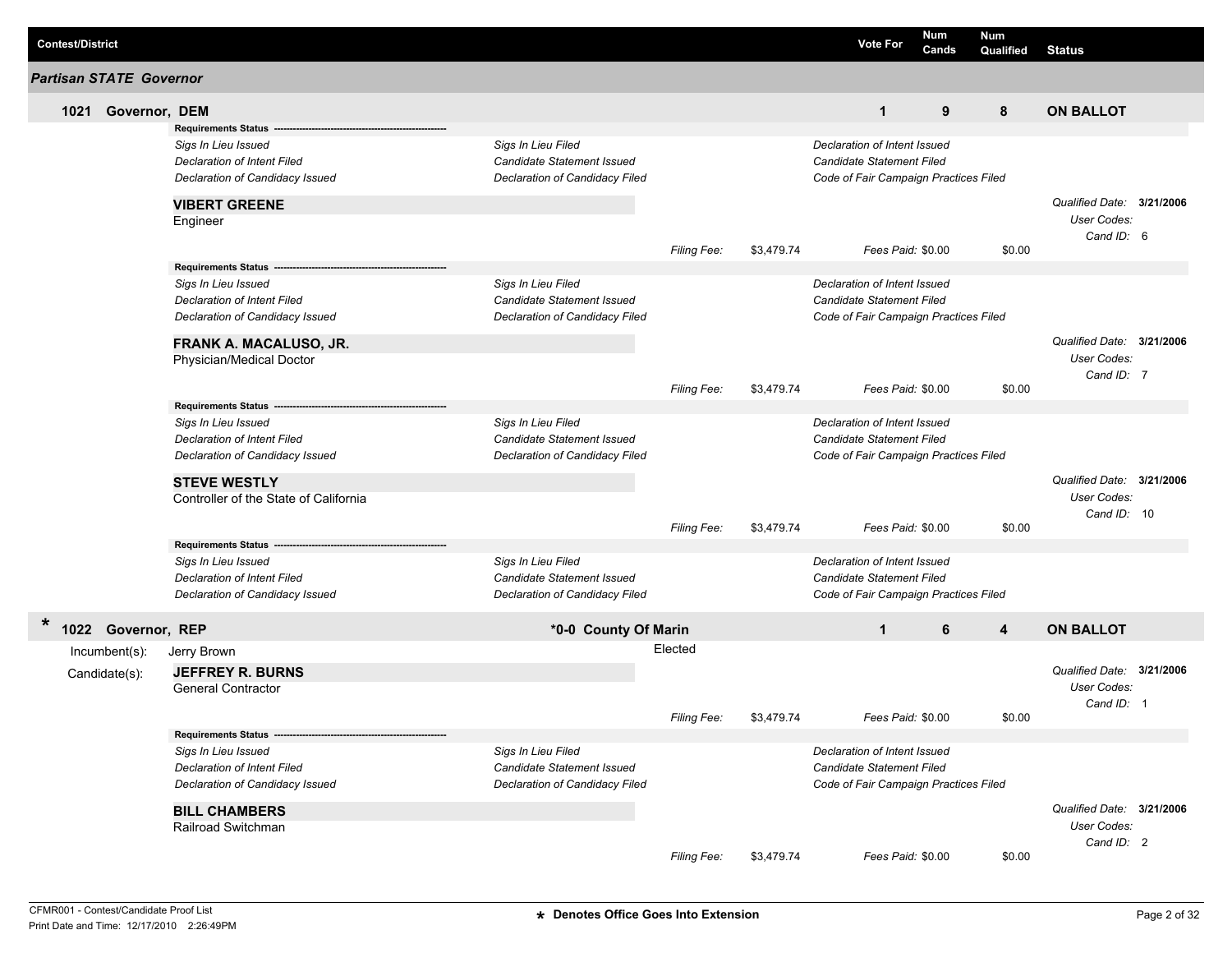| <b>Contest/District</b> |                                |                                 |                                |             |            | <b>Vote For</b>                       | <b>Num</b><br>Cands | <b>Num</b><br>Qualified | <b>Status</b>             |  |
|-------------------------|--------------------------------|---------------------------------|--------------------------------|-------------|------------|---------------------------------------|---------------------|-------------------------|---------------------------|--|
|                         | <b>Partisan STATE Governor</b> |                                 |                                |             |            |                                       |                     |                         |                           |  |
|                         | 1022 Governor, REP             |                                 |                                |             |            | $\mathbf{1}$                          | 6                   | 4                       | <b>ON BALLOT</b>          |  |
|                         |                                | <b>Requirements Status</b>      |                                |             |            |                                       |                     |                         |                           |  |
|                         |                                | Sigs In Lieu Issued             | Sigs In Lieu Filed             |             |            | Declaration of Intent Issued          |                     |                         |                           |  |
|                         |                                | Declaration of Intent Filed     | Candidate Statement Issued     |             |            | <b>Candidate Statement Filed</b>      |                     |                         |                           |  |
|                         |                                | Declaration of Candidacy Issued | Declaration of Candidacy Filed |             |            | Code of Fair Campaign Practices Filed |                     |                         |                           |  |
|                         |                                | <b>ROBERT C. NEWMAN II</b>      |                                |             |            |                                       |                     |                         | Qualified Date: 3/21/2006 |  |
|                         |                                | Psychologist/Farmer             |                                |             |            |                                       |                     |                         | User Codes:<br>Cand ID: 5 |  |
|                         |                                |                                 |                                | Filing Fee: | \$3,479.74 |                                       | Fees Paid: \$0.00   | \$0.00                  |                           |  |
|                         |                                | <b>Requirements Status</b>      |                                |             |            |                                       |                     |                         |                           |  |
|                         |                                | Sigs In Lieu Issued             | Sigs In Lieu Filed             |             |            | Declaration of Intent Issued          |                     |                         |                           |  |
|                         |                                | Declaration of Intent Filed     | Candidate Statement Issued     |             |            | Candidate Statement Filed             |                     |                         |                           |  |
|                         |                                | Declaration of Candidacy Issued | Declaration of Candidacy Filed |             |            | Code of Fair Campaign Practices Filed |                     |                         |                           |  |
|                         |                                | <b>ARNOLD SCHWARZENEGGER</b>    |                                |             |            |                                       |                     |                         | Qualified Date: 3/21/2006 |  |
|                         |                                | Governor                        |                                |             |            |                                       |                     |                         | User Codes:               |  |
|                         |                                |                                 |                                | Filing Fee: | \$3,479.74 |                                       | Fees Paid: \$0.00   | \$0.00                  | Cand ID: 6                |  |
|                         |                                | Requirements Status -----       |                                |             |            |                                       |                     |                         |                           |  |
|                         |                                | Sigs In Lieu Issued             | Sigs In Lieu Filed             |             |            | Declaration of Intent Issued          |                     |                         |                           |  |
|                         |                                | Declaration of Intent Filed     | Candidate Statement Issued     |             |            | Candidate Statement Filed             |                     |                         |                           |  |
|                         |                                | Declaration of Candidacy Issued | Declaration of Candidacy Filed |             |            | Code of Fair Campaign Practices Filed |                     |                         |                           |  |
| $\ast$<br>1023          | Governor, AIP                  |                                 | *0-0 County Of Marin           |             |            | $\mathbf{1}$                          | $\mathbf{1}$        | $\mathbf{1}$            | <b>ON BALLOT</b>          |  |
|                         | Incumbent(s):                  | Jerry Brown                     |                                | Elected     |            |                                       |                     |                         |                           |  |
|                         |                                |                                 |                                |             |            |                                       |                     |                         |                           |  |
|                         | Candidate(s):                  | <b>EDWARD C. NOONAN</b>         |                                |             |            |                                       |                     |                         | Qualified Date: 3/21/2006 |  |
|                         |                                | Computer Shop Owner             |                                |             |            |                                       |                     |                         | User Codes:               |  |
|                         |                                |                                 |                                | Filing Fee: | \$3,479.74 |                                       | Fees Paid: \$0.00   | \$0.00                  | Cand ID: 1                |  |
|                         |                                | <b>Requirements Status</b>      |                                |             |            |                                       |                     |                         |                           |  |
|                         |                                | Sigs In Lieu Issued             | Sigs In Lieu Filed             |             |            | Declaration of Intent Issued          |                     |                         |                           |  |
|                         |                                | Declaration of Intent Filed     | Candidate Statement Issued     |             |            | Candidate Statement Filed             |                     |                         |                           |  |
|                         |                                | Declaration of Candidacy Issued | Declaration of Candidacy Filed |             |            | Code of Fair Campaign Practices Filed |                     |                         |                           |  |
| $\ast$                  |                                |                                 |                                |             |            |                                       |                     |                         |                           |  |
|                         | 1024 Governor, GRN             |                                 | *0-0 County Of Marin           |             |            | $\mathbf{1}$                          | $\mathbf 1$         | $\mathbf{1}$            | <b>ON BALLOT</b>          |  |
|                         | Incumbent(s):                  | Jerry Brown                     |                                | Elected     |            |                                       |                     |                         |                           |  |
|                         | Candidate(s):                  | PETER MIGUEL CAMEJO, Green      |                                |             |            |                                       |                     |                         | Qualified Date: 3/21/2006 |  |
|                         |                                | <b>Financial Advisor</b>        |                                |             |            |                                       |                     |                         | User Codes:               |  |
|                         |                                |                                 |                                | Filing Fee: | \$3,479.74 |                                       | Fees Paid: \$0.00   | \$0.00                  | Cand ID: 1                |  |
|                         |                                | <b>Requirements Status</b>      |                                |             |            |                                       |                     |                         |                           |  |
|                         |                                | Sigs In Lieu Issued             | Sigs In Lieu Filed             |             |            | Declaration of Intent Issued          |                     |                         |                           |  |
|                         |                                | Declaration of Intent Filed     | Candidate Statement Issued     |             |            | <b>Candidate Statement Filed</b>      |                     |                         |                           |  |
|                         |                                | Declaration of Candidacy Issued | Declaration of Candidacy Filed |             |            | Code of Fair Campaign Practices Filed |                     |                         |                           |  |
|                         |                                |                                 |                                |             |            |                                       |                     |                         |                           |  |
| $\ast$                  | 1025 Governor, LIB             |                                 | *0-0 County Of Marin           |             |            | $\mathbf{1}$                          | $\mathbf{1}$        | $\mathbf{1}$            | <b>ON BALLOT</b>          |  |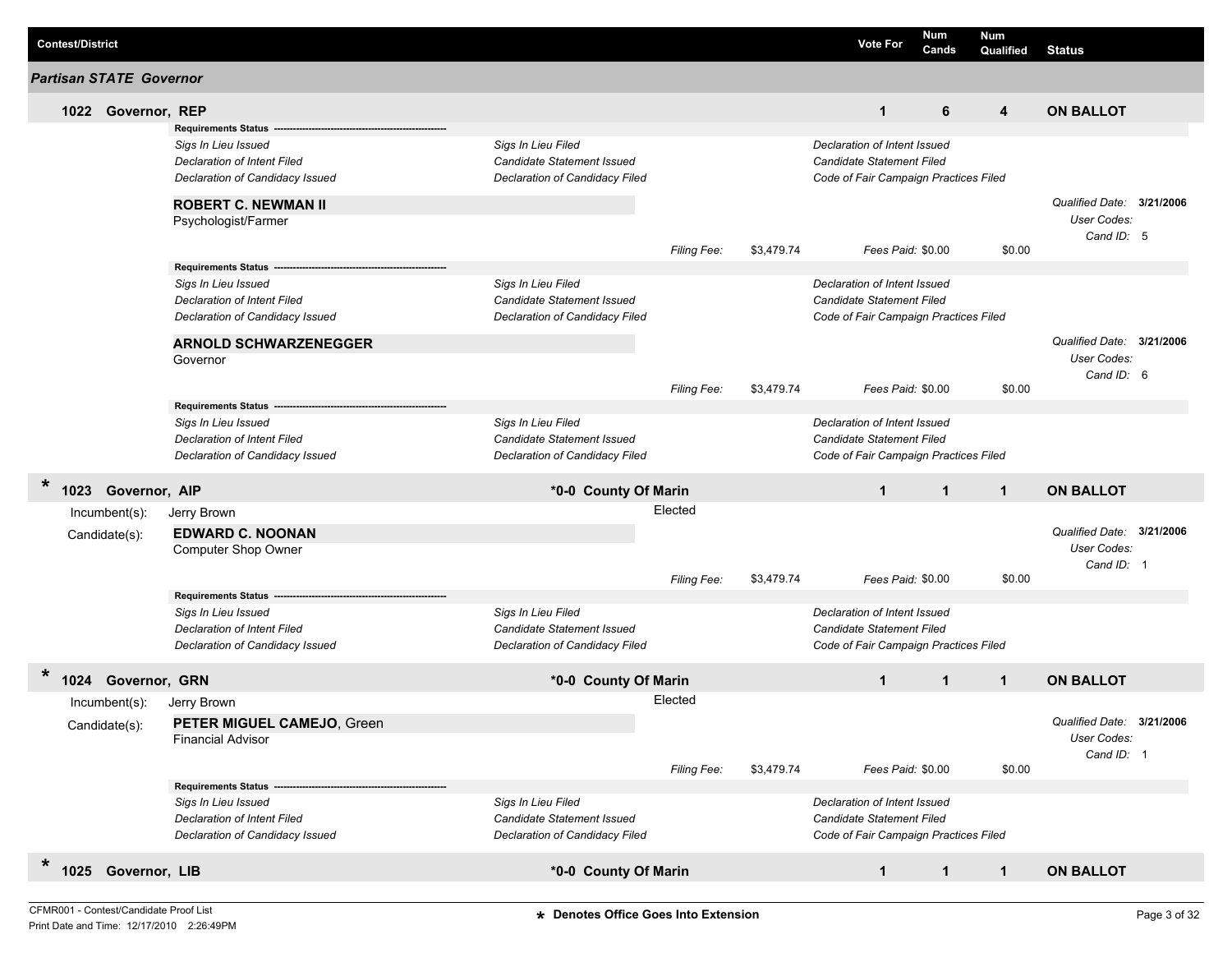|         | <b>Contest/District</b> |                                         |                                   |             |            | <b>Vote For</b>                       | Num<br>Cands | <b>Num</b><br>Qualified | <b>Status</b>             |  |
|---------|-------------------------|-----------------------------------------|-----------------------------------|-------------|------------|---------------------------------------|--------------|-------------------------|---------------------------|--|
| $\star$ | 1025<br>Governor, LIB   |                                         | *0-0 County Of Marin              |             |            | $\mathbf 1$                           | $\mathbf{1}$ | $\mathbf{1}$            | <b>ON BALLOT</b>          |  |
|         | Incumbent(s):           | Jerry Brown                             |                                   | Elected     |            |                                       |              |                         |                           |  |
|         | Candidate(s):           | <b>ART OLIVIER</b>                      |                                   |             |            |                                       |              |                         | Qualified Date: 3/21/2006 |  |
|         |                         | Engineer                                |                                   |             |            |                                       |              |                         | User Codes:               |  |
|         |                         |                                         |                                   | Filing Fee: | \$3,479.74 | Fees Paid: \$0.00                     |              | \$0.00                  | Cand ID: 1                |  |
|         |                         | <b>Requirements Status</b>              |                                   |             |            |                                       |              |                         |                           |  |
|         |                         | Sigs In Lieu Issued                     | Sigs In Lieu Filed                |             |            | Declaration of Intent Issued          |              |                         |                           |  |
|         |                         | Declaration of Intent Filed             | Candidate Statement Issued        |             |            | <b>Candidate Statement Filed</b>      |              |                         |                           |  |
|         |                         | Declaration of Candidacy Issued         | Declaration of Candidacy Filed    |             |            | Code of Fair Campaign Practices Filed |              |                         |                           |  |
| $\ast$  | Governor, NLW<br>1026   |                                         | *0-0 County Of Marin              |             |            | $\mathbf 1$                           | $\mathbf{0}$ | $\mathbf 0$             | <b>ON BALLOT</b>          |  |
|         | Incumbent(s):           | Jerry Brown                             |                                   | Elected     |            |                                       |              |                         |                           |  |
| $\ast$  |                         |                                         |                                   |             |            |                                       |              |                         |                           |  |
|         | Governor, P&F<br>1027   |                                         | *0-0 County Of Marin              |             |            | $\mathbf 1$                           | $\mathbf{1}$ | $\mathbf{1}$            | <b>ON BALLOT</b>          |  |
|         | Incumbent(s):           | Jerry Brown                             |                                   | Elected     |            |                                       |              |                         |                           |  |
|         | Candidate(s):           | JANICE JORDAN, Peace And Freedom        |                                   |             |            |                                       |              |                         | Qualified Date: 3/21/2006 |  |
|         |                         | Counselor                               |                                   |             |            |                                       |              |                         | User Codes:               |  |
|         |                         |                                         |                                   | Filing Fee: | \$3,479.74 | Fees Paid: \$0.00                     |              | \$0.00                  | Cand ID: 1                |  |
|         |                         | <b>Requirements Status</b>              |                                   |             |            |                                       |              |                         |                           |  |
|         |                         | Sigs In Lieu Issued                     | Sigs In Lieu Filed                |             | 02/23/2006 | Declaration of Intent Issued          |              |                         |                           |  |
|         |                         | Declaration of Intent Filed             | Candidate Statement Issued        |             |            | <b>Candidate Statement Filed</b>      |              |                         |                           |  |
|         |                         | Declaration of Candidacy Issued         | Declaration of Candidacy Filed    |             |            | Code of Fair Campaign Practices Filed |              |                         |                           |  |
| $\ast$  | 1031                    | <b>Lieutenant Governor, DEM</b>         | *0-0 County Of Marin              |             |            | $\mathbf 1$                           | 4            | 3                       | <b>ON BALLOT</b>          |  |
|         | Incumbent(s):           | Gavin Newsom                            |                                   | Elected     |            |                                       |              |                         |                           |  |
|         | Candidate(s):           | <b>LIZ FIGUEROA</b>                     |                                   |             |            |                                       |              |                         | Qualified Date: 3/21/2006 |  |
|         |                         | California State Senator                |                                   |             |            |                                       |              |                         | User Codes:               |  |
|         |                         |                                         |                                   |             |            |                                       |              |                         | Cand ID: 1                |  |
|         |                         | <b>Requirements Status</b>              |                                   | Filing Fee: | \$2,609.80 | Fees Paid: \$0.00                     |              | \$0.00                  |                           |  |
|         |                         | Sigs In Lieu Issued                     | Sigs In Lieu Filed                |             |            | Declaration of Intent Issued          |              |                         |                           |  |
|         |                         | Declaration of Intent Filed             | Candidate Statement Issued        |             |            | <b>Candidate Statement Filed</b>      |              |                         |                           |  |
|         |                         | Declaration of Candidacy Issued         | Declaration of Candidacy Filed    |             |            | Code of Fair Campaign Practices Filed |              |                         |                           |  |
|         |                         | <b>JOHN GARAMENDI</b>                   |                                   |             |            |                                       |              |                         | Qualified Date: 3/21/2006 |  |
|         |                         | California State Insurance Commissioner |                                   |             |            |                                       |              |                         | User Codes:               |  |
|         |                         |                                         |                                   | Filing Fee: | \$2,609.80 | Fees Paid: \$0.00                     |              | \$0.00                  | Cand ID: 2                |  |
|         |                         | <b>Requirements Status --</b>           |                                   |             |            |                                       |              |                         |                           |  |
|         |                         | Sigs In Lieu Issued                     | Sigs In Lieu Filed                |             |            | Declaration of Intent Issued          |              |                         |                           |  |
|         |                         | Declaration of Intent Filed             | <b>Candidate Statement Issued</b> |             |            | <b>Candidate Statement Filed</b>      |              |                         |                           |  |
|         |                         | Declaration of Candidacy Issued         | Declaration of Candidacy Filed    |             |            | Code of Fair Campaign Practices Filed |              |                         |                           |  |
|         |                         | <b>JACKIE SPEIER</b>                    |                                   |             |            |                                       |              |                         | Qualified Date: 3/21/2006 |  |
|         |                         | California State Senator                |                                   |             |            |                                       |              |                         | User Codes:               |  |
|         |                         |                                         |                                   |             |            |                                       |              |                         | Cand ID: 3                |  |
|         |                         |                                         |                                   | Filing Fee: | \$2,609.80 | Fees Paid: \$0.00                     |              | \$0.00                  |                           |  |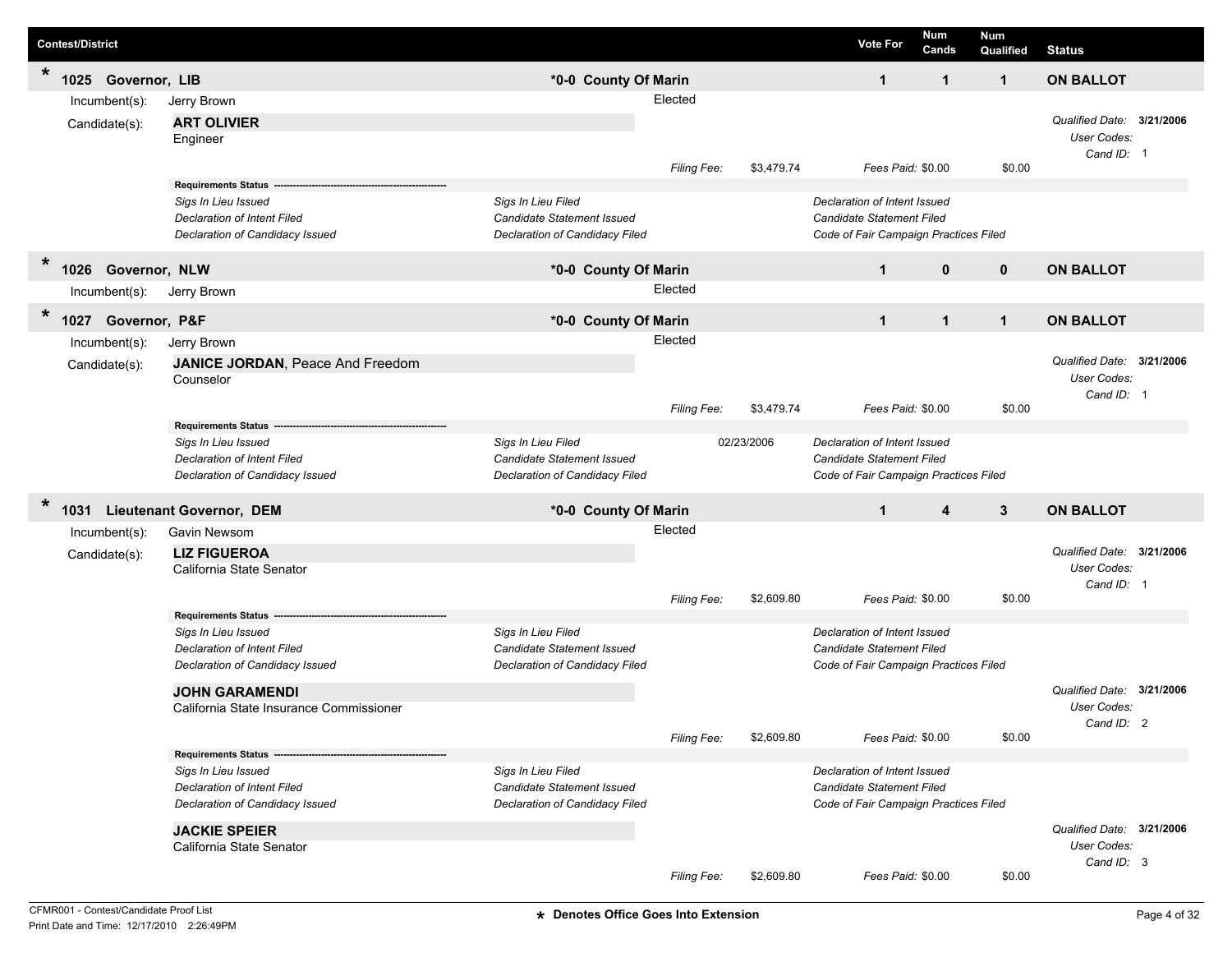| <b>Contest/District</b>            |                                                                                                                     |                                                                                    |            | <b>Vote For</b>                                                                                           | Num<br>Cands            | <b>Num</b><br>Qualified | <b>Status</b>                                          |  |
|------------------------------------|---------------------------------------------------------------------------------------------------------------------|------------------------------------------------------------------------------------|------------|-----------------------------------------------------------------------------------------------------------|-------------------------|-------------------------|--------------------------------------------------------|--|
| Partisan STATE Lieutenant Governor |                                                                                                                     |                                                                                    |            |                                                                                                           |                         |                         |                                                        |  |
|                                    | 1031 Lieutenant Governor, DEM                                                                                       |                                                                                    |            | $\mathbf{1}$                                                                                              | $\overline{\mathbf{4}}$ | $\mathbf{3}$            | <b>ON BALLOT</b>                                       |  |
|                                    | <b>Requirements Status</b><br>Sigs In Lieu Issued<br>Declaration of Intent Filed<br>Declaration of Candidacy Issued | Sigs In Lieu Filed<br>Candidate Statement Issued<br>Declaration of Candidacy Filed |            | Declaration of Intent Issued<br><b>Candidate Statement Filed</b><br>Code of Fair Campaign Practices Filed |                         |                         |                                                        |  |
| $\ast$                             | 1032 Lieutenant Governor, REP                                                                                       | *0-0 County Of Marin                                                               |            | $\mathbf{1}$                                                                                              | $\overline{2}$          | $\overline{2}$          | <b>ON BALLOT</b>                                       |  |
| $Incumbent(s)$ :<br>Candidate(s):  | Gavin Newsom<br><b>TONY FARMER</b><br>Realtor                                                                       | Elected                                                                            |            |                                                                                                           |                         |                         | Qualified Date: 3/21/2006<br>User Codes:<br>Cand ID: 1 |  |
|                                    |                                                                                                                     | Filing Fee:                                                                        | \$2,609.80 | Fees Paid: \$0.00                                                                                         |                         | \$0.00                  |                                                        |  |
|                                    | <b>Requirements Status</b><br>Sigs In Lieu Issued<br>Declaration of Intent Filed<br>Declaration of Candidacy Issued | Sigs In Lieu Filed<br>Candidate Statement Issued<br>Declaration of Candidacy Filed |            | Declaration of Intent Issued<br>Candidate Statement Filed<br>Code of Fair Campaign Practices Filed        |                         |                         |                                                        |  |
|                                    | <b>TOM MCCLINTOCK</b><br>California State Senator                                                                   | Filing Fee:                                                                        | \$2,609.80 | Fees Paid: \$0.00                                                                                         |                         | \$0.00                  | Qualified Date: 3/21/2006<br>User Codes:<br>Cand ID: 2 |  |
|                                    | <b>Requirements Status</b><br>Sigs In Lieu Issued<br>Declaration of Intent Filed<br>Declaration of Candidacy Issued | Sigs In Lieu Filed<br>Candidate Statement Issued<br>Declaration of Candidacy Filed |            | Declaration of Intent Issued<br>Candidate Statement Filed<br>Code of Fair Campaign Practices Filed        |                         |                         |                                                        |  |
| $\star$<br>1033                    | <b>Lieutenant Governor, AIP</b>                                                                                     | *0-0 County Of Marin                                                               |            | $\mathbf{1}$                                                                                              | $\mathbf{1}$            | $\mathbf{1}$            | <b>ON BALLOT</b>                                       |  |
| Incumbent(s):<br>Candidate(s):     | Gavin Newsom<br><b>JIM KING</b><br><b>Real Estate Broker</b>                                                        | Elected<br>Filing Fee:                                                             | \$2,609.80 | Fees Paid: \$0.00                                                                                         |                         | \$0.00                  | Qualified Date: 3/21/2006<br>User Codes:<br>Cand ID: 1 |  |
|                                    | <b>Requirements Status</b>                                                                                          |                                                                                    |            |                                                                                                           |                         |                         |                                                        |  |
|                                    | Sigs In Lieu Issued<br>Declaration of Intent Filed<br>Declaration of Candidacy Issued                               | Sigs In Lieu Filed<br>Candidate Statement Issued<br>Declaration of Candidacy Filed |            | Declaration of Intent Issued<br>Candidate Statement Filed<br>Code of Fair Campaign Practices Filed        |                         |                         |                                                        |  |
| $\ast$<br>1034                     | <b>Lieutenant Governor, GRN</b>                                                                                     | *0-0 County Of Marin                                                               |            | $\blacktriangleleft$                                                                                      | $\mathbf{1}$            | $\blacktriangleleft$    | <b>ON BALLOT</b>                                       |  |
| $Incumbent(s)$ :<br>Candidate(s):  | Gavin Newsom<br><b>DONNA J. WARREN, Green</b><br>Financial Manager/Author                                           | Elected<br>Filing Fee:                                                             | \$2,609.80 | Fees Paid: \$0.00                                                                                         |                         | \$0.00                  | Qualified Date: 3/21/2006<br>User Codes:<br>Cand ID: 1 |  |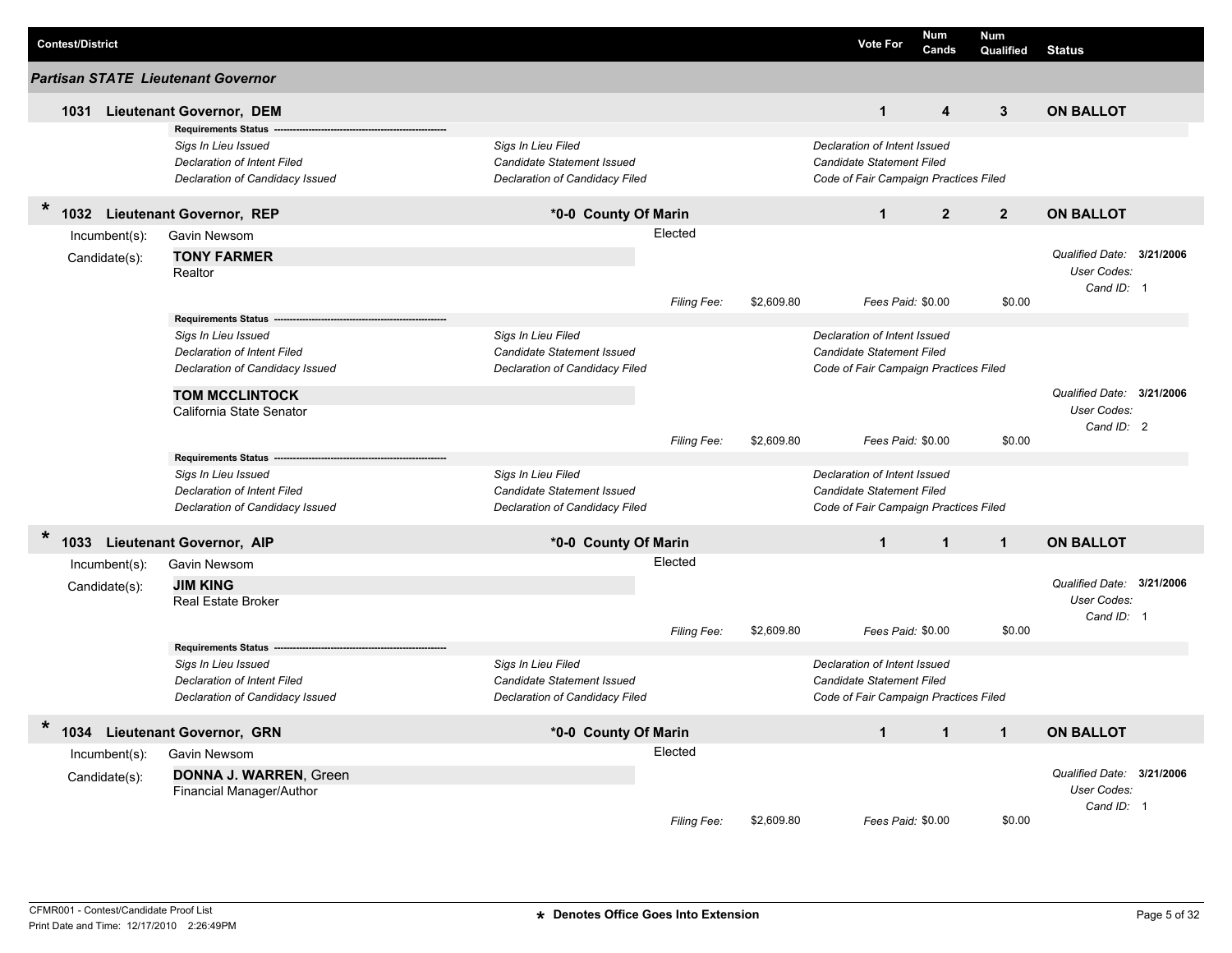|         | <b>Contest/District</b> |                  |                                         |            |                                   |             |            | <b>Vote For</b>                       | Num<br>Cands   | Num<br>Qualified | <b>Status</b>             |           |
|---------|-------------------------|------------------|-----------------------------------------|------------|-----------------------------------|-------------|------------|---------------------------------------|----------------|------------------|---------------------------|-----------|
|         |                         |                  | Partisan STATE Lieutenant Governor      |            |                                   |             |            |                                       |                |                  |                           |           |
|         | 1034                    |                  | <b>Lieutenant Governor, GRN</b>         |            |                                   |             |            | $\mathbf{1}$                          | $\mathbf{1}$   | $\mathbf{1}$     | <b>ON BALLOT</b>          |           |
|         |                         |                  | <b>Requirements Status</b>              |            |                                   |             |            |                                       |                |                  |                           |           |
|         |                         |                  | Sigs In Lieu Issued                     |            | Sigs In Lieu Filed                |             |            | Declaration of Intent Issued          |                |                  |                           |           |
|         |                         |                  | Declaration of Intent Filed             |            | Candidate Statement Issued        |             |            | Candidate Statement Filed             |                |                  |                           |           |
|         |                         |                  | Declaration of Candidacy Issued         |            | Declaration of Candidacy Filed    |             |            | Code of Fair Campaign Practices Filed |                |                  |                           |           |
| $\ast$  | 1035                    |                  | <b>Lieutenant Governor, LIB</b>         |            | *0-0 County Of Marin              |             |            | $\mathbf{1}$                          | $\mathbf{1}$   | $\mathbf{1}$     | <b>ON BALLOT</b>          |           |
|         |                         | Incumbent(s):    | Gavin Newsom                            |            |                                   | Elected     |            |                                       |                |                  |                           |           |
|         |                         | Candidate(s):    | <b>LYNNETTE SHAW, Libertarian</b>       |            |                                   |             |            |                                       |                |                  | Qualified Date:           | 3/2/2006  |
|         |                         |                  | Caregiver/Musician                      |            |                                   |             |            |                                       |                |                  | User Codes:               |           |
|         |                         |                  |                                         |            |                                   | Filing Fee: | \$2,609.80 | Fees Paid: \$0.00                     |                | \$0.00           | Cand ID: 1                |           |
|         |                         |                  | <b>Requirements Status</b>              |            |                                   |             |            |                                       |                |                  |                           |           |
|         |                         |                  | Sigs In Lieu Issued                     | 01/05/2006 | Sigs In Lieu Filed                |             | 02/23/2006 | Declaration of Intent Issued          |                |                  |                           |           |
|         |                         |                  | Declaration of Intent Filed             |            | Candidate Statement Issued        |             |            | Candidate Statement Filed             |                |                  |                           |           |
|         |                         |                  | Declaration of Candidacy Issued         | 03/02/2006 | Declaration of Candidacy Filed    |             | 03/02/2006 | Code of Fair Campaign Practices Filed |                |                  | 03/02/2006                |           |
| $\ast$  | 1036                    |                  | <b>Lieutenant Governor, NLW</b>         |            | *0-0 County Of Marin              |             |            | $\mathbf{1}$                          | $\mathbf{0}$   | $\mathbf{0}$     | <b>ON BALLOT</b>          |           |
|         |                         | $Incumbent(s)$ : | Gavin Newsom                            |            |                                   | Elected     |            |                                       |                |                  |                           |           |
|         |                         |                  |                                         |            |                                   |             |            |                                       |                |                  |                           |           |
| $\star$ | 1037                    |                  | Lieutenant Governor, P&F                |            | *0-0 County Of Marin              |             |            | $\mathbf{1}$                          | $\mathbf{1}$   | $\mathbf{1}$     | <b>ON BALLOT</b>          |           |
|         |                         | Incumbent(s):    | Gavin Newsom                            |            |                                   | Elected     |            |                                       |                |                  |                           |           |
|         |                         | Candidate(s):    | STEWART A. ALEXANDER, Peace And Freedom |            |                                   |             |            |                                       |                |                  | Qualified Date:           | 3/21/2006 |
|         |                         |                  | Automobile Sales Consultant             |            |                                   |             |            |                                       |                |                  | User Codes:               |           |
|         |                         |                  |                                         |            |                                   |             |            |                                       |                |                  | Cand ID: 1                |           |
|         |                         |                  | <b>Requirements Status</b>              |            |                                   | Filing Fee: | \$2,609.80 | Fees Paid: \$0.00                     |                | \$0.00           |                           |           |
|         |                         |                  | Sigs In Lieu Issued                     |            | Sigs In Lieu Filed                |             | 02/23/2006 | Declaration of Intent Issued          |                |                  |                           |           |
|         |                         |                  | Declaration of Intent Filed             |            | Candidate Statement Issued        |             |            | Candidate Statement Filed             |                |                  |                           |           |
|         |                         |                  | Declaration of Candidacy Issued         |            | Declaration of Candidacy Filed    |             |            | Code of Fair Campaign Practices Filed |                |                  |                           |           |
|         |                         |                  |                                         |            |                                   |             |            |                                       |                |                  |                           |           |
| $\ast$  |                         |                  | 1041 Secretary of State, DEM            |            | *0-0 County Of Marin              |             |            | $\mathbf{1}$                          | $\overline{2}$ | $\overline{2}$   | <b>ON BALLOT</b>          |           |
|         |                         | Incumbent(s):    | Debra Bowen                             |            |                                   | Elected     |            |                                       |                |                  |                           |           |
|         |                         | Candidate(s):    | <b>DEBRA BOWEN</b>                      |            |                                   |             |            |                                       |                |                  | Qualified Date: 3/21/2006 |           |
|         |                         |                  | <b>State Senator</b>                    |            |                                   |             |            |                                       |                |                  | User Codes:               |           |
|         |                         |                  |                                         |            |                                   | Filing Fee: | \$2,609.80 | Fees Paid: \$0.00                     |                | \$0.00           | Cand ID: 1                |           |
|         |                         |                  | <b>Requirements Status</b>              |            |                                   |             |            |                                       |                |                  |                           |           |
|         |                         |                  | Sigs In Lieu Issued                     |            | Sigs In Lieu Filed                |             |            | Declaration of Intent Issued          |                |                  |                           |           |
|         |                         |                  | Declaration of Intent Filed             |            | <b>Candidate Statement Issued</b> |             |            | Candidate Statement Filed             |                |                  |                           |           |
|         |                         |                  | Declaration of Candidacy Issued         |            | Declaration of Candidacy Filed    |             |            | Code of Fair Campaign Practices Filed |                |                  |                           |           |
|         |                         |                  | <b>DEBORAH V. ORTIZ</b>                 |            |                                   |             |            |                                       |                |                  | Qualified Date: 3/21/2006 |           |
|         |                         |                  | <b>State Senator</b>                    |            |                                   |             |            |                                       |                |                  | User Codes:               |           |
|         |                         |                  |                                         |            |                                   |             |            |                                       |                |                  | Cand ID: 2                |           |
|         |                         |                  |                                         |            |                                   | Filing Fee: | \$2,609.80 | Fees Paid: \$0.00                     |                | \$0.00           |                           |           |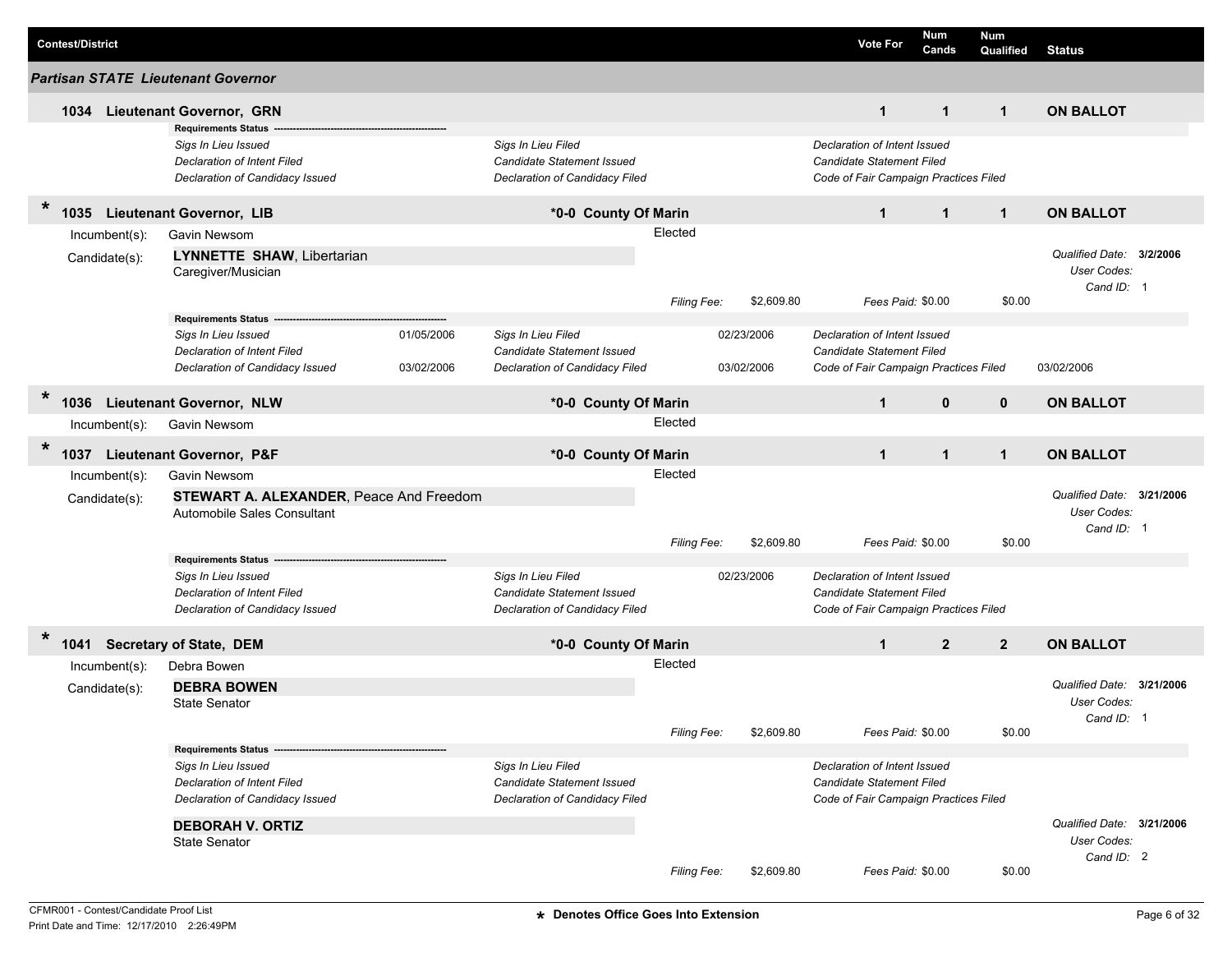| <b>Contest/District</b>                  |                                                                                                                            |                                                                                                  |             |            | <b>Vote For</b>                                                                                           | Num<br>Cands   | <b>Num</b><br>Qualified | <b>Status</b>                                          |  |
|------------------------------------------|----------------------------------------------------------------------------------------------------------------------------|--------------------------------------------------------------------------------------------------|-------------|------------|-----------------------------------------------------------------------------------------------------------|----------------|-------------------------|--------------------------------------------------------|--|
| <b>Partisan STATE Secretary Of State</b> |                                                                                                                            |                                                                                                  |             |            |                                                                                                           |                |                         |                                                        |  |
| 1041                                     | <b>Secretary of State, DEM</b>                                                                                             |                                                                                                  |             |            | $\mathbf{1}$                                                                                              | $\overline{2}$ | $\overline{2}$          | <b>ON BALLOT</b>                                       |  |
|                                          | <b>Requirements Status</b><br>Sigs In Lieu Issued<br>Declaration of Intent Filed<br>Declaration of Candidacy Issued        | Sigs In Lieu Filed<br>Candidate Statement Issued<br><b>Declaration of Candidacy Filed</b>        |             |            | Declaration of Intent Issued<br>Candidate Statement Filed<br>Code of Fair Campaign Practices Filed        |                |                         |                                                        |  |
| $\ast$<br>1042                           | <b>Secretary of State, REP</b>                                                                                             | *0-0 County Of Marin                                                                             |             |            | $\mathbf 1$                                                                                               | $\mathbf{1}$   | $\mathbf{1}$            | <b>ON BALLOT</b>                                       |  |
| Incumbent(s):                            | Debra Bowen                                                                                                                |                                                                                                  | Elected     |            |                                                                                                           |                |                         |                                                        |  |
| Candidate(s):                            | <b>BRUCE MC PHERSON</b><br>Appointed Secretary of State                                                                    |                                                                                                  |             |            |                                                                                                           |                |                         | Qualified Date: 3/21/2006<br>User Codes:<br>Cand ID: 1 |  |
|                                          |                                                                                                                            |                                                                                                  | Filing Fee: | \$2,609.80 | Fees Paid: \$0.00                                                                                         |                | \$0.00                  |                                                        |  |
|                                          | <b>Requirements Status</b><br>Sigs In Lieu Issued<br><b>Declaration of Intent Filed</b><br>Declaration of Candidacy Issued | Sigs In Lieu Filed<br><b>Candidate Statement Issued</b><br><b>Declaration of Candidacy Filed</b> |             |            | Declaration of Intent Issued<br><b>Candidate Statement Filed</b><br>Code of Fair Campaign Practices Filed |                |                         |                                                        |  |
| *<br>1043                                | <b>Secretary of State, AIP</b>                                                                                             | *0-0 County Of Marin                                                                             |             |            | $\mathbf{1}$                                                                                              | $\mathbf{1}$   | $\mathbf{1}$            | <b>ON BALLOT</b>                                       |  |
| Incumbent(s):                            | Debra Bowen                                                                                                                |                                                                                                  | Elected     |            |                                                                                                           |                |                         |                                                        |  |
| Candidate(s):                            | <b>GLENN, JR MCMILLON</b><br><b>Small Business Owner</b>                                                                   |                                                                                                  |             |            |                                                                                                           |                |                         | Qualified Date: 3/21/2006<br>User Codes:<br>Cand ID: 1 |  |
|                                          |                                                                                                                            |                                                                                                  | Filing Fee: | \$2,609.80 | Fees Paid: \$0.00                                                                                         |                | \$0.00                  |                                                        |  |
|                                          | <b>Requirements Status</b><br>Sigs In Lieu Issued<br><b>Declaration of Intent Filed</b><br>Declaration of Candidacy Issued | Sigs In Lieu Filed<br><b>Candidate Statement Issued</b><br>Declaration of Candidacy Filed        |             |            | Declaration of Intent Issued<br><b>Candidate Statement Filed</b><br>Code of Fair Campaign Practices Filed |                |                         |                                                        |  |
| $\ast$<br>1044 Secretary of State, GRN   |                                                                                                                            | *0-0 County Of Marin                                                                             |             |            | $\mathbf{1}$                                                                                              | $\mathbf{1}$   | $\mathbf{1}$            | <b>ON BALLOT</b>                                       |  |
| Incumbent(s):                            | Debra Bowen                                                                                                                |                                                                                                  | Elected     |            |                                                                                                           |                |                         |                                                        |  |
| Candidate(s):                            | <b>FORREST HILL, Green</b><br><b>Financial Advisor</b>                                                                     |                                                                                                  |             |            |                                                                                                           |                |                         | Qualified Date: 3/21/2006<br>User Codes:<br>Cand ID: 1 |  |
|                                          | <b>Requirements Status</b>                                                                                                 |                                                                                                  | Filing Fee: | \$2,609.80 | Fees Paid: \$0.00                                                                                         |                | \$0.00                  |                                                        |  |
|                                          | Sigs In Lieu Issued<br><b>Declaration of Intent Filed</b><br>Declaration of Candidacy Issued                               | Sigs In Lieu Filed<br>Candidate Statement Issued<br>Declaration of Candidacy Filed               |             |            | Declaration of Intent Issued<br>Candidate Statement Filed<br>Code of Fair Campaign Practices Filed        |                |                         |                                                        |  |
| $\ast$<br>1045 Secretary of State, LIB   |                                                                                                                            | *0-0 County Of Marin                                                                             |             |            | $\mathbf 1$                                                                                               | $\mathbf{1}$   | $\mathbf{1}$            | <b>ON BALLOT</b>                                       |  |
| Incumbent(s):                            | Debra Bowen                                                                                                                |                                                                                                  | Elected     |            |                                                                                                           |                |                         |                                                        |  |
| Candidate(s):                            | <b>GAIL K. LIGHTFOOT</b><br><b>Retired Nurse</b>                                                                           |                                                                                                  |             |            |                                                                                                           |                |                         | Qualified Date: 3/21/2006<br>User Codes:<br>Cand ID: 1 |  |
|                                          |                                                                                                                            |                                                                                                  | Filing Fee: | \$2,609.80 | Fees Paid: \$0.00                                                                                         |                | \$0.00                  |                                                        |  |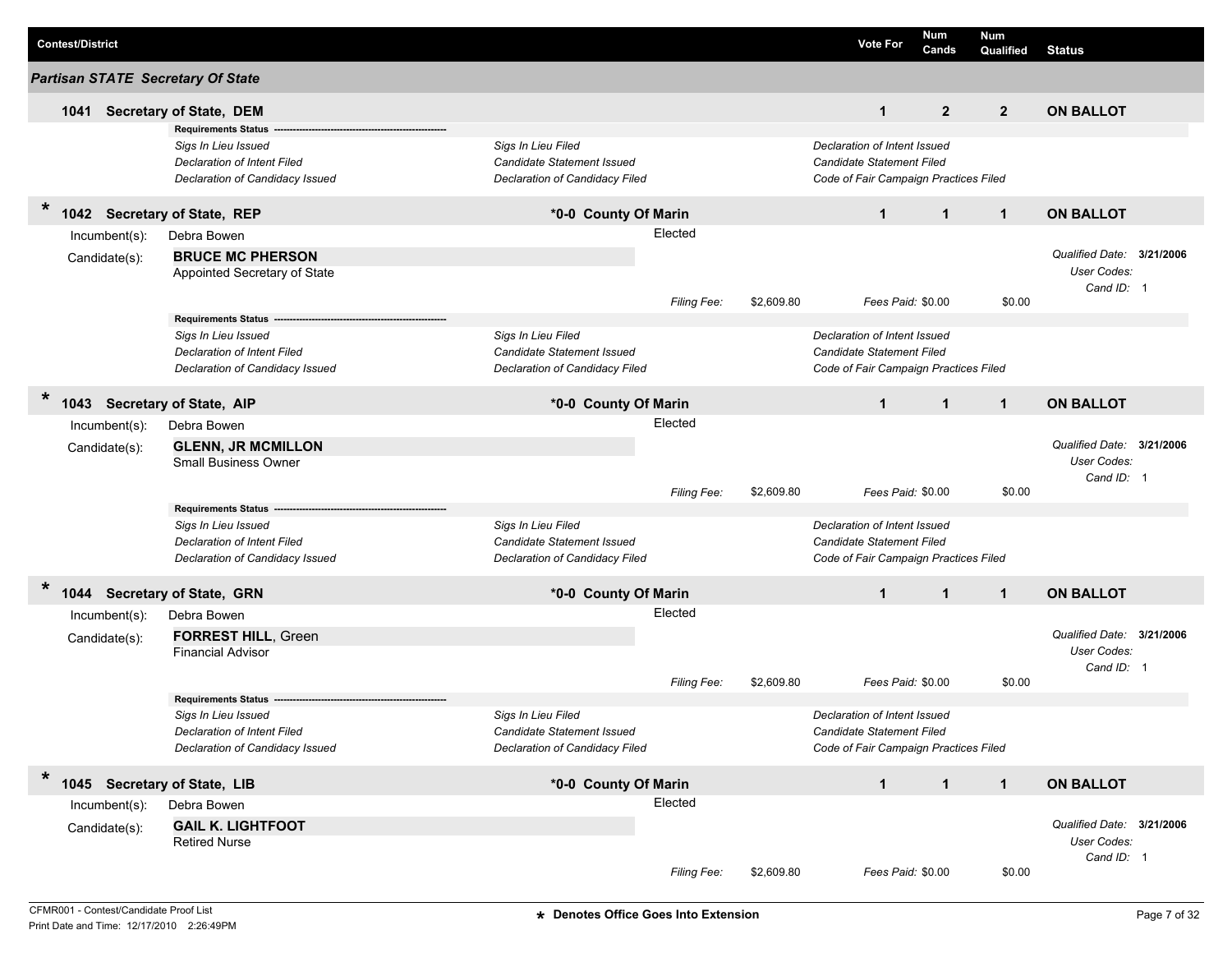| <b>Contest/District</b>                  |                                                   |                                                              |                    |            | <b>Vote For</b>                       | Num<br>Cands   | <b>Num</b><br>Qualified | <b>Status</b>             |           |
|------------------------------------------|---------------------------------------------------|--------------------------------------------------------------|--------------------|------------|---------------------------------------|----------------|-------------------------|---------------------------|-----------|
| <b>Partisan STATE Secretary Of State</b> |                                                   |                                                              |                    |            |                                       |                |                         |                           |           |
| 1045                                     | <b>Secretary of State, LIB</b>                    |                                                              |                    |            | $\mathbf{1}$                          | $\mathbf{1}$   | $\mathbf{1}$            | <b>ON BALLOT</b>          |           |
|                                          | <b>Requirements Status</b>                        |                                                              |                    |            |                                       |                |                         |                           |           |
|                                          | Sigs In Lieu Issued                               | Sigs In Lieu Filed                                           |                    |            | Declaration of Intent Issued          |                |                         |                           |           |
|                                          | Declaration of Intent Filed                       | Candidate Statement Issued<br>Declaration of Candidacy Filed |                    |            | Candidate Statement Filed             |                |                         |                           |           |
|                                          | Declaration of Candidacy Issued                   |                                                              |                    |            | Code of Fair Campaign Practices Filed |                |                         |                           |           |
| $\ast$<br>1046                           | <b>Secretary of State, NLW</b>                    | *0-0 County Of Marin                                         |                    |            | $\mathbf{1}$                          | $\mathbf{0}$   | $\mathbf 0$             | <b>ON BALLOT</b>          |           |
| $Incumbent(s)$ :                         | Debra Bowen                                       |                                                              | Elected            |            |                                       |                |                         |                           |           |
| $\ast$<br>1047                           | <b>Secretary of State, P&amp;F</b>                | *0-0 County Of Marin                                         |                    |            | $\mathbf{1}$                          | $\mathbf{2}$   | $\mathbf{1}$            | <b>ON BALLOT</b>          |           |
| Incumbent(s):                            | Debra Bowen                                       |                                                              | Elected            |            |                                       |                |                         |                           |           |
| Candidate(s):                            | <b>MARGIE AKIN, Peace And Freedom</b>             |                                                              |                    |            |                                       |                |                         | Qualified Date: 3/21/2006 |           |
|                                          | Archaeologist/Medical Anthropologist              |                                                              |                    |            |                                       |                |                         | User Codes:               |           |
|                                          |                                                   |                                                              | Filing Fee:        | \$2,609.80 | Fees Paid: \$0.00                     |                | \$0.00                  | Cand ID: 1                |           |
|                                          | Requirements Status -------                       |                                                              |                    |            |                                       |                |                         |                           |           |
|                                          | Sigs In Lieu Issued                               | Sigs In Lieu Filed                                           |                    | 02/23/2006 | Declaration of Intent Issued          |                |                         |                           |           |
|                                          | Declaration of Intent Filed                       | Candidate Statement Issued                                   |                    |            | Candidate Statement Filed             |                |                         |                           |           |
|                                          | Declaration of Candidacy Issued                   | Declaration of Candidacy Filed                               |                    |            | Code of Fair Campaign Practices Filed |                |                         |                           |           |
| $\ast$<br>1051                           | Controller, DEM                                   | *0-0 County Of Marin                                         |                    |            | $\mathbf{1}$                          | $\overline{2}$ | $\overline{2}$          | <b>ON BALLOT</b>          |           |
| $Incumbent(s)$ :                         | John Chiang                                       |                                                              | Elected            |            |                                       |                |                         |                           |           |
| Candidate(s):                            | <b>JOHN CHIANG</b>                                |                                                              |                    |            |                                       |                |                         | Qualified Date:           | 3/21/2006 |
|                                          | Member, State Board of Equalization               |                                                              |                    |            |                                       |                |                         | <b>User Codes:</b>        |           |
|                                          |                                                   |                                                              | Filing Fee:        | \$2,783.79 | Fees Paid: \$0.00                     |                | \$0.00                  | Cand ID: 1                |           |
|                                          | <b>Requirements Status</b>                        |                                                              |                    |            |                                       |                |                         |                           |           |
|                                          | Sigs In Lieu Issued                               | Sigs In Lieu Filed                                           |                    |            | Declaration of Intent Issued          |                |                         |                           |           |
|                                          | Declaration of Intent Filed                       | Candidate Statement Issued                                   |                    |            | <b>Candidate Statement Filed</b>      |                |                         |                           |           |
|                                          | Declaration of Candidacy Issued                   | Declaration of Candidacy Filed                               |                    |            | Code of Fair Campaign Practices Filed |                |                         |                           |           |
|                                          | <b>JOE DUNN</b>                                   |                                                              |                    |            |                                       |                |                         | Qualified Date: 3/21/2006 |           |
|                                          | <b>State Senator</b>                              |                                                              |                    |            |                                       |                |                         | <b>User Codes:</b>        |           |
|                                          |                                                   |                                                              |                    |            |                                       |                |                         | Cand ID: 2                |           |
|                                          |                                                   |                                                              | <b>Filing Fee:</b> | \$2,783.79 | Fees Paid: \$0.00                     |                | \$0.00                  |                           |           |
|                                          | <b>Requirements Status</b><br>Sias In Lieu Issued | Sias In Lieu Filed                                           |                    |            | Declaration of Intent Issued          |                |                         |                           |           |
|                                          | Declaration of Intent Filed                       | Candidate Statement Issued                                   |                    |            | Candidate Statement Filed             |                |                         |                           |           |
|                                          | Declaration of Candidacy Issued                   | Declaration of Candidacy Filed                               |                    |            | Code of Fair Campaign Practices Filed |                |                         |                           |           |
|                                          |                                                   |                                                              |                    |            |                                       |                |                         |                           |           |
| $\ast$<br>1052 Controller, REP           |                                                   | *0-0 County Of Marin                                         |                    |            | $\mathbf{1}$                          | $\sqrt{5}$     | $5\phantom{.0}$         | <b>ON BALLOT</b>          |           |
| $Incumbent(s)$ :                         | John Chiang                                       |                                                              | Elected            |            |                                       |                |                         |                           |           |
| Candidate(s):                            | <b>BRET R. DAVIS</b>                              |                                                              |                    |            |                                       |                |                         | Qualified Date: 3/21/2006 |           |
|                                          | Businessman                                       |                                                              |                    |            |                                       |                |                         | User Codes:               |           |
|                                          |                                                   |                                                              | Filing Fee:        | \$2,783.79 | Fees Paid: \$0.00                     |                | \$0.00                  | Cand ID: 1                |           |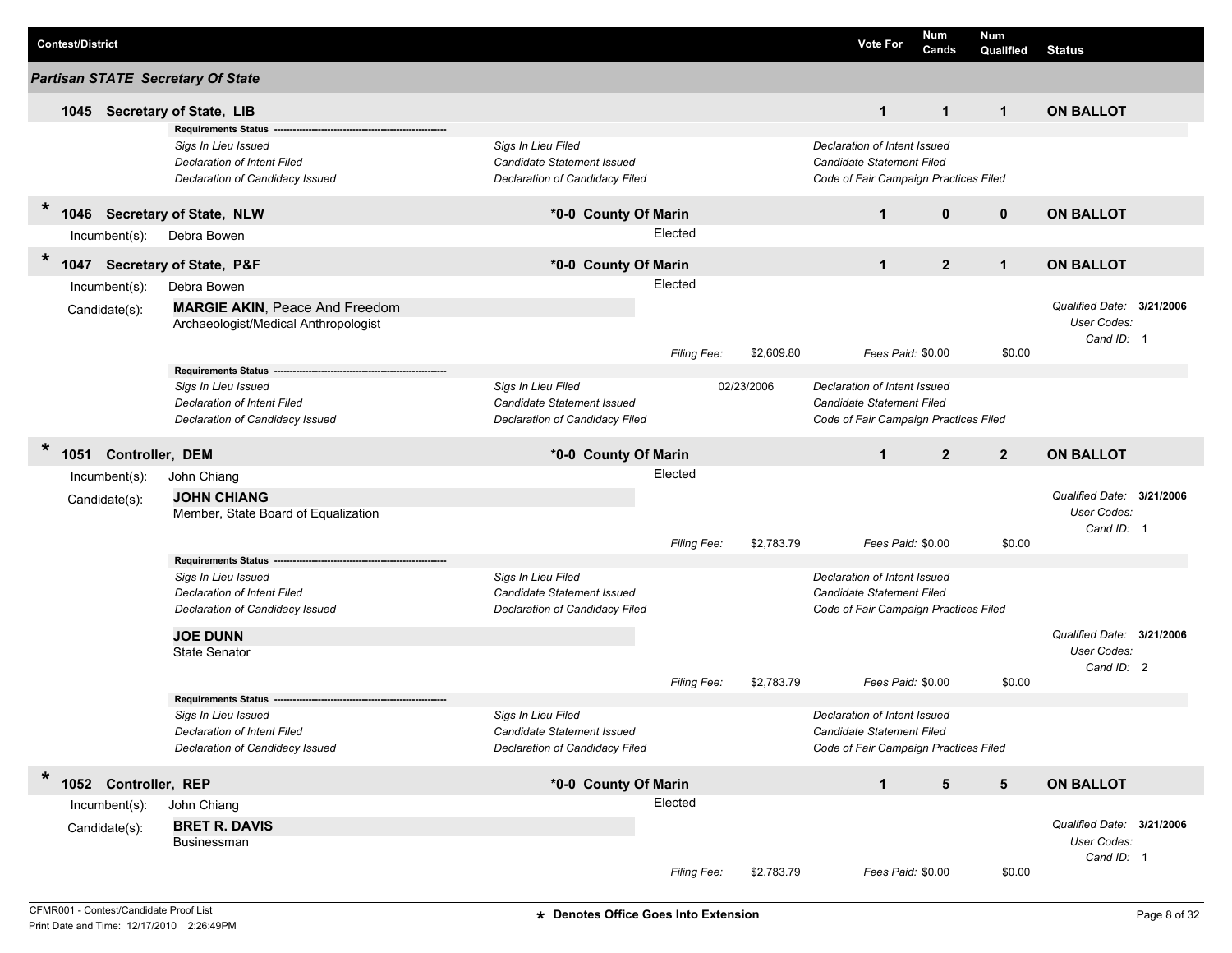|                         |                                  |                                        |                                   |                    |            |                                       | Num          | <b>Num</b>   |                           |  |
|-------------------------|----------------------------------|----------------------------------------|-----------------------------------|--------------------|------------|---------------------------------------|--------------|--------------|---------------------------|--|
| <b>Contest/District</b> |                                  |                                        |                                   |                    |            | <b>Vote For</b>                       | Cands        | Qualified    | <b>Status</b>             |  |
|                         | <b>Partisan STATE Controller</b> |                                        |                                   |                    |            |                                       |              |              |                           |  |
|                         | 1052 Controller, REP             |                                        |                                   |                    |            | $\mathbf{1}$                          | 5            | 5            | <b>ON BALLOT</b>          |  |
|                         |                                  | <b>Requirements Status</b>             |                                   |                    |            |                                       |              |              |                           |  |
|                         |                                  | Sigs In Lieu Issued                    | Sigs In Lieu Filed                |                    |            | Declaration of Intent Issued          |              |              |                           |  |
|                         |                                  | Declaration of Intent Filed            | <b>Candidate Statement Issued</b> |                    |            | Candidate Statement Filed             |              |              |                           |  |
|                         |                                  | Declaration of Candidacy Issued        | Declaration of Candidacy Filed    |                    |            | Code of Fair Campaign Practices Filed |              |              |                           |  |
|                         |                                  | <b>DAVID L. HARRIS</b>                 |                                   |                    |            |                                       |              |              | Qualified Date: 3/21/2006 |  |
|                         |                                  | <b>Businessman</b>                     |                                   |                    |            |                                       |              |              | User Codes:               |  |
|                         |                                  |                                        |                                   |                    |            |                                       |              |              | Cand ID: 2                |  |
|                         |                                  |                                        |                                   | <b>Filing Fee:</b> | \$2,783.79 | Fees Paid: \$0.00                     |              | \$0.00       |                           |  |
|                         |                                  | <b>Requirements Status</b>             |                                   |                    |            |                                       |              |              |                           |  |
|                         |                                  | Sigs In Lieu Issued                    | Sigs In Lieu Filed                |                    |            | Declaration of Intent Issued          |              |              |                           |  |
|                         |                                  | Declaration of Intent Filed            | <b>Candidate Statement Issued</b> |                    |            | <b>Candidate Statement Filed</b>      |              |              |                           |  |
|                         |                                  | Declaration of Candidacy Issued        | Declaration of Candidacy Filed    |                    |            | Code of Fair Campaign Practices Filed |              |              |                           |  |
|                         |                                  | <b>ABEL MALDONADO</b>                  |                                   |                    |            |                                       |              |              | Qualified Date: 3/21/2006 |  |
|                         |                                  | BusinessController/Senator             |                                   |                    |            |                                       |              |              | User Codes:               |  |
|                         |                                  |                                        |                                   |                    |            |                                       |              |              | Cand ID: 3                |  |
|                         |                                  |                                        |                                   | <b>Filing Fee:</b> | \$2,783.79 | Fees Paid: \$0.00                     |              | \$0.00       |                           |  |
|                         |                                  | <b>Requirements Status</b>             |                                   |                    |            |                                       |              |              |                           |  |
|                         |                                  | Sigs In Lieu Issued                    | Sigs In Lieu Filed                |                    |            | Declaration of Intent Issued          |              |              |                           |  |
|                         |                                  | Declaration of Intent Filed            | Candidate Statement Issued        |                    |            | Candidate Statement Filed             |              |              |                           |  |
|                         |                                  | Declaration of Candidacy Issued        | Declaration of Candidacy Filed    |                    |            | Code of Fair Campaign Practices Filed |              |              |                           |  |
|                         |                                  | <b>JIM STIERINGER</b>                  |                                   |                    |            |                                       |              |              | Qualified Date: 3/21/2006 |  |
|                         |                                  | <b>City Treasurer</b>                  |                                   |                    |            |                                       |              |              | User Codes:               |  |
|                         |                                  |                                        |                                   |                    |            |                                       |              |              | Cand ID: 4                |  |
|                         |                                  |                                        |                                   | Filing Fee:        | \$2,783.79 | Fees Paid: \$0.00                     |              | \$0.00       |                           |  |
|                         |                                  | <b>Requirements Status</b>             |                                   |                    |            |                                       |              |              |                           |  |
|                         |                                  | Sigs In Lieu Issued                    | Sigs In Lieu Filed                |                    |            | Declaration of Intent Issued          |              |              |                           |  |
|                         |                                  | Declaration of Intent Filed            | <b>Candidate Statement Issued</b> |                    |            | Candidate Statement Filed             |              |              |                           |  |
|                         |                                  | Declaration of Candidacy Issued        | Declaration of Candidacy Filed    |                    |            | Code of Fair Campaign Practices Filed |              |              |                           |  |
|                         |                                  | <b>TONY STRICKLAND</b>                 |                                   |                    |            |                                       |              |              | Qualified Date: 3/21/2006 |  |
|                         |                                  | <b>Taxpayer Organization President</b> |                                   |                    |            |                                       |              |              | User Codes:               |  |
|                         |                                  |                                        |                                   | <b>Filing Fee:</b> | \$2,783.79 | Fees Paid: \$0.00                     |              | \$0.00       | Cand ID: 5                |  |
|                         |                                  | <b>Requirements Status</b>             |                                   |                    |            |                                       |              |              |                           |  |
|                         |                                  | Sigs In Lieu Issued                    | Sigs In Lieu Filed                |                    |            | Declaration of Intent Issued          |              |              |                           |  |
|                         |                                  | Declaration of Intent Filed            | Candidate Statement Issued        |                    |            | Candidate Statement Filed             |              |              |                           |  |
|                         |                                  | Declaration of Candidacy Issued        | Declaration of Candidacy Filed    |                    |            | Code of Fair Campaign Practices Filed |              |              |                           |  |
|                         |                                  |                                        |                                   |                    |            |                                       |              |              |                           |  |
| $\ast$                  | 1053 Controller, AIP             |                                        | *0-0 County Of Marin              |                    |            | $\mathbf{1}$                          | $\mathbf{1}$ | $\mathbf{1}$ | <b>ON BALLOT</b>          |  |
|                         | Incumbent(s):                    | John Chiang                            |                                   | Elected            |            |                                       |              |              |                           |  |
|                         | Candidate(s):                    | <b>WARREN MARK CAMPBELL</b>            |                                   |                    |            |                                       |              |              | Qualified Date: 3/21/2006 |  |
|                         |                                  | Minister                               |                                   |                    |            |                                       |              |              | User Codes:               |  |
|                         |                                  |                                        |                                   |                    |            |                                       |              |              | Cand ID: 1                |  |
|                         |                                  |                                        |                                   | Filing Fee:        | \$2,783.79 | Fees Paid: \$0.00                     |              | \$0.00       |                           |  |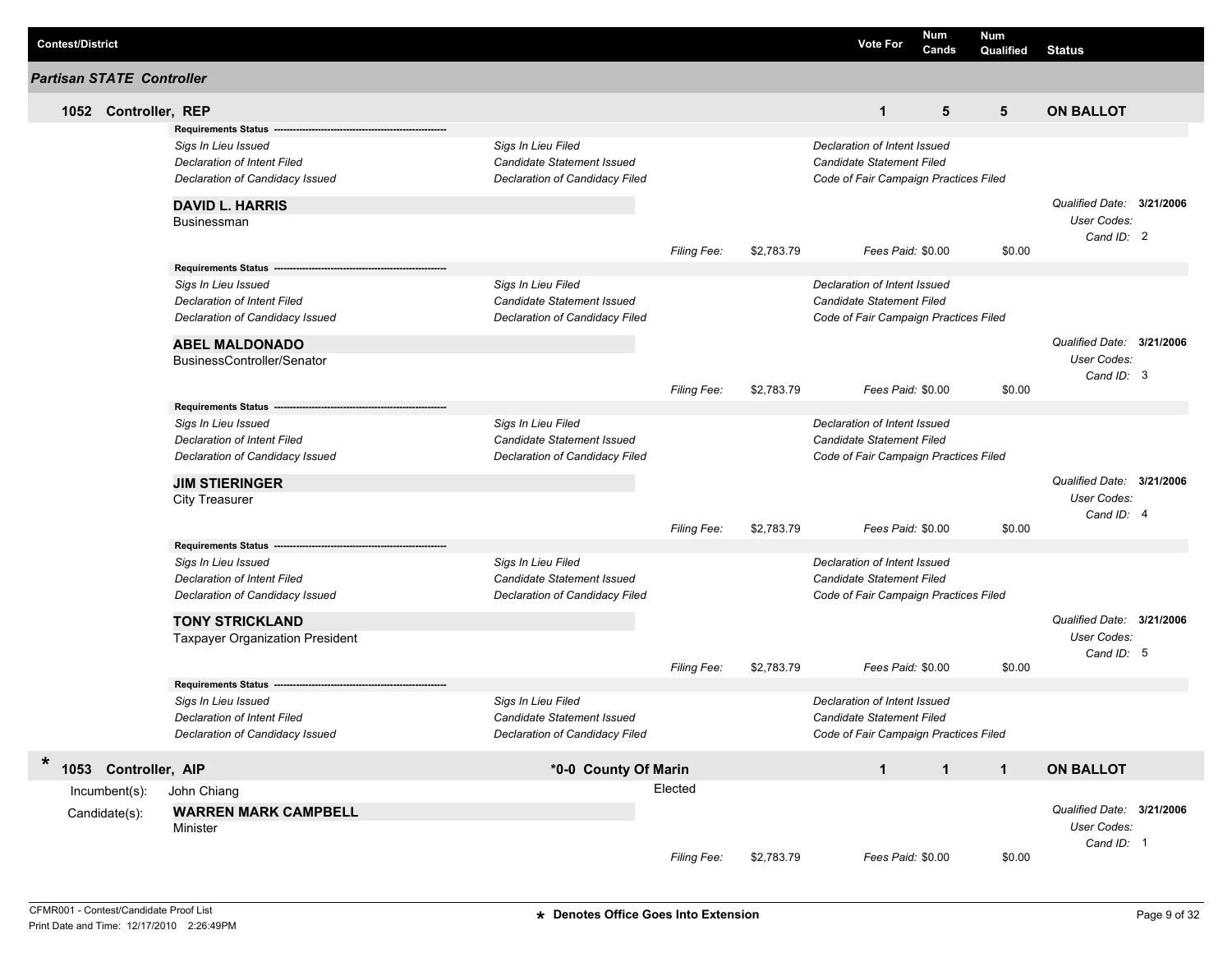| <b>Contest/District</b> |      |                                  |                                                                |                                                              |             |            | <b>Vote For</b>                                                    | Num<br>Cands      | <b>Num</b><br>Qualified | <b>Status</b>             |  |
|-------------------------|------|----------------------------------|----------------------------------------------------------------|--------------------------------------------------------------|-------------|------------|--------------------------------------------------------------------|-------------------|-------------------------|---------------------------|--|
|                         |      | <b>Partisan STATE Controller</b> |                                                                |                                                              |             |            |                                                                    |                   |                         |                           |  |
|                         | 1053 | Controller, AIP                  |                                                                |                                                              |             |            | $\mathbf{1}$                                                       | $\mathbf 1$       | $\mathbf{1}$            | <b>ON BALLOT</b>          |  |
|                         |      |                                  | <b>Requirements Status</b>                                     |                                                              |             |            |                                                                    |                   |                         |                           |  |
|                         |      |                                  | Sigs In Lieu Issued                                            | Sigs In Lieu Filed                                           |             |            | Declaration of Intent Issued                                       |                   |                         |                           |  |
|                         |      |                                  | Declaration of Intent Filed<br>Declaration of Candidacy Issued | Candidate Statement Issued<br>Declaration of Candidacy Filed |             |            | Candidate Statement Filed<br>Code of Fair Campaign Practices Filed |                   |                         |                           |  |
|                         |      |                                  |                                                                |                                                              |             |            |                                                                    |                   |                         |                           |  |
| $\ast$                  | 1054 | Controller, GRN                  |                                                                | *0-0 County Of Marin                                         |             |            | $\mathbf{1}$                                                       | $\mathbf{1}$      | $\mathbf{1}$            | <b>ON BALLOT</b>          |  |
|                         |      | Incumbent(s):                    | John Chiang                                                    |                                                              | Elected     |            |                                                                    |                   |                         |                           |  |
|                         |      | Candidate(s):                    | <b>LAURA WELLS, Green</b>                                      |                                                              |             |            |                                                                    |                   |                         | Qualified Date: 3/21/2006 |  |
|                         |      |                                  | <b>Financial Systems Consultant</b>                            |                                                              |             |            |                                                                    |                   |                         | User Codes:               |  |
|                         |      |                                  |                                                                |                                                              |             |            |                                                                    |                   |                         | Cand ID: 1                |  |
|                         |      |                                  | <b>Requirements Status</b>                                     |                                                              | Filing Fee: | \$2,783.79 |                                                                    | Fees Paid: \$0.00 | \$0.00                  |                           |  |
|                         |      |                                  | Sigs In Lieu Issued                                            | Sigs In Lieu Filed                                           |             |            | Declaration of Intent Issued                                       |                   |                         |                           |  |
|                         |      |                                  | <b>Declaration of Intent Filed</b>                             | Candidate Statement Issued                                   |             |            | <b>Candidate Statement Filed</b>                                   |                   |                         |                           |  |
|                         |      |                                  | Declaration of Candidacy Issued                                | Declaration of Candidacy Filed                               |             |            | Code of Fair Campaign Practices Filed                              |                   |                         |                           |  |
| *                       |      | 1055 Controller, LIB             |                                                                | *0-0 County Of Marin                                         |             |            | $\mathbf{1}$                                                       | $\mathbf{1}$      | $\mathbf{1}$            | <b>ON BALLOT</b>          |  |
|                         |      |                                  |                                                                |                                                              | Elected     |            |                                                                    |                   |                         |                           |  |
|                         |      | Incumbent(s):                    | John Chiang                                                    |                                                              |             |            |                                                                    |                   |                         | Qualified Date: 3/21/2006 |  |
|                         |      | Candidate(s):                    | <b>DONNA TELLO</b><br><b>Tax Accountant</b>                    |                                                              |             |            |                                                                    |                   |                         | User Codes:               |  |
|                         |      |                                  |                                                                |                                                              |             |            |                                                                    |                   |                         | Cand ID: 1                |  |
|                         |      |                                  |                                                                |                                                              | Filing Fee: | \$2,783.79 |                                                                    | Fees Paid: \$0.00 | \$0.00                  |                           |  |
|                         |      |                                  | <b>Requirements Status</b>                                     |                                                              |             |            |                                                                    |                   |                         |                           |  |
|                         |      |                                  | Sigs In Lieu Issued                                            | Sigs In Lieu Filed                                           |             |            | Declaration of Intent Issued                                       |                   |                         |                           |  |
|                         |      |                                  | <b>Declaration of Intent Filed</b>                             | Candidate Statement Issued                                   |             |            | Candidate Statement Filed                                          |                   |                         |                           |  |
|                         |      |                                  | Declaration of Candidacy Issued                                | Declaration of Candidacy Filed                               |             |            | Code of Fair Campaign Practices Filed                              |                   |                         |                           |  |
| *                       |      | 1056 Controller, NLW             |                                                                | *0-0 County Of Marin                                         |             |            | $\mathbf{1}$                                                       | $\mathbf{0}$      | $\mathbf{0}$            | <b>ON BALLOT</b>          |  |
|                         |      | Incumbent(s):                    | John Chiang                                                    |                                                              | Elected     |            |                                                                    |                   |                         |                           |  |
| $\ast$                  |      | 1057 Controller, P&F             |                                                                | *0-0 County Of Marin                                         |             |            | $\mathbf{1}$                                                       | $\mathbf{1}$      | $\mathbf 1$             | <b>ON BALLOT</b>          |  |
|                         |      | Incumbent(s):                    | John Chiang                                                    |                                                              | Elected     |            |                                                                    |                   |                         |                           |  |
|                         |      | Candidate(s):                    | <b>ELIZABETH CERVANTES BARRON, Peace And Freedom</b>           |                                                              |             |            |                                                                    |                   |                         | Qualified Date: 3/21/2006 |  |
|                         |      |                                  | <b>Retired Teacher</b>                                         |                                                              |             |            |                                                                    |                   |                         | <b>User Codes:</b>        |  |
|                         |      |                                  |                                                                |                                                              |             |            |                                                                    |                   |                         | Cand ID: 1                |  |
|                         |      |                                  |                                                                |                                                              | Filing Fee: | \$2,783.79 |                                                                    | Fees Paid: \$0.00 | \$0.00                  |                           |  |
|                         |      |                                  | <b>Requirements Status</b>                                     |                                                              |             |            |                                                                    |                   |                         |                           |  |
|                         |      |                                  | Sigs In Lieu Issued<br>Declaration of Intent Filed             | Sigs In Lieu Filed<br>Candidate Statement Issued             |             | 02/23/2006 | Declaration of Intent Issued<br>Candidate Statement Filed          |                   |                         |                           |  |
|                         |      |                                  | Declaration of Candidacy Issued                                | Declaration of Candidacy Filed                               |             |            | Code of Fair Campaign Practices Filed                              |                   |                         |                           |  |
|                         |      |                                  |                                                                |                                                              |             |            |                                                                    |                   |                         |                           |  |
| *                       |      | 1061 Treasurer, DEM              |                                                                | *0-0 County Of Marin                                         |             |            | $\mathbf{1}$                                                       | $\mathbf{1}$      | $\mathbf 1$             | <b>ON BALLOT</b>          |  |
|                         |      | $lncumbent(s)$ :                 | <b>Bill Lockyer</b>                                            |                                                              | Elected     |            |                                                                    |                   |                         |                           |  |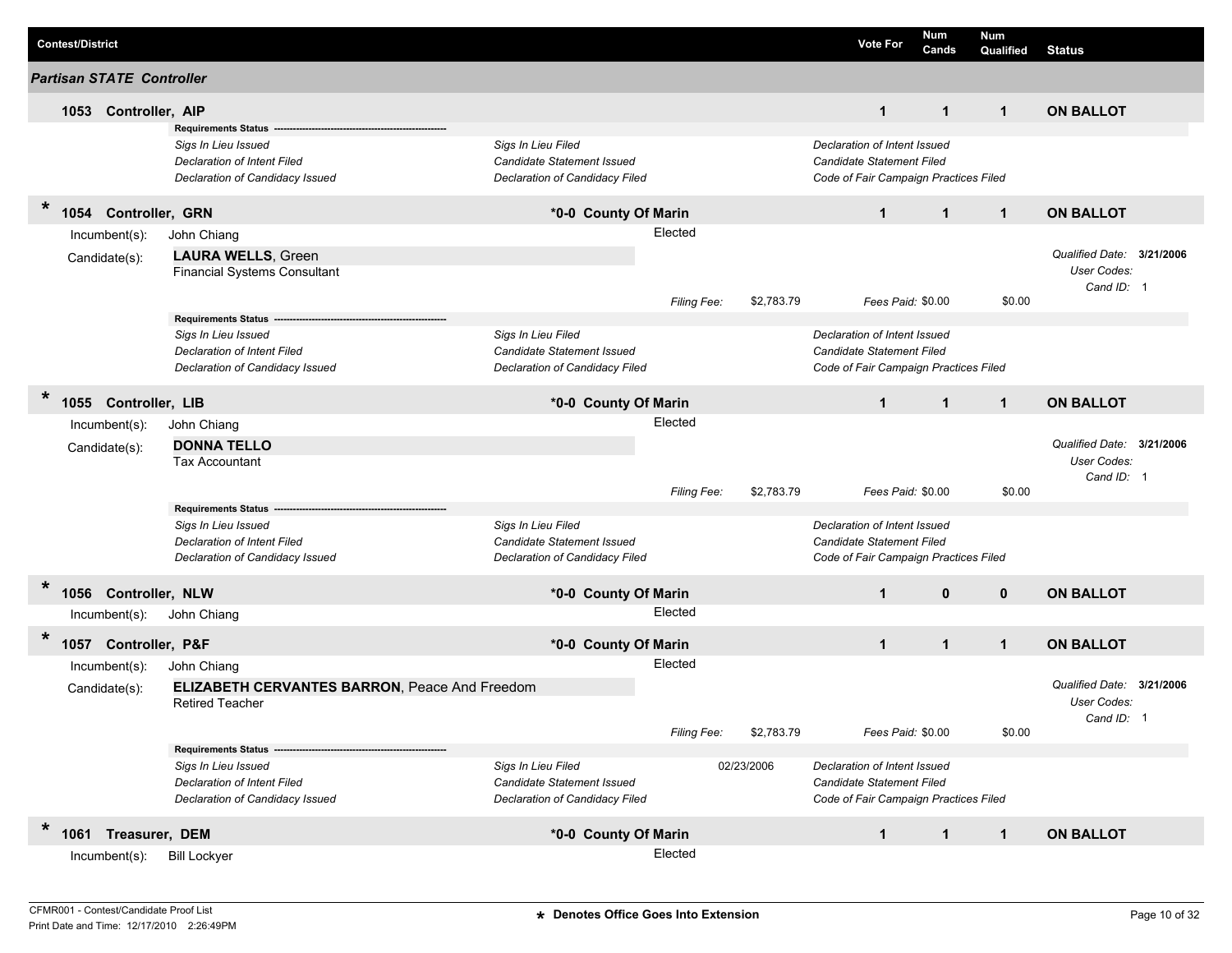| <b>Contest/District</b>              |                                                                                             |                                                                                           |                    |            | <b>Vote For</b>                                                                                    | Num<br>Cands   | <b>Num</b><br>Qualified | <b>Status</b>                                          |  |
|--------------------------------------|---------------------------------------------------------------------------------------------|-------------------------------------------------------------------------------------------|--------------------|------------|----------------------------------------------------------------------------------------------------|----------------|-------------------------|--------------------------------------------------------|--|
| <b>Partisan STATE Treasurer</b>      |                                                                                             |                                                                                           |                    |            |                                                                                                    |                |                         |                                                        |  |
| 1061 Treasurer, DEM<br>Candidate(s): | <b>BILL LOCKYER</b>                                                                         |                                                                                           |                    |            | $\mathbf{1}$                                                                                       | $\mathbf{1}$   | $\mathbf{1}$            | <b>ON BALLOT</b><br>Qualified Date: 3/21/2006          |  |
|                                      | California Attorney General                                                                 |                                                                                           |                    |            |                                                                                                    |                |                         | User Codes:<br>Cand ID: 1                              |  |
|                                      | <b>Requirements Status</b>                                                                  |                                                                                           | Filing Fee:        | \$2,783.79 | Fees Paid: \$0.00                                                                                  |                | \$0.00                  |                                                        |  |
|                                      | Sigs In Lieu Issued<br>Declaration of Intent Filed<br>Declaration of Candidacy Issued       | Sigs In Lieu Filed<br><b>Candidate Statement Issued</b><br>Declaration of Candidacy Filed |                    |            | Declaration of Intent Issued<br>Candidate Statement Filed<br>Code of Fair Campaign Practices Filed |                |                         |                                                        |  |
| $\ast$<br>1062 Treasurer, REP        |                                                                                             | *0-0 County Of Marin                                                                      |                    |            | $\mathbf{1}$                                                                                       | $\overline{2}$ | $\overline{2}$          | <b>ON BALLOT</b>                                       |  |
| $Incumbent(s)$ :                     | <b>Bill Lockyer</b>                                                                         |                                                                                           | Elected            |            |                                                                                                    |                |                         |                                                        |  |
| Candidate(s):                        | <b>CLAUDE PARRISH</b><br>Member, State Board of Equalization                                |                                                                                           |                    |            |                                                                                                    |                |                         | Qualified Date: 3/21/2006<br>User Codes:<br>Cand ID: 1 |  |
|                                      |                                                                                             |                                                                                           | Filing Fee:        | \$2,783.79 | Fees Paid: \$0.00                                                                                  |                | \$0.00                  |                                                        |  |
|                                      | <b>Requirements Status</b><br>Sigs In Lieu Issued<br>Declaration of Intent Filed            | Sigs In Lieu Filed<br>Candidate Statement Issued                                          |                    |            | Declaration of Intent Issued<br><b>Candidate Statement Filed</b>                                   |                |                         |                                                        |  |
|                                      | Declaration of Candidacy Issued<br><b>KEITH S. RICHMAN</b><br>Business Owner/Assemblymember | Declaration of Candidacy Filed                                                            |                    |            | Code of Fair Campaign Practices Filed                                                              |                |                         | Qualified Date: 3/21/2006<br>User Codes:<br>Cand ID: 2 |  |
|                                      | <b>Requirements Status</b>                                                                  |                                                                                           | Filing Fee:        | \$2,783.79 | Fees Paid: \$0.00                                                                                  |                | \$0.00                  |                                                        |  |
|                                      | Sigs In Lieu Issued<br>Declaration of Intent Filed<br>Declaration of Candidacy Issued       | Sigs In Lieu Filed<br><b>Candidate Statement Issued</b><br>Declaration of Candidacy Filed |                    |            | Declaration of Intent Issued<br>Candidate Statement Filed<br>Code of Fair Campaign Practices Filed |                |                         |                                                        |  |
| $\ast$<br>1063 Treasurer, AIP        |                                                                                             | *0-0 County Of Marin                                                                      |                    |            | $\mathbf 1$                                                                                        | $\mathbf{1}$   | $\mathbf{1}$            | <b>ON BALLOT</b>                                       |  |
| Incumbent(s):                        | <b>Bill Lockyer</b>                                                                         |                                                                                           | Elected            |            |                                                                                                    |                |                         |                                                        |  |
| Candidate(s):                        | <b>E. JUSTIN NOONAN</b><br>Computer Technician                                              |                                                                                           |                    |            |                                                                                                    |                |                         | Qualified Date: 3/21/2006<br>User Codes:<br>Cand ID: 1 |  |
|                                      | <b>Requirements Status</b>                                                                  |                                                                                           | <b>Filing Fee:</b> | \$2,783.79 | Fees Paid: \$0.00                                                                                  |                | \$0.00                  |                                                        |  |
|                                      | Sigs In Lieu Issued<br>Declaration of Intent Filed<br>Declaration of Candidacy Issued       | Sigs In Lieu Filed<br>Candidate Statement Issued<br>Declaration of Candidacy Filed        |                    |            | Declaration of Intent Issued<br>Candidate Statement Filed<br>Code of Fair Campaign Practices Filed |                |                         |                                                        |  |
| $\ast$<br>1064 Treasurer, GRN        |                                                                                             | *0-0 County Of Marin                                                                      |                    |            | $\mathbf 1$                                                                                        | $\mathbf{1}$   | $\mathbf{1}$            | <b>ON BALLOT</b>                                       |  |
| $Incumbent(s)$ :                     | <b>Bill Lockyer</b>                                                                         |                                                                                           | Elected            |            |                                                                                                    |                |                         |                                                        |  |
| Candidate(s):                        | <b>MEHUL M. THAKKER, Green</b><br><b>Investment Advisor</b>                                 |                                                                                           |                    |            |                                                                                                    |                |                         | Qualified Date: 3/21/2006<br>User Codes:               |  |
|                                      |                                                                                             |                                                                                           | Filing Fee:        | \$2,783.79 | Fees Paid: \$0.00                                                                                  |                | \$0.00                  | Cand ID: 1                                             |  |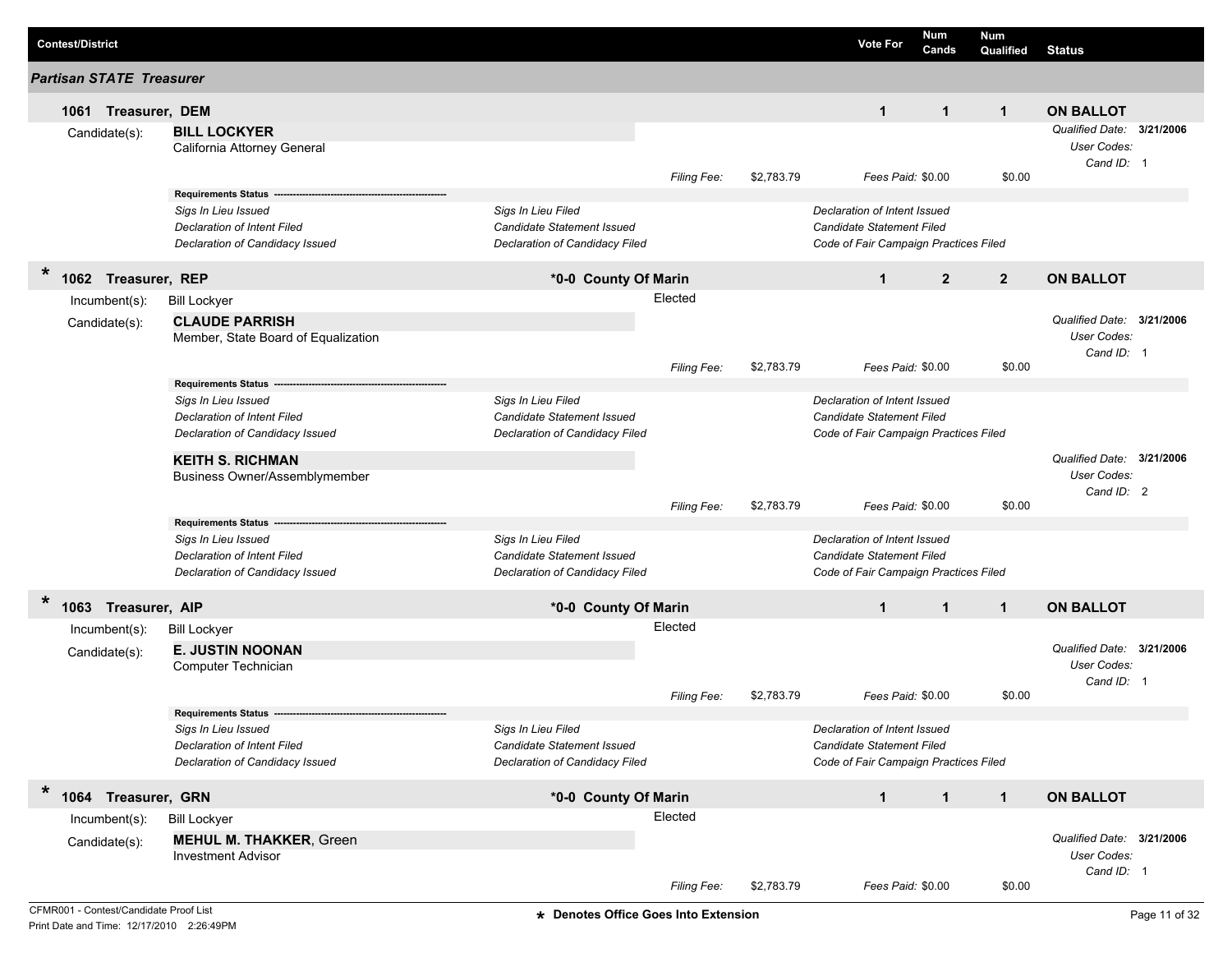|         | <b>Contest/District</b>         |                                                                                                                        |                                                                                    |                    |            | <b>Vote For</b>                                                                                    | Num<br>Cands   | <b>Num</b><br>Qualified | <b>Status</b>             |  |
|---------|---------------------------------|------------------------------------------------------------------------------------------------------------------------|------------------------------------------------------------------------------------|--------------------|------------|----------------------------------------------------------------------------------------------------|----------------|-------------------------|---------------------------|--|
|         | <b>Partisan STATE Treasurer</b> |                                                                                                                        |                                                                                    |                    |            |                                                                                                    |                |                         |                           |  |
|         | Treasurer, GRN<br>1064          |                                                                                                                        |                                                                                    |                    |            | $\mathbf{1}$                                                                                       | $\mathbf{1}$   | $\mathbf{1}$            | <b>ON BALLOT</b>          |  |
|         |                                 | Requirements Status --<br>Sigs In Lieu Issued<br><b>Declaration of Intent Filed</b><br>Declaration of Candidacy Issued | Sigs In Lieu Filed<br>Candidate Statement Issued<br>Declaration of Candidacy Filed |                    |            | Declaration of Intent Issued<br>Candidate Statement Filed<br>Code of Fair Campaign Practices Filed |                |                         |                           |  |
| $\star$ | 1065<br>Treasurer, LIB          |                                                                                                                        | *0-0 County Of Marin                                                               |                    |            | $\mathbf{1}$                                                                                       | $\mathbf{1}$   | $\mathbf{1}$            | <b>ON BALLOT</b>          |  |
|         | Incumbent(s):                   | <b>Bill Lockyer</b>                                                                                                    |                                                                                    | Elected            |            |                                                                                                    |                |                         |                           |  |
|         | Candidate(s):                   | <b>MARIAN SMITHSON</b>                                                                                                 |                                                                                    |                    |            |                                                                                                    |                |                         | Qualified Date: 3/21/2006 |  |
|         |                                 | City Treasurer/CPA                                                                                                     |                                                                                    |                    |            |                                                                                                    |                |                         | User Codes:               |  |
|         |                                 |                                                                                                                        |                                                                                    |                    |            |                                                                                                    |                |                         | Cand ID: 1                |  |
|         |                                 | <b>Requirements Status</b>                                                                                             |                                                                                    | <b>Filing Fee:</b> | \$2,783.79 | Fees Paid: \$0.00                                                                                  |                | \$0.00                  |                           |  |
|         |                                 | Sigs In Lieu Issued                                                                                                    | Sigs In Lieu Filed                                                                 |                    |            | Declaration of Intent Issued                                                                       |                |                         |                           |  |
|         |                                 | <b>Declaration of Intent Filed</b>                                                                                     | Candidate Statement Issued                                                         |                    |            | Candidate Statement Filed                                                                          |                |                         |                           |  |
|         |                                 | Declaration of Candidacy Issued                                                                                        | Declaration of Candidacy Filed                                                     |                    |            | Code of Fair Campaign Practices Filed                                                              |                |                         |                           |  |
| $\ast$  | Treasurer, NLW<br>1066          |                                                                                                                        | *0-0 County Of Marin                                                               |                    |            | $\mathbf{1}$                                                                                       | $\mathbf{0}$   | $\mathbf{0}$            | <b>ON BALLOT</b>          |  |
|         | Incumbent(s):                   | <b>Bill Lockyer</b>                                                                                                    |                                                                                    | Elected            |            |                                                                                                    |                |                         |                           |  |
| $\star$ | 1067<br>Treasurer, P&F          |                                                                                                                        | *0-0 County Of Marin                                                               |                    |            | $\mathbf{1}$                                                                                       | $\mathbf{1}$   | $\mathbf{1}$            | <b>ON BALLOT</b>          |  |
|         | Incumbent(s):                   |                                                                                                                        |                                                                                    | Elected            |            |                                                                                                    |                |                         |                           |  |
|         |                                 | <b>Bill Lockyer</b>                                                                                                    |                                                                                    |                    |            |                                                                                                    |                |                         | Qualified Date: 3/21/2006 |  |
|         | Candidate(s):                   | <b>GERALD SANDERS</b><br>No Ballot Designation                                                                         |                                                                                    |                    |            |                                                                                                    |                |                         | User Codes:               |  |
|         |                                 |                                                                                                                        |                                                                                    |                    |            |                                                                                                    |                |                         | Cand ID: 1                |  |
|         |                                 |                                                                                                                        |                                                                                    | <b>Filing Fee:</b> | \$2,783.79 | Fees Paid: \$0.00                                                                                  |                | \$0.00                  |                           |  |
|         |                                 | <b>Requirements Status</b>                                                                                             |                                                                                    |                    |            |                                                                                                    |                |                         |                           |  |
|         |                                 | Sigs In Lieu Issued                                                                                                    | Sigs In Lieu Filed                                                                 |                    |            | Declaration of Intent Issued                                                                       |                |                         |                           |  |
|         |                                 | <b>Declaration of Intent Filed</b><br>Declaration of Candidacy Issued                                                  | Candidate Statement Issued<br>Declaration of Candidacy Filed                       |                    |            | Candidate Statement Filed<br>Code of Fair Campaign Practices Filed                                 |                |                         |                           |  |
|         |                                 |                                                                                                                        |                                                                                    |                    |            |                                                                                                    |                |                         |                           |  |
| $\ast$  | 1071 Attorney General, DEM      |                                                                                                                        | *0-0 County Of Marin                                                               |                    |            | $\mathbf{1}$                                                                                       | $\overline{2}$ | $\overline{2}$          | <b>ON BALLOT</b>          |  |
|         | Incumbent(s):                   | Kamala D Harris                                                                                                        |                                                                                    | Elected            |            |                                                                                                    |                |                         |                           |  |
|         | Candidate(s):                   | <b>JERRY BROWN</b>                                                                                                     |                                                                                    |                    |            |                                                                                                    |                |                         | Qualified Date: 3/21/2006 |  |
|         |                                 | Oakland Mayor/Attorney                                                                                                 |                                                                                    |                    |            |                                                                                                    |                |                         | <b>User Codes:</b>        |  |
|         |                                 |                                                                                                                        |                                                                                    | Filing Fee:        | \$3,022.54 | Fees Paid: \$0.00                                                                                  |                | \$0.00                  | Cand ID: 1                |  |
|         |                                 | Requirements Status --                                                                                                 |                                                                                    |                    |            |                                                                                                    |                |                         |                           |  |
|         |                                 | Sigs In Lieu Issued                                                                                                    | Sigs In Lieu Filed                                                                 |                    |            | Declaration of Intent Issued                                                                       |                |                         |                           |  |
|         |                                 | Declaration of Intent Filed                                                                                            | Candidate Statement Issued                                                         |                    |            | Candidate Statement Filed                                                                          |                |                         |                           |  |
|         |                                 | Declaration of Candidacy Issued                                                                                        | Declaration of Candidacy Filed                                                     |                    |            | Code of Fair Campaign Practices Filed                                                              |                |                         |                           |  |
|         |                                 | <b>ROCKY DELGADILLO</b>                                                                                                |                                                                                    |                    |            |                                                                                                    |                |                         | Qualified Date: 3/21/2006 |  |
|         |                                 | Prosecutor/City Attorney                                                                                               |                                                                                    |                    |            |                                                                                                    |                |                         | User Codes:               |  |
|         |                                 |                                                                                                                        |                                                                                    |                    |            |                                                                                                    |                |                         | Cand ID: 2                |  |
|         |                                 |                                                                                                                        |                                                                                    | Filing Fee:        | \$3,022.54 | Fees Paid: \$0.00                                                                                  |                | \$0.00                  |                           |  |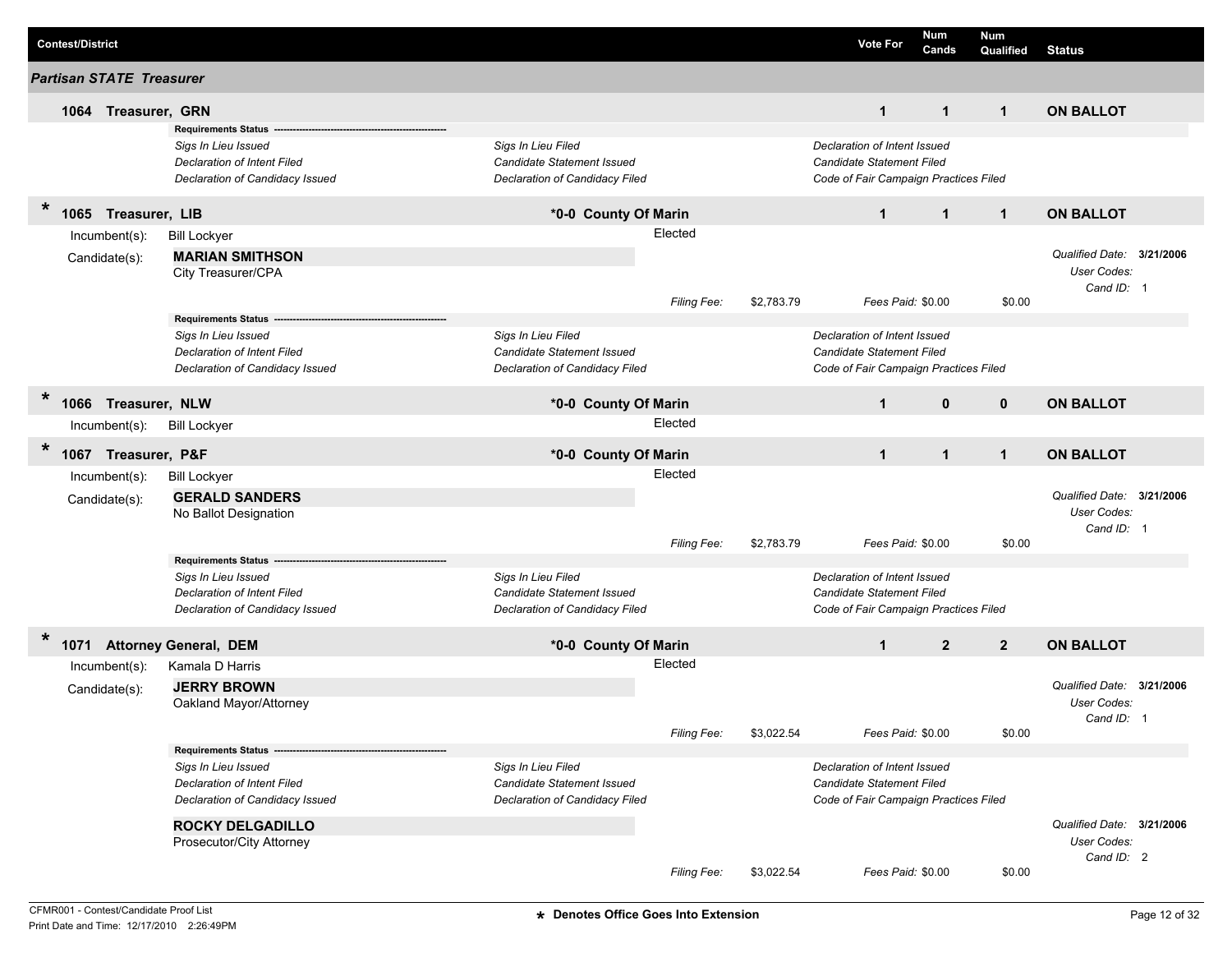| <b>Contest/District</b>                |                                                                                                                            |                          |                                                                                           |                        |                          | <b>Vote For</b>                                                                                                         | Num<br>Cands   | <b>Num</b><br>Qualified | <b>Status</b>                                                 |               |
|----------------------------------------|----------------------------------------------------------------------------------------------------------------------------|--------------------------|-------------------------------------------------------------------------------------------|------------------------|--------------------------|-------------------------------------------------------------------------------------------------------------------------|----------------|-------------------------|---------------------------------------------------------------|---------------|
| <b>Partisan STATE Attorney General</b> |                                                                                                                            |                          |                                                                                           |                        |                          |                                                                                                                         |                |                         |                                                               |               |
| 1071                                   | <b>Attorney General, DEM</b>                                                                                               |                          |                                                                                           |                        |                          | $\mathbf{1}$                                                                                                            | $\overline{2}$ | $2^{\circ}$             | <b>ON BALLOT</b>                                              |               |
|                                        | <b>Requirements Status</b><br>Sigs In Lieu Issued<br>Declaration of Intent Filed<br>Declaration of Candidacy Issued        |                          | Sigs In Lieu Filed<br>Candidate Statement Issued<br>Declaration of Candidacy Filed        |                        |                          | Declaration of Intent Issued<br><b>Candidate Statement Filed</b><br>Code of Fair Campaign Practices Filed               |                |                         |                                                               |               |
| $\ast$<br>1072                         | <b>Attorney General, REP</b>                                                                                               |                          | *0-0 County Of Marin                                                                      |                        |                          | $\mathbf{1}$                                                                                                            | $\mathbf{1}$   | $\mathbf{1}$            | <b>ON BALLOT</b>                                              |               |
| Incumbent(s):<br>Candidate(s):         | Kamala D Harris<br><b>CHUCK POOCHIGIAN</b><br>California Senator/Attorney                                                  |                          |                                                                                           | Elected<br>Filing Fee: | \$3,022.54               | Fees Paid: \$0.00                                                                                                       |                | \$0.00                  | Qualified Date: 3/21/2006<br>User Codes:<br>Cand ID: 1        |               |
|                                        | <b>Requirements Status</b><br>Sigs In Lieu Issued<br><b>Declaration of Intent Filed</b><br>Declaration of Candidacy Issued |                          | Sigs In Lieu Filed<br>Candidate Statement Issued<br>Declaration of Candidacy Filed        |                        |                          | Declaration of Intent Issued<br>Candidate Statement Filed<br>Code of Fair Campaign Practices Filed                      |                |                         |                                                               |               |
| *<br>1073                              | <b>Attorney General, AIP</b>                                                                                               |                          | *0-0 County Of Marin                                                                      |                        |                          | $\mathbf{1}$                                                                                                            | $\mathbf 0$    | $\mathbf 0$             | <b>ON BALLOT</b>                                              |               |
| Incumbent(s):                          | Kamala D Harris                                                                                                            |                          |                                                                                           | Elected                |                          |                                                                                                                         |                |                         |                                                               |               |
| $\star$<br>1074                        | <b>Attorney General, GRN</b>                                                                                               |                          | *0-0 County Of Marin                                                                      |                        |                          | $\mathbf{1}$                                                                                                            | $\mathbf{1}$   | $\mathbf 1$             | <b>ON BALLOT</b>                                              |               |
| Incumbent(s):<br>Candidate(s):         | Kamala D Harris<br><b>MICHAEL S. WYMAN, Green</b><br>Attorney-At-Law                                                       |                          |                                                                                           | Elected<br>Filing Fee: | \$3,022.54               | Fees Paid: \$0.00                                                                                                       |                | \$0.00                  | <b>Qualified Date:</b><br><b>User Codes:</b><br>Cand ID: 1    | 3/3/2006      |
|                                        | <b>Requirements Status</b><br>Sigs In Lieu Issued<br><b>Declaration of Intent Filed</b><br>Declaration of Candidacy Issued | 01/03/2006<br>02/23/1990 | Sigs In Lieu Filed<br><b>Candidate Statement Issued</b><br>Declaration of Candidacy Filed |                        | 02/23/2006<br>03/03/2006 | Declaration of Intent Issued<br><b>Candidate Statement Filed</b><br>Code of Fair Campaign Practices Filed               |                |                         | 03/03/2006                                                    |               |
| $\ast$<br>1075 Attorney General, LIB   |                                                                                                                            |                          | *0-0 County Of Marin                                                                      |                        |                          | $\mathbf{1}$                                                                                                            | $\mathbf{1}$   | $\mathbf 1$             | <b>ON BALLOT</b>                                              |               |
| Incumbent(s):<br>Candidate(s):         | Kamala D Harris<br><b>KENNETH A. WEISSMAN</b><br>Attorney At Law                                                           |                          |                                                                                           | Elected                |                          |                                                                                                                         |                |                         | Qualified Date: 3/21/2006<br><b>User Codes:</b><br>Cand ID: 1 |               |
|                                        | <b>Requirements Status</b><br>Sigs In Lieu Issued<br><b>Declaration of Intent Filed</b><br>Declaration of Candidacy Issued |                          | Sigs In Lieu Filed<br>Candidate Statement Issued<br>Declaration of Candidacy Filed        | Filing Fee:            | \$3,022.54               | Fees Paid: \$0.00<br>Declaration of Intent Issued<br>Candidate Statement Filed<br>Code of Fair Campaign Practices Filed |                | \$0.00                  |                                                               |               |
| $\ast$<br>1076 Attorney General, NLW   |                                                                                                                            |                          | *0-0 County Of Marin                                                                      |                        |                          | $\mathbf{1}$                                                                                                            | $\mathbf 0$    | $\mathbf 0$             | <b>ON BALLOT</b>                                              |               |
| Incumbent(s):                          | Kamala D Harris                                                                                                            |                          |                                                                                           | Elected                |                          |                                                                                                                         |                |                         |                                                               |               |
| $\ast$<br>1077                         | <b>Attorney General, P&amp;F</b>                                                                                           |                          | *0-0 County Of Marin                                                                      |                        |                          | $\mathbf{1}$                                                                                                            | $\mathbf 1$    | $\mathbf 1$             | <b>ON BALLOT</b>                                              |               |
| CFMR001 - Contest/Candidate Proof List |                                                                                                                            |                          | * Denotes Office Goes Into Extension                                                      |                        |                          |                                                                                                                         |                |                         |                                                               | Page 13 of 32 |

Print Date and Time: 12/17/2010 2:26:49PM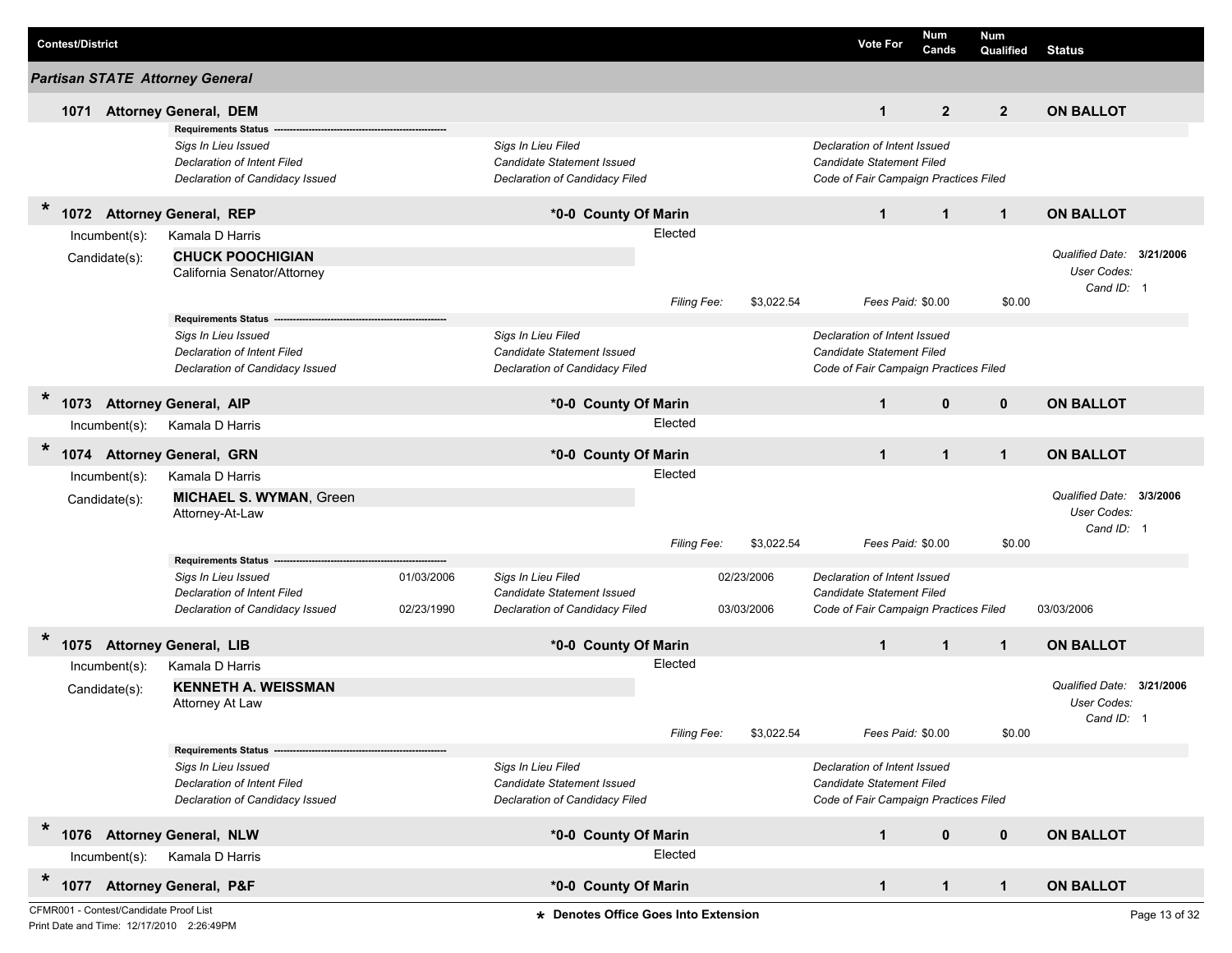| <b>Contest/District</b>        |                                                                                                                                                                             |                                                                                    |                        |            | <b>Vote For</b>                                                                                    | Num<br>Cands   | Num<br>Qualified | <b>Status</b>                                          |  |
|--------------------------------|-----------------------------------------------------------------------------------------------------------------------------------------------------------------------------|------------------------------------------------------------------------------------|------------------------|------------|----------------------------------------------------------------------------------------------------|----------------|------------------|--------------------------------------------------------|--|
| $\ast$<br>1077                 | <b>Attorney General, P&amp;F</b>                                                                                                                                            | *0-0 County Of Marin                                                               |                        |            | $\mathbf{1}$                                                                                       | $\mathbf 1$    | $\mathbf 1$      | <b>ON BALLOT</b>                                       |  |
| Incumbent(s):                  | Kamala D Harris                                                                                                                                                             |                                                                                    | Elected                |            |                                                                                                    |                |                  |                                                        |  |
| Candidate(s):                  | JACK HARRISON, Peace And Freedom<br>Attorney/Rent Commissioner                                                                                                              |                                                                                    |                        |            |                                                                                                    |                |                  | Qualified Date: 3/21/2006<br>User Codes:<br>Cand ID: 1 |  |
|                                |                                                                                                                                                                             |                                                                                    | Filing Fee:            | \$3,022.54 | Fees Paid: \$0.00                                                                                  |                | \$0.00           |                                                        |  |
|                                | <b>Requirements Status</b><br>Sigs In Lieu Issued<br>Declaration of Intent Filed<br>Declaration of Candidacy Issued                                                         | Sigs In Lieu Filed<br>Candidate Statement Issued<br>Declaration of Candidacy Filed |                        | 02/23/2006 | Declaration of Intent Issued<br>Candidate Statement Filed<br>Code of Fair Campaign Practices Filed |                |                  |                                                        |  |
| $\ast$<br>1081                 | <b>Insurance Commissioner, DEM</b>                                                                                                                                          | *0-0 County Of Marin                                                               |                        |            | $\mathbf 1$                                                                                        | $\overline{2}$ | $\overline{2}$   | <b>ON BALLOT</b>                                       |  |
| Incumbent(s):                  | Dave Jones                                                                                                                                                                  |                                                                                    | Elected                |            |                                                                                                    |                |                  |                                                        |  |
| Candidate(s):                  | <b>CRUZ M. BUSTAMANTE</b><br>California Lt. Governor                                                                                                                        |                                                                                    |                        |            |                                                                                                    |                |                  | Qualified Date: 3/21/2006<br>User Codes:<br>Cand ID: 1 |  |
|                                |                                                                                                                                                                             |                                                                                    | Filing Fee:            | \$2,783.79 | Fees Paid: \$0.00                                                                                  |                | \$0.00           |                                                        |  |
|                                | <b>Requirements Status</b><br>Sigs In Lieu Issued<br>Declaration of Intent Filed<br>Declaration of Candidacy Issued<br><b>JOHN KRAFT</b><br>Insurance Healthcare Consultant | Sigs In Lieu Filed<br>Candidate Statement Issued<br>Declaration of Candidacy Filed |                        |            | Declaration of Intent Issued<br>Candidate Statement Filed<br>Code of Fair Campaign Practices Filed |                |                  | Qualified Date: 3/21/2006<br>User Codes:               |  |
|                                |                                                                                                                                                                             |                                                                                    | Filing Fee:            | \$2,783.79 | Fees Paid: \$0.00                                                                                  |                | \$0.00           | Cand ID: 2                                             |  |
|                                | <b>Requirements Status</b><br>Sigs In Lieu Issued<br><b>Declaration of Intent Filed</b><br>Declaration of Candidacy Issued                                                  | Sigs In Lieu Filed<br>Candidate Statement Issued<br>Declaration of Candidacy Filed |                        |            | Declaration of Intent Issued<br>Candidate Statement Filed<br>Code of Fair Campaign Practices Filed |                |                  |                                                        |  |
| $\ast$<br>1082                 | <b>Insurance Commissioner, REP</b>                                                                                                                                          | *0-0 County Of Marin                                                               |                        |            | $\mathbf{1}$                                                                                       | $\mathbf{1}$   | $\mathbf{1}$     | <b>ON BALLOT</b>                                       |  |
| Incumbent(s):                  | Dave Jones                                                                                                                                                                  |                                                                                    | Elected                |            |                                                                                                    |                |                  |                                                        |  |
| Candidate(s):                  | <b>STEVE POIZNER</b><br>Businessman/Entrepreneur                                                                                                                            |                                                                                    |                        |            |                                                                                                    |                |                  | Qualified Date: 3/21/2006<br>User Codes:<br>Cand ID: 1 |  |
|                                | <b>Requirements Status</b>                                                                                                                                                  |                                                                                    | <b>Filing Fee:</b>     | \$2,783.79 | Fees Paid: \$0.00                                                                                  |                | \$0.00           |                                                        |  |
|                                | Sigs In Lieu Issued<br>Declaration of Intent Filed<br>Declaration of Candidacy Issued                                                                                       | Sigs In Lieu Filed<br>Candidate Statement Issued<br>Declaration of Candidacy Filed |                        |            | Declaration of Intent Issued<br>Candidate Statement Filed<br>Code of Fair Campaign Practices Filed |                |                  |                                                        |  |
| $\ast$<br>1083                 | <b>Insurance Commissioner, AIP</b>                                                                                                                                          | *0-0 County Of Marin                                                               |                        |            | $\mathbf{1}$                                                                                       | $\mathbf{1}$   | $\mathbf{1}$     | <b>ON BALLOT</b>                                       |  |
| Incumbent(s):<br>Candidate(s): | Dave Jones<br><b>JAY EARL BURDEN</b><br>Student                                                                                                                             |                                                                                    | Elected<br>Filing Fee: | \$2,783.79 | Fees Paid: \$0.00                                                                                  |                | \$0.00           | Qualified Date: 3/21/2006<br>User Codes:<br>Cand ID: 1 |  |
|                                |                                                                                                                                                                             |                                                                                    |                        |            |                                                                                                    |                |                  |                                                        |  |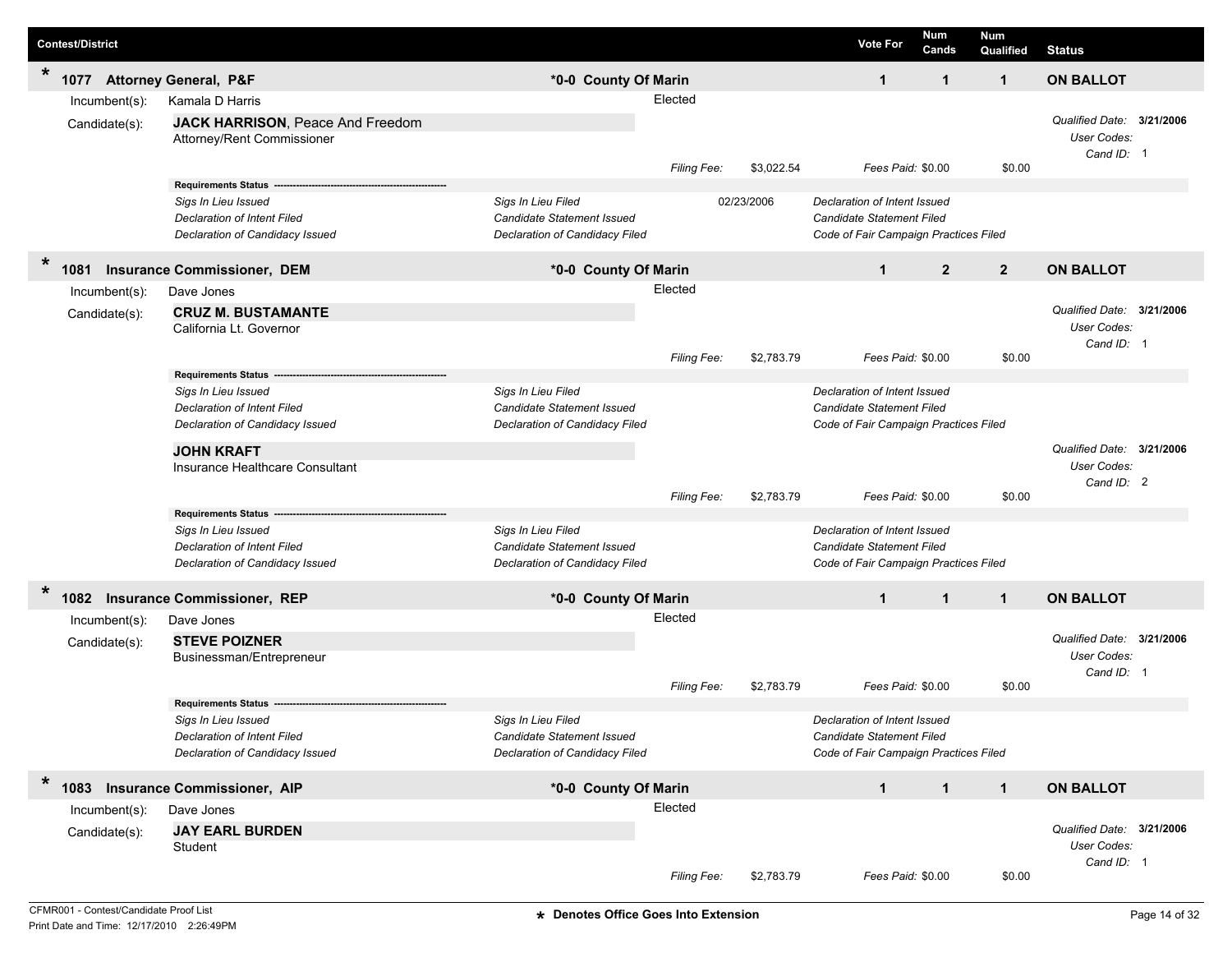| <b>Contest/District</b>           |                                                                                                                            |                                                                                    |                        |            | <b>Vote For</b>                                                                                           | Num<br>Cands | <b>Num</b><br>Qualified | <b>Status</b>                                                 |  |
|-----------------------------------|----------------------------------------------------------------------------------------------------------------------------|------------------------------------------------------------------------------------|------------------------|------------|-----------------------------------------------------------------------------------------------------------|--------------|-------------------------|---------------------------------------------------------------|--|
|                                   | <b>Partisan STATE Insurance Commissioner</b>                                                                               |                                                                                    |                        |            |                                                                                                           |              |                         |                                                               |  |
| 1083                              | <b>Insurance Commissioner, AIP</b>                                                                                         |                                                                                    |                        |            | $\mathbf{1}$                                                                                              | $\mathbf 1$  | $\mathbf{1}$            | <b>ON BALLOT</b>                                              |  |
|                                   | <b>Requirements Status</b><br>Sigs In Lieu Issued<br><b>Declaration of Intent Filed</b><br>Declaration of Candidacy Issued | Sigs In Lieu Filed<br>Candidate Statement Issued<br>Declaration of Candidacy Filed |                        |            | Declaration of Intent Issued<br>Candidate Statement Filed<br>Code of Fair Campaign Practices Filed        |              |                         |                                                               |  |
| $\ast$<br>084                     | <b>Insurance Commissioner, GRN</b>                                                                                         | *0-0 County Of Marin                                                               |                        |            | $\mathbf{1}$                                                                                              | $\mathbf{1}$ | $\mathbf{1}$            | <b>ON BALLOT</b>                                              |  |
| $Incumbent(s)$ :<br>Candidate(s): | Dave Jones<br><b>LARRY CAFIERO, Green</b><br>Newspaper Editor                                                              |                                                                                    | Elected<br>Filing Fee: | \$2,783.79 | Fees Paid: \$0.00                                                                                         |              | \$0.00                  | Qualified Date: 3/21/2006<br>User Codes:<br>Cand ID: 1        |  |
|                                   | <b>Requirements Status</b><br>Sigs In Lieu Issued<br><b>Declaration of Intent Filed</b><br>Declaration of Candidacy Issued | Sigs In Lieu Filed<br>Candidate Statement Issued<br>Declaration of Candidacy Filed |                        |            | Declaration of Intent Issued<br><b>Candidate Statement Filed</b><br>Code of Fair Campaign Practices Filed |              |                         |                                                               |  |
| $\ast$<br>1085                    | <b>Insurance Commissioner, LIB</b>                                                                                         | *0-0 County Of Marin                                                               |                        |            | $\mathbf{1}$                                                                                              | $\mathbf{1}$ | $\mathbf{1}$            | <b>ON BALLOT</b>                                              |  |
| Incumbent(s):<br>Candidate(s):    | Dave Jones<br><b>DALE F. OGDEN</b><br>Actuary/Insurance Consultant                                                         |                                                                                    | Elected                |            |                                                                                                           |              |                         | Qualified Date: 3/21/2006<br>User Codes:<br>Cand ID: 1        |  |
|                                   |                                                                                                                            |                                                                                    | Filing Fee:            | \$2,783.79 | Fees Paid: \$0.00                                                                                         |              | \$0.00                  |                                                               |  |
|                                   | <b>Requirements Status</b><br>Sigs In Lieu Issued<br><b>Declaration of Intent Filed</b><br>Declaration of Candidacy Issued | Sigs In Lieu Filed<br>Candidate Statement Issued<br>Declaration of Candidacy Filed |                        |            | Declaration of Intent Issued<br>Candidate Statement Filed<br>Code of Fair Campaign Practices Filed        |              |                         |                                                               |  |
| $\ast$<br>1086                    | <b>Insurance Commissioner, NLW</b>                                                                                         | *0-0 County Of Marin                                                               |                        |            | $\mathbf{1}$                                                                                              | $\mathbf{0}$ | $\mathbf 0$             | <b>ON BALLOT</b>                                              |  |
| Incumbent(s):                     | Dave Jones                                                                                                                 |                                                                                    | Elected                |            |                                                                                                           |              |                         |                                                               |  |
| $\ast$<br>1087                    | <b>Insurance Commissioner, P&amp;F</b>                                                                                     | *0-0 County Of Marin                                                               |                        |            | $\mathbf{1}$                                                                                              | $\mathbf{1}$ | $\mathbf 1$             | <b>ON BALLOT</b>                                              |  |
| Incumbent(s):<br>Candidate(s):    | Dave Jones<br>TOM CONDIT, Peace And Freedom<br>Writer                                                                      |                                                                                    | Elected<br>Filing Fee: | \$2,783.79 | Fees Paid: \$0.00                                                                                         |              | \$0.00                  | Qualified Date: 3/21/2006<br><b>User Codes:</b><br>Cand ID: 1 |  |
|                                   | Requirements Status -<br>Sigs In Lieu Issued<br>Declaration of Intent Filed<br>Declaration of Candidacy Issued             | Sigs In Lieu Filed<br>Candidate Statement Issued<br>Declaration of Candidacy Filed |                        | 02/23/2006 | Declaration of Intent Issued<br>Candidate Statement Filed<br>Code of Fair Campaign Practices Filed        |              |                         |                                                               |  |
| $\ast$<br>1091                    | Mem, State Bd of Equal, 1st District DEM                                                                                   | <b>BDEQ1-0 Bd Of Equalization District 1</b>                                       |                        |            | $\mathbf{1}$                                                                                              | $\mathbf 1$  | $\mathbf{1}$            | <b>ON BALLOT</b>                                              |  |
| $Incumbent(s)$ :                  | Betty T Yee                                                                                                                |                                                                                    | Elected                |            |                                                                                                           |              |                         |                                                               |  |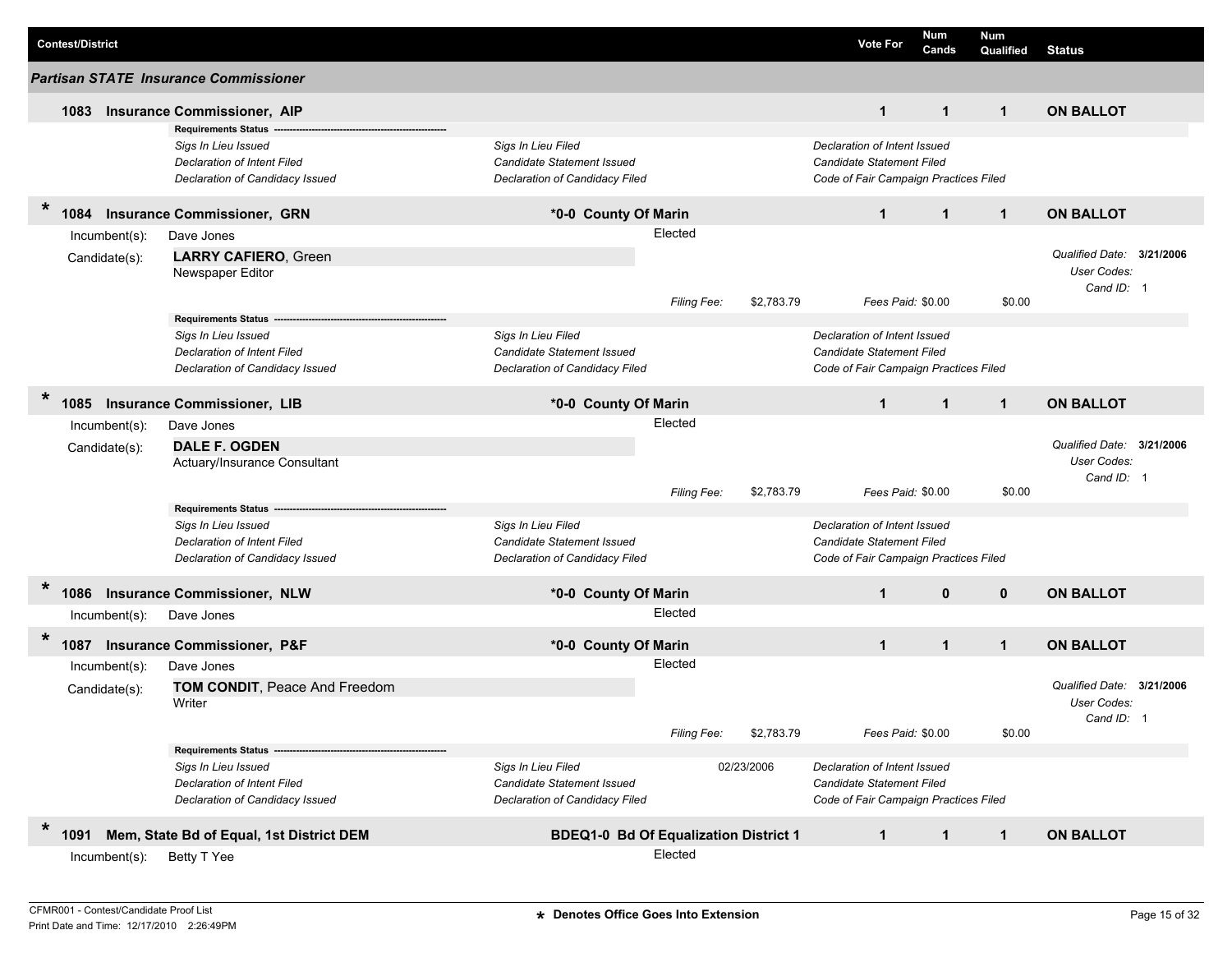|        | <b>Contest/District</b> |                                   |                                                                                                                                  |                                                                                           |                        |            | <b>Vote For</b>                                                                                           | Num<br>Cands | <b>Num</b><br>Qualified | <b>Status</b>                                                              |  |
|--------|-------------------------|-----------------------------------|----------------------------------------------------------------------------------------------------------------------------------|-------------------------------------------------------------------------------------------|------------------------|------------|-----------------------------------------------------------------------------------------------------------|--------------|-------------------------|----------------------------------------------------------------------------|--|
|        |                         |                                   | Partisan STATE Member, State Board Of Equalization, 1st District                                                                 |                                                                                           |                        |            |                                                                                                           |              |                         |                                                                            |  |
|        | 1091                    |                                   | Mem, State Bd of Equal, 1st District DEM                                                                                         |                                                                                           |                        |            | $\mathbf{1}$                                                                                              | $\mathbf{1}$ | $\mathbf 1$             | <b>ON BALLOT</b>                                                           |  |
|        |                         | Candidate(s):                     | <b>BETTY T. YEE</b><br>Acting Equalization Boardmember                                                                           |                                                                                           | <b>Filing Fee:</b>     | \$1,304.90 | Fees Paid: \$0.00                                                                                         |              | \$0.00                  | Qualified Date: 3/21/2006<br>User Codes:<br>Cand ID: 1                     |  |
|        |                         |                                   | <b>Requirements Status</b><br>Sigs In Lieu Issued<br><b>Declaration of Intent Filed</b><br>Declaration of Candidacy Issued       | Sigs In Lieu Filed<br><b>Candidate Statement Issued</b><br>Declaration of Candidacy Filed |                        |            | Declaration of Intent Issued<br><b>Candidate Statement Filed</b><br>Code of Fair Campaign Practices Filed |              |                         |                                                                            |  |
| $\ast$ | 1092                    |                                   | Mem, State Bd of Equal, 1st District REP                                                                                         | <b>BDEQ1-0 Bd Of Equalization District 1</b>                                              |                        |            | $\mathbf{1}$                                                                                              | $\mathbf{1}$ | $\mathbf{1}$            | <b>ON BALLOT</b>                                                           |  |
|        |                         | $Incumbent(s)$ :<br>Candidate(s): | Betty T Yee<br><b>DAVID J. NEIGHBORS</b><br><b>Certified Public Accountant</b>                                                   |                                                                                           | Elected<br>Filing Fee: | \$1,304.90 | Fees Paid: \$0.00                                                                                         |              | \$0.00                  | Qualified Date: 3/21/2006<br>User Codes:<br>Cand ID: 1                     |  |
|        |                         |                                   | <b>Requirements Status</b><br>Sigs In Lieu Issued<br>Declaration of Intent Filed<br>Declaration of Candidacy Issued              | Sigs In Lieu Filed<br>Candidate Statement Issued<br>Declaration of Candidacy Filed        |                        |            | Declaration of Intent Issued<br>Candidate Statement Filed<br>Code of Fair Campaign Practices Filed        |              |                         |                                                                            |  |
| $\ast$ | 1093                    |                                   | Mem, State Bd of Equal, 1st District AIP                                                                                         | <b>BDEQ1-0 Bd Of Equalization District 1</b>                                              |                        |            | $\mathbf{1}$                                                                                              | $\mathbf{0}$ | $\mathbf 0$             | <b>ON BALLOT</b>                                                           |  |
|        |                         | $Incumbent(s)$ :                  | Betty T Yee                                                                                                                      |                                                                                           | Elected                |            |                                                                                                           |              |                         |                                                                            |  |
| $\ast$ | 1094                    |                                   | Mem, State Bd of Equal, 1st District GRN                                                                                         | <b>BDEQ1-0 Bd Of Equalization District 1</b>                                              |                        |            | $\mathbf{1}$                                                                                              | $\mathbf{0}$ | $\mathbf{0}$            | <b>ON BALLOT</b>                                                           |  |
|        |                         | $Incumbent(s)$ :                  | Betty T Yee                                                                                                                      |                                                                                           | Elected                |            |                                                                                                           |              |                         |                                                                            |  |
| $\ast$ | 1095                    | $Incumbent(s)$ :<br>Candidate(s): | Mem, State Bd of Equal, 1st District LIB<br>Betty T Yee<br><b>KENNITA WATSON, Libertarian</b><br><b>Retired Quality Engineer</b> | <b>BDEQ1-0 Bd Of Equalization District 1</b>                                              | Elected                |            | $\mathbf{1}$                                                                                              | $\mathbf{1}$ | $\mathbf{1}$            | <b>ON BALLOT</b><br>Qualified Date: 3/21/2006<br>User Codes:<br>Cand ID: 1 |  |
|        |                         |                                   |                                                                                                                                  |                                                                                           | Filing Fee:            | \$1,304.90 | Fees Paid: \$0.00                                                                                         |              | \$0.00                  |                                                                            |  |
|        |                         |                                   | <b>Requirements Status</b><br>Sigs In Lieu Issued<br><b>Declaration of Intent Filed</b><br>Declaration of Candidacy Issued       | Sigs In Lieu Filed<br><b>Candidate Statement Issued</b><br>Declaration of Candidacy Filed |                        | 02/23/2006 | Declaration of Intent Issued<br><b>Candidate Statement Filed</b><br>Code of Fair Campaign Practices Filed |              |                         |                                                                            |  |
| $\ast$ | 1096                    |                                   | Mem, State Bd of Equal, 1st District NLW                                                                                         | <b>BDEQ1-0 Bd Of Equalization District 1</b>                                              |                        |            | $\mathbf{1}$                                                                                              | $\mathbf 0$  | $\mathbf 0$             | <b>ON BALLOT</b>                                                           |  |
|        |                         | $Incumbent(s)$ :                  | Betty T Yee                                                                                                                      |                                                                                           | Elected                |            |                                                                                                           |              |                         |                                                                            |  |
| $\ast$ | 1097                    | Incumbent(s):                     | Mem, State Bd of Equal, 1st District P&F<br>Betty T Yee                                                                          | <b>BDEQ1-0 Bd Of Equalization District 1</b>                                              | Elected                |            | $\mathbf{1}$                                                                                              | $\mathbf{1}$ | $\mathbf{1}$            | <b>ON BALLOT</b>                                                           |  |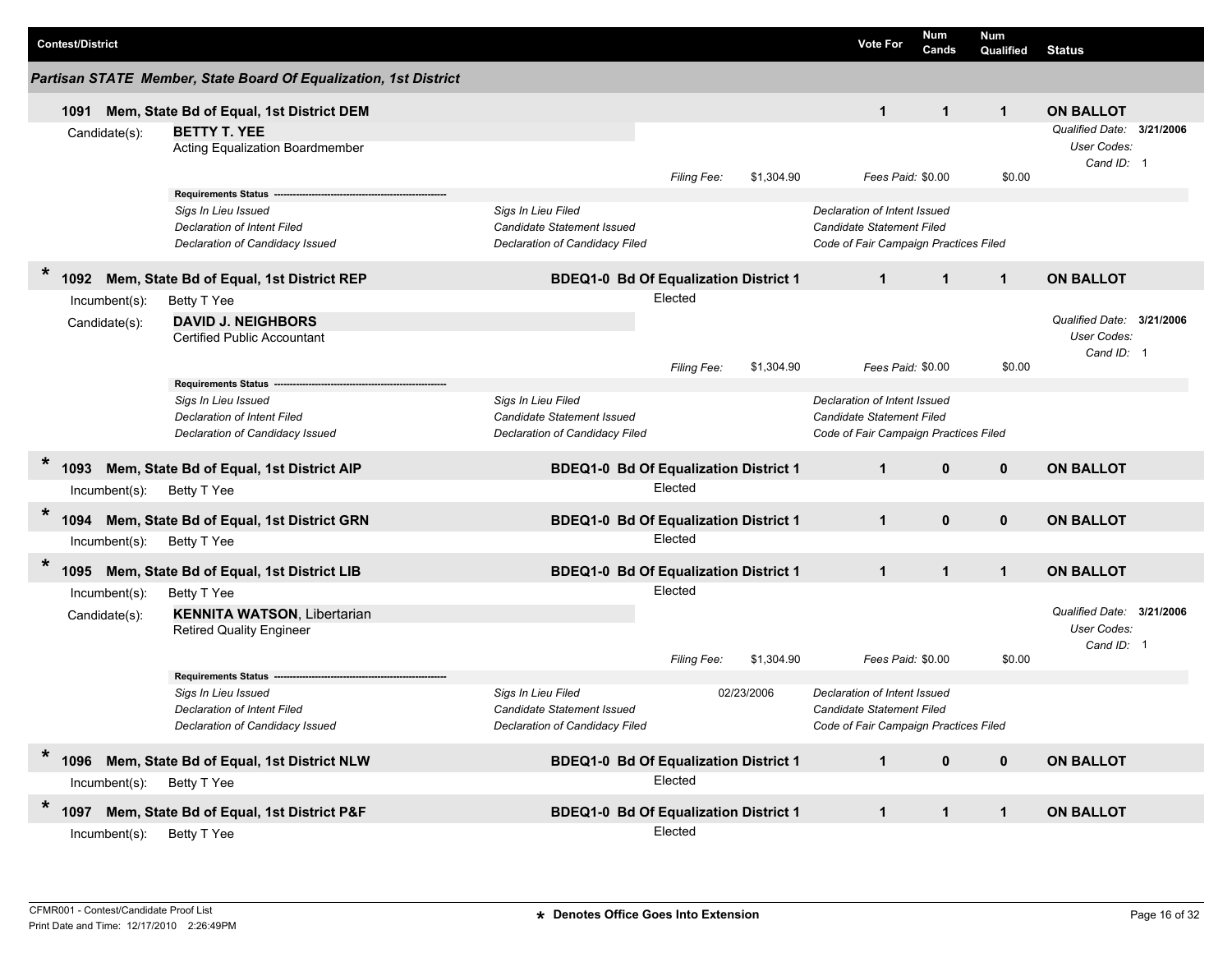| <b>Contest/District</b>        |                                                                                                                                                                                       |                                                                                    |                        |            | Num<br><b>Vote For</b><br>Cands                                                                                                | Num<br>Qualified | <b>Status</b>                                          |  |
|--------------------------------|---------------------------------------------------------------------------------------------------------------------------------------------------------------------------------------|------------------------------------------------------------------------------------|------------------------|------------|--------------------------------------------------------------------------------------------------------------------------------|------------------|--------------------------------------------------------|--|
|                                | Partisan STATE Member, State Board Of Equalization, 1st District                                                                                                                      |                                                                                    |                        |            |                                                                                                                                |                  |                                                        |  |
| 1097                           | Mem, State Bd of Equal, 1st District P&F                                                                                                                                              |                                                                                    |                        |            | $\mathbf{1}$<br>$\mathbf{1}$                                                                                                   | $\mathbf{1}$     | <b>ON BALLOT</b>                                       |  |
| Candidate(s):                  | DAVID CAMPBELL, Peace And Freedom<br>Office Worker                                                                                                                                    |                                                                                    | Filing Fee:            | \$1,304.90 | Fees Paid: \$0.00                                                                                                              | \$0.00           | Qualified Date: 3/21/2006<br>User Codes:<br>Cand ID: 1 |  |
|                                | Requirements Status --<br>Sigs In Lieu Issued<br><b>Declaration of Intent Filed</b><br>Declaration of Candidacy Issued                                                                | Sigs In Lieu Filed<br>Candidate Statement Issued<br>Declaration of Candidacy Filed |                        | 02/23/2006 | Declaration of Intent Issued<br>Candidate Statement Filed<br>Code of Fair Campaign Practices Filed                             |                  |                                                        |  |
| *                              | 1111 United States Senator, DEM                                                                                                                                                       | *0-0 County Of Marin                                                               |                        |            | 3<br>$\mathbf{1}$                                                                                                              | 3                | <b>ON BALLOT</b>                                       |  |
| Incumbent(s):<br>Candidate(s): | Dianne Feinstein<br><b>MARTIN LUTHER CHURCH</b><br><b>Retired Program Manager</b>                                                                                                     |                                                                                    | Elected<br>Filing Fee: | \$3,242.00 | Fees Paid: \$0.00                                                                                                              | \$0.00           | Qualified Date: 3/21/2006<br>User Codes:<br>Cand ID: 1 |  |
|                                | <b>Requirements Status</b><br>Sigs In Lieu Issued<br>Declaration of Intent Filed<br>Declaration of Candidacy Issued<br><b>DIANNE FEINSTEIN</b><br><b>United States Senator</b>        | Sigs In Lieu Filed<br>Candidate Statement Issued<br>Declaration of Candidacy Filed | Filing Fee:            | \$3,242.00 | Declaration of Intent Issued<br><b>Candidate Statement Filed</b><br>Code of Fair Campaign Practices Filed<br>Fees Paid: \$0.00 | \$0.00           | Qualified Date: 3/21/2006<br>User Codes:<br>Cand ID: 2 |  |
|                                | <b>Requirements Status --</b><br>Sigs In Lieu Issued<br><b>Declaration of Intent Filed</b><br>Declaration of Candidacy Issued<br><b>COLLEEN FERNALD</b><br>Mother/Artist/Entrepreneur | Sigs In Lieu Filed<br>Candidate Statement Issued<br>Declaration of Candidacy Filed | <b>Filing Fee:</b>     | \$3,242.00 | Declaration of Intent Issued<br><b>Candidate Statement Filed</b><br>Code of Fair Campaign Practices Filed<br>Fees Paid: \$0.00 | \$0.00           | Qualified Date: 3/21/2006<br>User Codes:<br>Cand ID: 3 |  |
|                                | Requirements Status --<br>Sigs In Lieu Issued<br>Declaration of Intent Filed<br>Declaration of Candidacy Issued                                                                       | Sigs In Lieu Filed<br>Candidate Statement Issued<br>Declaration of Candidacy Filed |                        |            | Declaration of Intent Issued<br>Candidate Statement Filed<br>Code of Fair Campaign Practices Filed                             |                  |                                                        |  |
| $\ast$                         | 1112 United States Senator, REP                                                                                                                                                       | *0-0 County Of Marin                                                               |                        |            | $\mathbf{1}$<br>$\mathbf{1}$                                                                                                   | $\mathbf{1}$     | <b>ON BALLOT</b>                                       |  |
| Incumbent(s):<br>Candidate(s): | Dianne Feinstein<br><b>RICHARD "DICK" MOUNTJOY</b><br>Immigration Control Consultant                                                                                                  |                                                                                    | Elected<br>Filing Fee: | \$3,242.00 | Fees Paid: \$0.00                                                                                                              | \$0.00           | Qualified Date: 3/21/2006<br>User Codes:<br>Cand ID: 1 |  |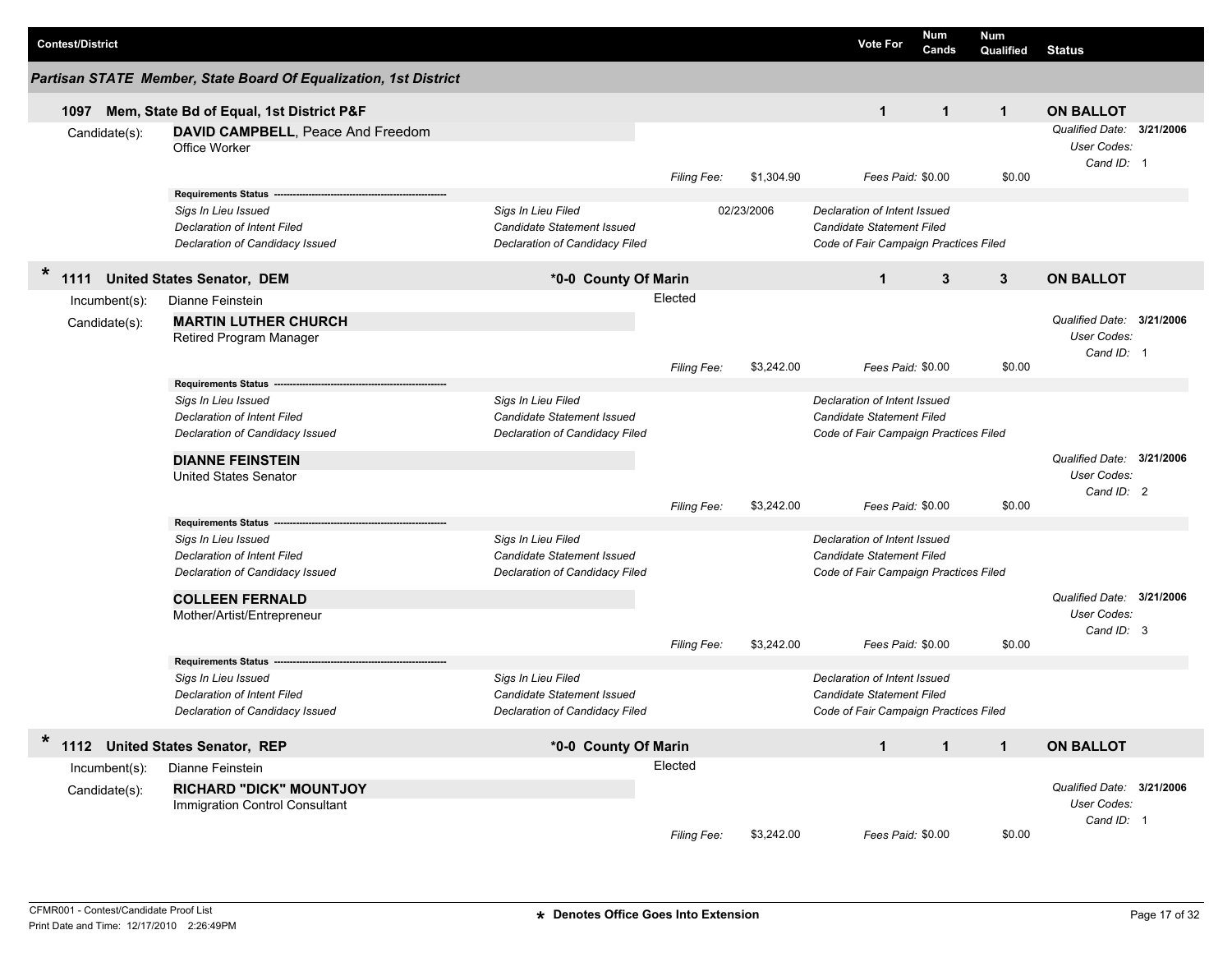| <b>Contest/District</b> |                                                                                                                     |                                                                                    |                    |            | <b>Vote For</b>                                                                                           | Num<br>Cands | <b>Num</b><br><b>Qualified</b> | <b>Status</b>                                          |  |
|-------------------------|---------------------------------------------------------------------------------------------------------------------|------------------------------------------------------------------------------------|--------------------|------------|-----------------------------------------------------------------------------------------------------------|--------------|--------------------------------|--------------------------------------------------------|--|
|                         | <b>Partisan UNITED STATES SENATOR United States Senator</b>                                                         |                                                                                    |                    |            |                                                                                                           |              |                                |                                                        |  |
|                         | 1112 United States Senator, REP                                                                                     |                                                                                    |                    |            | $\mathbf{1}$                                                                                              | $\mathbf{1}$ | $\mathbf{1}$                   | <b>ON BALLOT</b>                                       |  |
|                         | <b>Requirements Status</b><br>Sigs In Lieu Issued<br>Declaration of Intent Filed                                    | Sigs In Lieu Filed<br>Candidate Statement Issued                                   |                    |            | Declaration of Intent Issued<br><b>Candidate Statement Filed</b>                                          |              |                                |                                                        |  |
|                         | Declaration of Candidacy Issued                                                                                     | Declaration of Candidacy Filed                                                     |                    |            | Code of Fair Campaign Practices Filed                                                                     |              |                                |                                                        |  |
| $\ast$<br>1113          | <b>United States Senator, AIP</b>                                                                                   | *0-0 County Of Marin                                                               |                    |            | $\mathbf{1}$                                                                                              | $\mathbf{1}$ | $\mathbf{1}$                   | <b>ON BALLOT</b>                                       |  |
| Incumbent(s):           | Dianne Feinstein                                                                                                    |                                                                                    | Elected            |            |                                                                                                           |              |                                |                                                        |  |
| Candidate(s):           | <b>DON J. GRUNDMANN</b><br>Doctor of Chiropractic                                                                   |                                                                                    |                    |            |                                                                                                           |              |                                | Qualified Date: 3/21/2006<br>User Codes:               |  |
|                         |                                                                                                                     |                                                                                    | Filing Fee:        | \$3,242.00 | Fees Paid: \$0.00                                                                                         |              | \$0.00                         | Cand ID: 1                                             |  |
|                         | <b>Requirements Status</b><br>Sigs In Lieu Issued<br>Declaration of Intent Filed<br>Declaration of Candidacy Issued | Sigs In Lieu Filed<br>Candidate Statement Issued<br>Declaration of Candidacy Filed |                    |            | Declaration of Intent Issued<br><b>Candidate Statement Filed</b><br>Code of Fair Campaign Practices Filed |              |                                |                                                        |  |
| $\ast$<br>1114          | <b>United States Senator, GRN</b>                                                                                   | *0-0 County Of Marin                                                               |                    |            | $\mathbf{1}$                                                                                              | 3            | $\mathbf{3}$                   | <b>ON BALLOT</b>                                       |  |
| Incumbent(s):           | Dianne Feinstein                                                                                                    |                                                                                    | Elected            |            |                                                                                                           |              |                                |                                                        |  |
| Candidate(s):           | <b>TIAN HARTER, Green</b><br><b>Community Volunteer</b>                                                             |                                                                                    |                    |            |                                                                                                           |              |                                | Qualified Date: 3/21/2006<br>User Codes:<br>Cand ID: 1 |  |
|                         | <b>Requirements Status</b>                                                                                          |                                                                                    | Filing Fee:        | \$3,242.00 | Fees Paid: \$0.00                                                                                         |              | \$0.00                         |                                                        |  |
|                         | Sigs In Lieu Issued<br>Declaration of Intent Filed<br>Declaration of Candidacy Issued                               | Sigs In Lieu Filed<br>Candidate Statement Issued<br>Declaration of Candidacy Filed |                    |            | Declaration of Intent Issued<br><b>Candidate Statement Filed</b><br>Code of Fair Campaign Practices Filed |              |                                |                                                        |  |
|                         | <b>TODD CHRETIEN, Green</b><br>Writer                                                                               |                                                                                    |                    |            |                                                                                                           |              |                                | Qualified Date: 3/21/2006<br>User Codes:<br>Cand ID: 2 |  |
|                         |                                                                                                                     |                                                                                    | <b>Filing Fee:</b> | \$3,242.00 | Fees Paid: \$0.00                                                                                         |              | \$0.00                         |                                                        |  |
|                         | <b>Requirements Status</b><br>Sigs In Lieu Issued<br>Declaration of Intent Filed<br>Declaration of Candidacy Issued | Sigs In Lieu Filed<br>Candidate Statement Issued<br>Declaration of Candidacy Filed |                    |            | Declaration of Intent Issued<br><b>Candidate Statement Filed</b><br>Code of Fair Campaign Practices Filed |              |                                |                                                        |  |
|                         | <b>KENT P. MESPLAY</b><br>Inspector, A.P.C.D.                                                                       |                                                                                    |                    |            |                                                                                                           |              |                                | Qualified Date: 3/21/2006<br>User Codes:<br>Cand ID: 3 |  |
|                         |                                                                                                                     |                                                                                    | Filing Fee:        | \$3,242.00 | Fees Paid: \$0.00                                                                                         |              | \$0.00                         |                                                        |  |
|                         | <b>Requirements Status</b><br>Sigs In Lieu Issued<br>Declaration of Intent Filed<br>Declaration of Candidacy Issued | Sigs In Lieu Filed<br>Candidate Statement Issued<br>Declaration of Candidacy Filed |                    |            | Declaration of Intent Issued<br><b>Candidate Statement Filed</b><br>Code of Fair Campaign Practices Filed |              |                                |                                                        |  |
| $\ast$                  | 1115 United States Senator, LIB                                                                                     | *0-0 County Of Marin                                                               |                    |            | $\mathbf{1}$                                                                                              | $\mathbf{1}$ | $\mathbf{1}$                   | <b>ON BALLOT</b>                                       |  |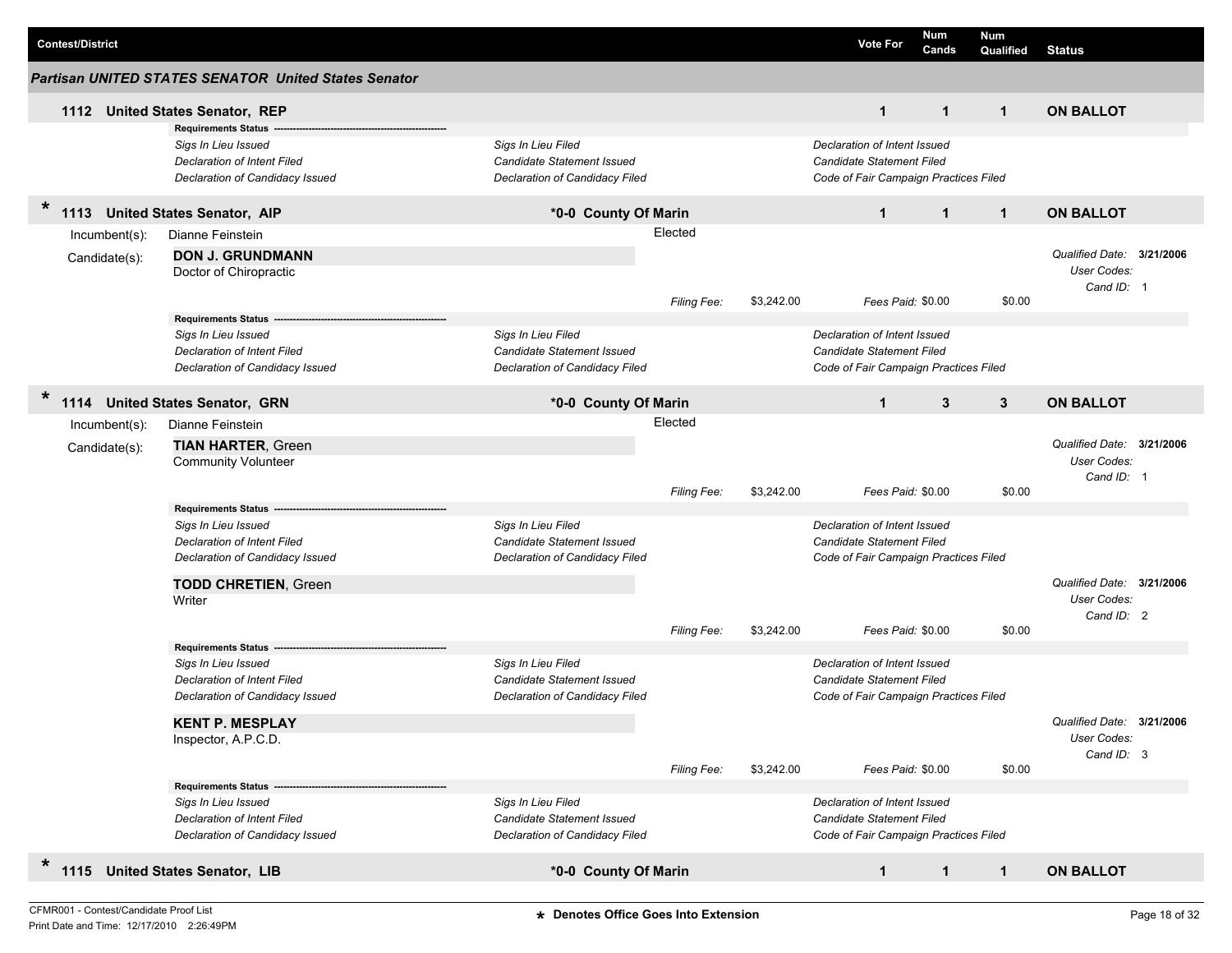| <b>Contest/District</b>        |                                                                                                                            |            |                                                                                    |                    |                          | <b>Vote For</b>                                                                                           | Num<br>Cands          | <b>Num</b><br>Qualified          | <b>Status</b>                                          |           |
|--------------------------------|----------------------------------------------------------------------------------------------------------------------------|------------|------------------------------------------------------------------------------------|--------------------|--------------------------|-----------------------------------------------------------------------------------------------------------|-----------------------|----------------------------------|--------------------------------------------------------|-----------|
| $\star$<br>1115                | <b>United States Senator, LIB</b>                                                                                          |            | *0-0 County Of Marin                                                               |                    |                          | 1                                                                                                         | 1                     | $\mathbf 1$                      | <b>ON BALLOT</b>                                       |           |
| Incumbent(s):<br>Candidate(s): | Dianne Feinstein<br><b>MICHAEL S. METTI</b><br>Parent/Educator/Businessman                                                 |            |                                                                                    | Elected            |                          |                                                                                                           |                       |                                  | Qualified Date: 3/21/2006<br><b>User Codes:</b>        |           |
|                                |                                                                                                                            |            |                                                                                    | Filing Fee:        | \$3,242.00               |                                                                                                           | Fees Paid: \$0.00     | \$0.00                           | Cand ID: 1                                             |           |
|                                | <b>Requirements Status</b><br>Sigs In Lieu Issued<br>Declaration of Intent Filed<br>Declaration of Candidacy Issued        |            | Sigs In Lieu Filed<br>Candidate Statement Issued<br>Declaration of Candidacy Filed |                    |                          | Declaration of Intent Issued<br>Candidate Statement Filed<br>Code of Fair Campaign Practices Filed        |                       |                                  |                                                        |           |
| *<br>1116                      | <b>United States Senator, NLW</b>                                                                                          |            | *0-0 County Of Marin                                                               |                    |                          | $\mathbf{1}$                                                                                              |                       | $\mathbf{0}$<br>$\mathbf{0}$     | <b>ON BALLOT</b>                                       |           |
| $Incumbent(s)$ :               | Dianne Feinstein                                                                                                           |            |                                                                                    | Elected            |                          |                                                                                                           |                       |                                  |                                                        |           |
| $\star$<br>1117                | <b>United States Senator, P&amp;F</b>                                                                                      |            | *0-0 County Of Marin                                                               |                    |                          | $\mathbf{1}$                                                                                              |                       | $\mathbf{1}$<br>$\mathbf{1}$     | <b>ON BALLOT</b>                                       |           |
| Incumbent(s):                  | Dianne Feinstein                                                                                                           |            |                                                                                    | Elected            |                          |                                                                                                           |                       |                                  |                                                        |           |
| Candidate(s):                  | <b>MARSHA FEINLAND, Peace And Freedom</b><br><b>Retired Teacher</b>                                                        |            |                                                                                    |                    |                          |                                                                                                           |                       |                                  | Qualified Date: 3/21/2006<br>User Codes:<br>Cand ID: 1 |           |
|                                | <b>Requirements Status</b>                                                                                                 |            |                                                                                    | Filing Fee:        | \$3,242.00               |                                                                                                           | Fees Paid: \$0.00     | \$0.00                           |                                                        |           |
|                                | Sigs In Lieu Issued<br><b>Declaration of Intent Filed</b><br>Declaration of Candidacy Issued                               |            | Sigs In Lieu Filed<br>Candidate Statement Issued<br>Declaration of Candidacy Filed |                    | 02/23/2006               | Declaration of Intent Issued<br>Candidate Statement Filed<br>Code of Fair Campaign Practices Filed        |                       |                                  |                                                        |           |
| $\ast$<br>1121                 | U.S. Representative, 6th District DEM                                                                                      |            | *106-0 6th Congressional District                                                  |                    |                          | $\mathbf{1}$                                                                                              |                       | $\overline{2}$<br>$\overline{2}$ | <b>ON BALLOT</b>                                       |           |
| Incumbent(s):                  | Lynn Woolsey                                                                                                               |            |                                                                                    | Elected            |                          |                                                                                                           |                       |                                  |                                                        |           |
| Candidate(s):                  | <b>JOE NATION, Democratic</b><br>Assemblymember, 6th Assembly District                                                     |            |                                                                                    |                    |                          |                                                                                                           |                       |                                  | Qualified Date:<br><b>User Codes:</b><br>Cand ID: 1    | 3/10/2006 |
|                                |                                                                                                                            |            |                                                                                    | Filing Fee:        | \$1,740.00               |                                                                                                           | Fees Paid: \$1,740.00 | \$0.00                           |                                                        |           |
|                                | <b>Requirements Status</b><br>Sigs In Lieu Issued<br><b>Declaration of Intent Filed</b><br>Declaration of Candidacy Issued | 12/30/2005 | Sigs In Lieu Filed<br>Candidate Statement Issued<br>Declaration of Candidacy Filed |                    | 02/23/2006<br>03/10/2006 | Declaration of Intent Issued<br><b>Candidate Statement Filed</b><br>Code of Fair Campaign Practices Filed |                       |                                  | 03/10/2006                                             |           |
|                                | <b>LYNN WOOLSEY</b><br>U.S. Representative                                                                                 |            |                                                                                    | <b>Filing Fee:</b> | \$1,740.00               |                                                                                                           | Fees Paid: \$0.00     | \$0.00                           | Qualified Date: 3/21/2006<br>User Codes:<br>Cand ID: 2 |           |
|                                | <b>Requirements Status</b>                                                                                                 |            |                                                                                    |                    |                          |                                                                                                           |                       |                                  |                                                        |           |
|                                | Sigs In Lieu Issued<br>Declaration of Intent Filed<br>Declaration of Candidacy Issued                                      |            | Sigs In Lieu Filed<br>Candidate Statement Issued<br>Declaration of Candidacy Filed |                    |                          | Declaration of Intent Issued<br><b>Candidate Statement Filed</b><br>Code of Fair Campaign Practices Filed |                       |                                  |                                                        |           |
| $\ast$<br>1122                 | U.S. Representative, 6th District REP                                                                                      |            | *106-0 6th Congressional District                                                  |                    |                          | $\mathbf{1}$                                                                                              |                       | $\overline{2}$<br>$\mathbf{2}$   | <b>ON BALLOT</b>                                       |           |
| $Incumbent(s)$ :               | Lynn Woolsey                                                                                                               |            |                                                                                    | Elected            |                          |                                                                                                           |                       |                                  |                                                        |           |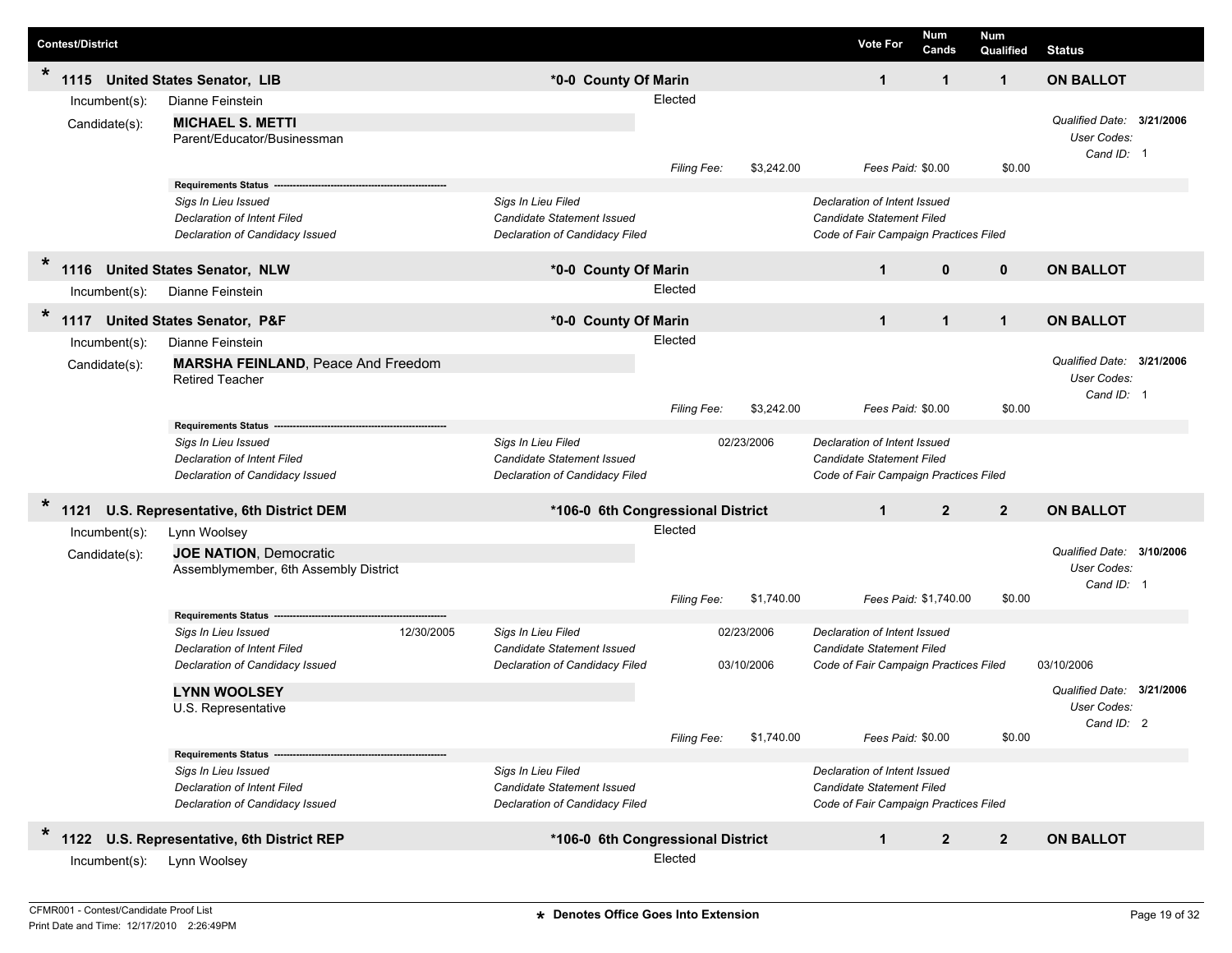|        |                         |                                |                                                                                                                            |                          |                                                                                    |                        |                          |                                                                                                           | Num            |                         |                                                               |  |
|--------|-------------------------|--------------------------------|----------------------------------------------------------------------------------------------------------------------------|--------------------------|------------------------------------------------------------------------------------|------------------------|--------------------------|-----------------------------------------------------------------------------------------------------------|----------------|-------------------------|---------------------------------------------------------------|--|
|        | <b>Contest/District</b> |                                |                                                                                                                            |                          |                                                                                    |                        |                          | <b>Vote For</b>                                                                                           | Cands          | <b>Num</b><br>Qualified | <b>Status</b>                                                 |  |
|        |                         |                                | Partisan UNITED STATES REPRESENTATIVE United States Representative, 6th District                                           |                          |                                                                                    |                        |                          |                                                                                                           |                |                         |                                                               |  |
|        |                         |                                | 1122 U.S. Representative, 6th District REP                                                                                 |                          |                                                                                    |                        |                          | $\mathbf{1}$                                                                                              | $\overline{2}$ | $\mathbf{2}$            | <b>ON BALLOT</b>                                              |  |
|        |                         | Candidate(s):                  | <b>TODD HOOPER, Republican</b><br>Partner, Consulting Firm                                                                 |                          |                                                                                    |                        |                          |                                                                                                           |                |                         | Qualified Date: 3/9/2006<br>User Codes:<br>Cand ID: 1         |  |
|        |                         |                                | <b>Requirements Status</b>                                                                                                 |                          |                                                                                    | Filing Fee:            | \$1,740.00               | Fees Paid: \$1,740.00                                                                                     |                | \$0.00                  |                                                               |  |
|        |                         |                                | Sigs In Lieu Issued<br><b>Declaration of Intent Filed</b><br>Declaration of Candidacy Issued                               | 02/21/2006               | Sigs In Lieu Filed<br>Candidate Statement Issued<br>Declaration of Candidacy Filed |                        | 03/08/2006               | Declaration of Intent Issued<br><b>Candidate Statement Filed</b><br>Code of Fair Campaign Practices Filed |                |                         | 03/08/2006                                                    |  |
|        |                         |                                | <b>MIKE HALLIWELL</b><br>College Professor                                                                                 |                          |                                                                                    |                        |                          |                                                                                                           |                |                         | Qualified Date: 3/21/2006<br>User Codes:<br>Cand ID: 2        |  |
|        |                         |                                |                                                                                                                            |                          |                                                                                    | <b>Filing Fee:</b>     | \$1,740.00               | Fees Paid: \$0.00                                                                                         |                | \$0.00                  |                                                               |  |
|        |                         |                                | <b>Requirements Status</b><br>Sigs In Lieu Issued<br><b>Declaration of Intent Filed</b><br>Declaration of Candidacy Issued |                          | Sigs In Lieu Filed<br>Candidate Statement Issued                                   |                        |                          | Declaration of Intent Issued<br><b>Candidate Statement Filed</b>                                          |                |                         |                                                               |  |
|        |                         |                                |                                                                                                                            |                          | Declaration of Candidacy Filed                                                     |                        |                          | Code of Fair Campaign Practices Filed                                                                     |                |                         |                                                               |  |
| $\ast$ | 1123                    |                                | U.S. Representative, 6th District AIP                                                                                      |                          | *106-0 6th Congressional District                                                  |                        |                          | $\mathbf{1}$                                                                                              | $\mathbf{0}$   | $\mathbf{0}$            | <b>ON BALLOT</b>                                              |  |
|        |                         | Incumbent(s):                  | Lynn Woolsey                                                                                                               |                          |                                                                                    | Elected                |                          |                                                                                                           |                |                         |                                                               |  |
| $\ast$ | 1124                    |                                | U.S. Representative, 6th District GRN                                                                                      |                          | *106-0 6th Congressional District                                                  |                        |                          | $\mathbf{1}$                                                                                              | $\mathbf{0}$   | $\mathbf{0}$            | <b>ON BALLOT</b>                                              |  |
|        |                         | Incumbent(s):                  | Lynn Woolsey                                                                                                               |                          |                                                                                    | Elected                |                          |                                                                                                           |                |                         |                                                               |  |
| $\ast$ |                         |                                | 1125 U.S. Representative, 6th District LIB                                                                                 |                          | *106-0 6th Congressional District                                                  |                        |                          | $\mathbf{1}$                                                                                              | $\mathbf{1}$   | $\mathbf{1}$            | <b>ON BALLOT</b>                                              |  |
|        |                         | Incumbent(s):<br>Candidate(s): | Lynn Woolsey<br>RICHARD W. FRIESEN, Libertarian<br><b>Business Consultant</b>                                              |                          |                                                                                    | Elected<br>Filing Fee: | \$1,740.00               | Fees Paid: \$1,740.00                                                                                     |                | \$0.00                  | Qualified Date: 2/23/2006<br><b>User Codes:</b><br>Cand ID: 1 |  |
|        |                         |                                | <b>Requirements Status</b>                                                                                                 |                          |                                                                                    |                        |                          |                                                                                                           |                |                         |                                                               |  |
|        |                         |                                | Sigs In Lieu Issued<br><b>Declaration of Intent Filed</b><br>Declaration of Candidacy Issued                               | 12/30/2005<br>02/23/2006 | Sigs In Lieu Filed<br>Candidate Statement Issued<br>Declaration of Candidacy Filed |                        | 02/23/2006<br>02/23/2006 | Declaration of Intent Issued<br><b>Candidate Statement Filed</b><br>Code of Fair Campaign Practices Filed |                |                         | 02/23/2006                                                    |  |
|        | 1126                    |                                | U.S. Representative, 6th District NLW                                                                                      |                          | *106-0 6th Congressional District                                                  |                        |                          | 1                                                                                                         | $\bf{0}$       | 0                       | <b>ON BALLOT</b>                                              |  |
|        |                         | Incumbent(s):                  | Lynn Woolsey                                                                                                               |                          |                                                                                    | Elected                |                          |                                                                                                           |                |                         |                                                               |  |
| $\ast$ |                         |                                | 1127 U.S. Representative, 6th District P&F                                                                                 |                          | *106-0 6th Congressional District                                                  |                        |                          | $\mathbf{1}$                                                                                              | $\mathbf 0$    | $\mathbf 0$             | <b>ON BALLOT</b>                                              |  |
|        |                         | Incumbent(s):                  | Lynn Woolsey                                                                                                               |                          |                                                                                    | Elected                |                          |                                                                                                           |                |                         |                                                               |  |
| $\ast$ |                         |                                | 1161 Member State Assembly, 6th District DEM                                                                               |                          | *306-0 6th Assembly District                                                       |                        |                          | $\mathbf{1}$                                                                                              | 6              | 6                       | <b>ON BALLOT</b>                                              |  |
|        |                         | Incumbent(s):                  | Jared William Huffman                                                                                                      |                          |                                                                                    | Elected                |                          |                                                                                                           |                |                         |                                                               |  |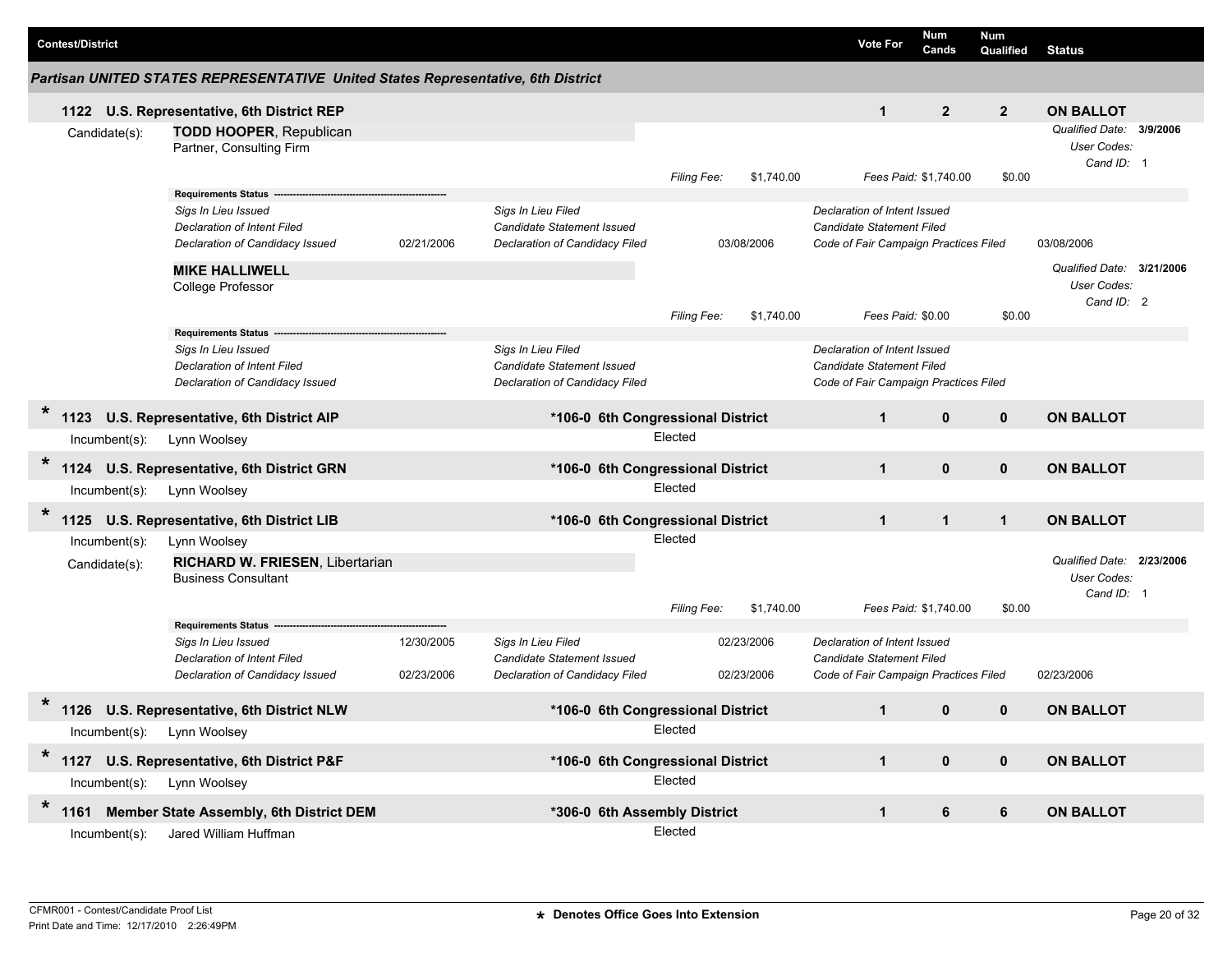|               | Partisan MEMBER OF THE ASSEMBLY Member of the State Assembly, 6th District |            |                                                  |                    |                          |                                       |   |        |                                                        |  |
|---------------|----------------------------------------------------------------------------|------------|--------------------------------------------------|--------------------|--------------------------|---------------------------------------|---|--------|--------------------------------------------------------|--|
| 1161          | Member State Assembly, 6th District DEM                                    |            |                                                  |                    |                          | $\mathbf{1}$                          | 6 | 6      | <b>ON BALLOT</b>                                       |  |
| Candidate(s): | <b>DAMON CONNOLLY, Democratic</b><br>Deputy Attorney General               |            |                                                  |                    |                          |                                       |   |        | Qualified Date: 3/10/2006<br>User Codes:<br>Cand ID: 1 |  |
|               |                                                                            |            |                                                  | <b>Filing Fee:</b> | \$952.91                 | Fees Paid: \$952.91                   |   | \$0.00 |                                                        |  |
|               | <b>Requirements Status</b>                                                 |            |                                                  |                    |                          |                                       |   |        |                                                        |  |
|               | Sigs In Lieu Issued                                                        | 01/10/2006 | Sigs In Lieu Filed                               |                    | 02/23/2006               | Declaration of Intent Issued          |   |        |                                                        |  |
|               | Declaration of Intent Filed                                                |            | Candidate Statement Issued                       |                    | 03/03/2006               | <b>Candidate Statement Filed</b>      |   |        | 03/10/2006                                             |  |
|               | Declaration of Candidacy Issued                                            | 03/03/2006 | Declaration of Candidacy Filed                   |                    | 03/10/2006               | Code of Fair Campaign Practices Filed |   |        | 03/10/2006                                             |  |
|               | <b>JARED HUFFMAN, Democratic</b>                                           |            |                                                  |                    |                          |                                       |   |        | Qualified Date: 3/10/2006                              |  |
|               | <b>Environmental Attorney</b>                                              |            |                                                  |                    |                          |                                       |   |        | User Codes:                                            |  |
|               |                                                                            |            |                                                  |                    |                          |                                       |   |        | Cand ID: 2                                             |  |
|               |                                                                            |            |                                                  | <b>Filing Fee:</b> | \$952.91                 | Fees Paid: \$952.91                   |   | \$0.00 |                                                        |  |
|               | <b>Requirements Status</b>                                                 |            |                                                  |                    |                          | Declaration of Intent Issued          |   |        |                                                        |  |
|               | Sigs In Lieu Issued<br>Declaration of Intent Filed                         | 01/24/2006 | Sigs In Lieu Filed<br>Candidate Statement Issued |                    | 02/23/2006<br>03/08/2006 | <b>Candidate Statement Filed</b>      |   |        | 03/10/2006                                             |  |
|               | Declaration of Candidacy Issued                                            | 03/08/2006 | Declaration of Candidacy Filed                   |                    | 03/10/2006               | Code of Fair Campaign Practices Filed |   |        | 03/10/2006                                             |  |
|               |                                                                            |            |                                                  |                    |                          |                                       |   |        |                                                        |  |
|               | <b>JOHN ALDEN, Democratic</b>                                              |            |                                                  |                    |                          |                                       |   |        | Qualified Date: 3/10/2006                              |  |
|               | <b>Consumer Protection Attorney</b>                                        |            |                                                  |                    |                          |                                       |   |        | User Codes:                                            |  |
|               |                                                                            |            |                                                  |                    |                          |                                       |   |        | Cand ID: 3                                             |  |
|               | <b>Requirements Status</b>                                                 |            |                                                  | Filing Fee:        | \$952.91                 | Fees Paid: \$952.91                   |   | \$0.00 |                                                        |  |
|               | Sigs In Lieu Issued                                                        | 01/25/2006 | Sigs In Lieu Filed                               |                    | 02/23/2006               | Declaration of Intent Issued          |   |        |                                                        |  |
|               | Declaration of Intent Filed                                                |            | Candidate Statement Issued                       |                    | 02/23/2006               | <b>Candidate Statement Filed</b>      |   |        | 03/10/2006                                             |  |
|               | Declaration of Candidacy Issued                                            | 02/23/2006 | Declaration of Candidacy Filed                   |                    | 03/10/2006               | Code of Fair Campaign Practices Filed |   |        | 03/10/2006                                             |  |
|               |                                                                            |            |                                                  |                    |                          |                                       |   |        |                                                        |  |
|               | <b>CYNTHIA L. MURRAY, Democratic</b>                                       |            |                                                  |                    |                          |                                       |   |        | Qualified Date: 3/10/2006                              |  |
|               | Member, County Board of Supervisors                                        |            |                                                  |                    |                          |                                       |   |        | User Codes:<br>Cand ID: 4                              |  |
|               |                                                                            |            |                                                  | <b>Filing Fee:</b> | \$952.91                 | Fees Paid: \$952.91                   |   | \$0.00 |                                                        |  |
|               | <b>Requirements Status</b>                                                 |            |                                                  |                    |                          |                                       |   |        |                                                        |  |
|               | Sigs In Lieu Issued                                                        |            | Sigs In Lieu Filed                               |                    |                          | Declaration of Intent Issued          |   |        |                                                        |  |
|               | Declaration of Intent Filed                                                |            | Candidate Statement Issued                       |                    | 02/16/2006               | Candidate Statement Filed             |   |        |                                                        |  |
|               | Declaration of Candidacy Issued                                            | 02/16/2006 | Declaration of Candidacy Filed                   |                    | 03/10/2006               | Code of Fair Campaign Practices Filed |   |        | 03/10/2006                                             |  |
|               |                                                                            |            |                                                  |                    |                          |                                       |   |        | Qualified Date: 3/8/2006                               |  |
|               | <b>ALEX EASTON-BROWN, Democratic</b><br>Sociologist/Social Researcher      |            |                                                  |                    |                          |                                       |   |        | User Codes:                                            |  |
|               |                                                                            |            |                                                  |                    |                          |                                       |   |        | Cand ID: 5                                             |  |
|               |                                                                            |            |                                                  | Filing Fee:        | \$952.91                 | Fees Paid: \$952.91                   |   | \$0.00 |                                                        |  |
|               | Requirements Status -                                                      |            |                                                  |                    |                          |                                       |   |        |                                                        |  |
|               | Sigs In Lieu Issued                                                        |            | Sigs In Lieu Filed                               |                    |                          | Declaration of Intent Issued          |   |        |                                                        |  |
|               | Declaration of Intent Filed                                                |            | Candidate Statement Issued                       |                    | 03/03/2006               | <b>Candidate Statement Filed</b>      |   |        | 03/08/2006                                             |  |
|               | Declaration of Candidacy Issued                                            | 03/03/2006 | Declaration of Candidacy Filed                   |                    | 03/08/2006               | Code of Fair Campaign Practices Filed |   |        | 03/08/2006                                             |  |
|               | <b>PAMELA TORLIATT, Democratic</b>                                         |            |                                                  |                    |                          |                                       |   |        | Qualified Date: 3/21/2006                              |  |
|               | Petaluma City Councilmember                                                |            |                                                  |                    |                          |                                       |   |        | User Codes:                                            |  |
|               |                                                                            |            |                                                  |                    |                          |                                       |   |        | Cand ID: 6                                             |  |
|               |                                                                            |            |                                                  |                    |                          |                                       |   |        |                                                        |  |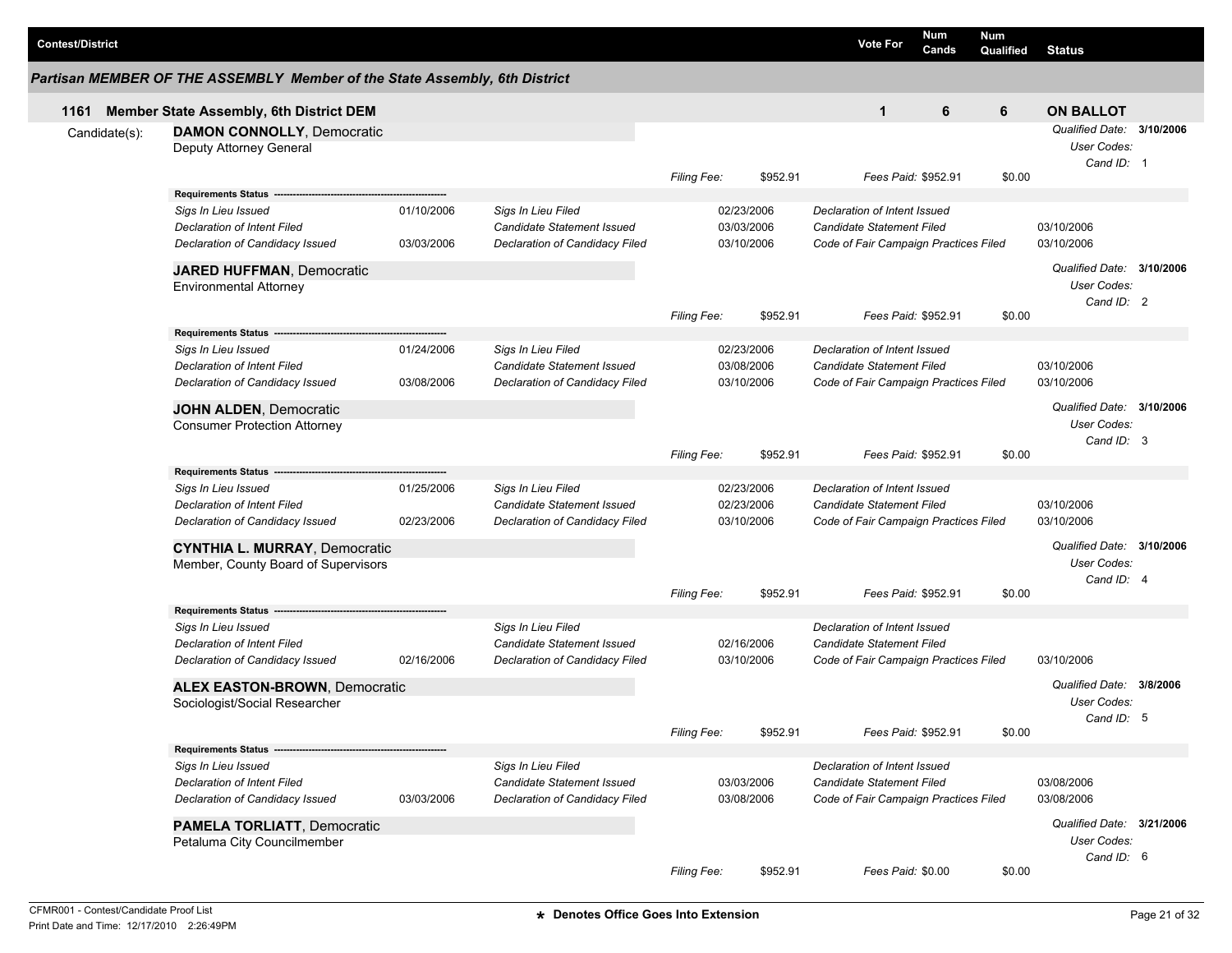| <b>Contest/District</b>                                                             |                                                                                                                            |                          |                                                                                           |                               |                          |                                                                                                    | <b>Vote For</b>     | <b>Num</b><br>Cands | <b>Num</b><br>Qualified | <b>Status</b>                                          |               |
|-------------------------------------------------------------------------------------|----------------------------------------------------------------------------------------------------------------------------|--------------------------|-------------------------------------------------------------------------------------------|-------------------------------|--------------------------|----------------------------------------------------------------------------------------------------|---------------------|---------------------|-------------------------|--------------------------------------------------------|---------------|
|                                                                                     | Partisan MEMBER OF THE ASSEMBLY Member of the State Assembly, 6th District                                                 |                          |                                                                                           |                               |                          |                                                                                                    |                     |                     |                         |                                                        |               |
| 1161                                                                                | Member State Assembly, 6th District DEM                                                                                    |                          |                                                                                           |                               |                          |                                                                                                    | $\mathbf{1}$        | 6                   | 6                       | <b>ON BALLOT</b>                                       |               |
|                                                                                     | <b>Requirements Status</b><br>Sigs In Lieu Issued<br><b>Declaration of Intent Filed</b><br>Declaration of Candidacy Issued |                          | Sigs In Lieu Filed<br>Candidate Statement Issued<br>Declaration of Candidacy Filed        |                               | 03/10/2006               | Declaration of Intent Issued<br>Candidate Statement Filed<br>Code of Fair Campaign Practices Filed |                     |                     |                         | 03/10/2006                                             |               |
| $\ast$<br>1162                                                                      | Member State Assembly, 6th District REP                                                                                    |                          | *306-0 6th Assembly District                                                              |                               |                          |                                                                                                    | $\mathbf{1}$        | $\mathbf{1}$        | $\mathbf{1}$            | <b>ON BALLOT</b>                                       |               |
| Incumbent(s):<br>Candidate(s):                                                      | Jared William Huffman<br><b>MICHAEL HARTNETT, Republican</b><br>Physician                                                  |                          |                                                                                           | Elected<br><b>Filing Fee:</b> | \$952.91                 |                                                                                                    | Fees Paid: \$952.91 |                     | \$0.00                  | Qualified Date:<br>User Codes:<br>Cand ID: 1           | 3/9/2006      |
|                                                                                     | <b>Requirements Status</b>                                                                                                 |                          |                                                                                           |                               |                          |                                                                                                    |                     |                     |                         |                                                        |               |
|                                                                                     | Sigs In Lieu Issued<br>Declaration of Intent Filed<br>Declaration of Candidacy Issued                                      | 03/02/2006               | Sigs In Lieu Filed<br><b>Candidate Statement Issued</b><br>Declaration of Candidacy Filed |                               | 03/09/2006               | Declaration of Intent Issued<br>Candidate Statement Filed<br>Code of Fair Campaign Practices Filed |                     |                     |                         | 03/09/2006                                             |               |
| *<br>1163                                                                           | <b>Member State Assembly, 6th District AIP</b>                                                                             |                          | *306-0 6th Assembly District                                                              |                               |                          |                                                                                                    | $\mathbf{1}$        | $\mathbf{0}$        | $\mathbf 0$             | <b>ON BALLOT</b>                                       |               |
| Incumbent(s):                                                                       | Jared William Huffman                                                                                                      |                          |                                                                                           | Elected                       |                          |                                                                                                    |                     |                     |                         |                                                        |               |
| $\ast$<br>1164                                                                      | Member State Assembly, 6th District GRN                                                                                    |                          | *306-0 6th Assembly District                                                              |                               |                          |                                                                                                    | $\mathbf{1}$        | $\mathbf{1}$        | $\mathbf{1}$            | <b>ON BALLOT</b>                                       |               |
| Incumbent(s):                                                                       | Jared William Huffman                                                                                                      |                          |                                                                                           | Elected                       |                          |                                                                                                    |                     |                     |                         |                                                        |               |
| Candidate(s):                                                                       | <b>CAT WOODS, Green</b><br><b>Community Volunteer</b>                                                                      |                          |                                                                                           |                               |                          |                                                                                                    |                     |                     |                         | Qualified Date:<br>User Codes:<br>Cand ID: 1           | 3/8/2006      |
|                                                                                     |                                                                                                                            |                          |                                                                                           | Filing Fee:                   | \$952.91                 |                                                                                                    | Fees Paid: \$0.00   |                     | \$0.00                  |                                                        |               |
|                                                                                     | <b>Requirements Status</b><br>Sigs In Lieu Issued<br><b>Declaration of Intent Filed</b><br>Declaration of Candidacy Issued | 12/30/2005<br>02/21/2006 | Sigs In Lieu Filed<br>Candidate Statement Issued<br>Declaration of Candidacy Filed        |                               | 02/21/2006<br>03/08/2006 | Declaration of Intent Issued<br>Candidate Statement Filed<br>Code of Fair Campaign Practices Filed |                     |                     |                         | 03/08/2006                                             |               |
| 1165                                                                                | <b>Member State Assembly, 6th District LIB</b>                                                                             |                          | *306-0 6th Assembly District                                                              |                               |                          |                                                                                                    | $\mathbf{1}$        | $\mathbf{1}$        | $\mathbf 1$             | <b>ON BALLOT</b>                                       |               |
| Incumbent(s):<br>Candidate(s):                                                      | Jared William Huffman<br>RICHARD OLMSTEAD, Libertarian<br><b>Business Owner</b>                                            |                          |                                                                                           | Elected                       |                          |                                                                                                    |                     |                     |                         | Qualified Date: 3/21/2006<br>User Codes:<br>Cand ID: 1 |               |
|                                                                                     |                                                                                                                            |                          |                                                                                           | Filing Fee:                   | \$952.91                 |                                                                                                    | Fees Paid: \$0.00   |                     | \$0.00                  |                                                        |               |
|                                                                                     | <b>Requirements Status</b><br>Sigs In Lieu Issued<br>Declaration of Intent Filed<br>Declaration of Candidacy Issued        |                          | Sigs In Lieu Filed<br>Candidate Statement Issued<br>Declaration of Candidacy Filed        |                               |                          | Declaration of Intent Issued<br>Candidate Statement Filed<br>Code of Fair Campaign Practices Filed |                     |                     |                         |                                                        |               |
| $\ast$<br>1166                                                                      | Member State Assembly, 6th District NLW                                                                                    |                          | *306-0 6th Assembly District                                                              |                               |                          |                                                                                                    | $\mathbf{1}$        | $\mathbf 0$         | $\mathbf{0}$            | <b>ON BALLOT</b>                                       |               |
| Incumbent(s):                                                                       | Jared William Huffman                                                                                                      |                          |                                                                                           | Elected                       |                          |                                                                                                    |                     |                     |                         |                                                        |               |
| $\ast$<br>1167                                                                      | Member State Assembly, 6th District P&F                                                                                    |                          | *306-0 6th Assembly District                                                              |                               |                          |                                                                                                    | $\mathbf{1}$        | $\mathbf 0$         | $\mathbf{0}$            | <b>ON BALLOT</b>                                       |               |
| CFMR001 - Contest/Candidate Proof List<br>Print Date and Time: 12/17/2010 2:26:49PM |                                                                                                                            |                          | * Denotes Office Goes Into Extension                                                      |                               |                          |                                                                                                    |                     |                     |                         |                                                        | Page 22 of 32 |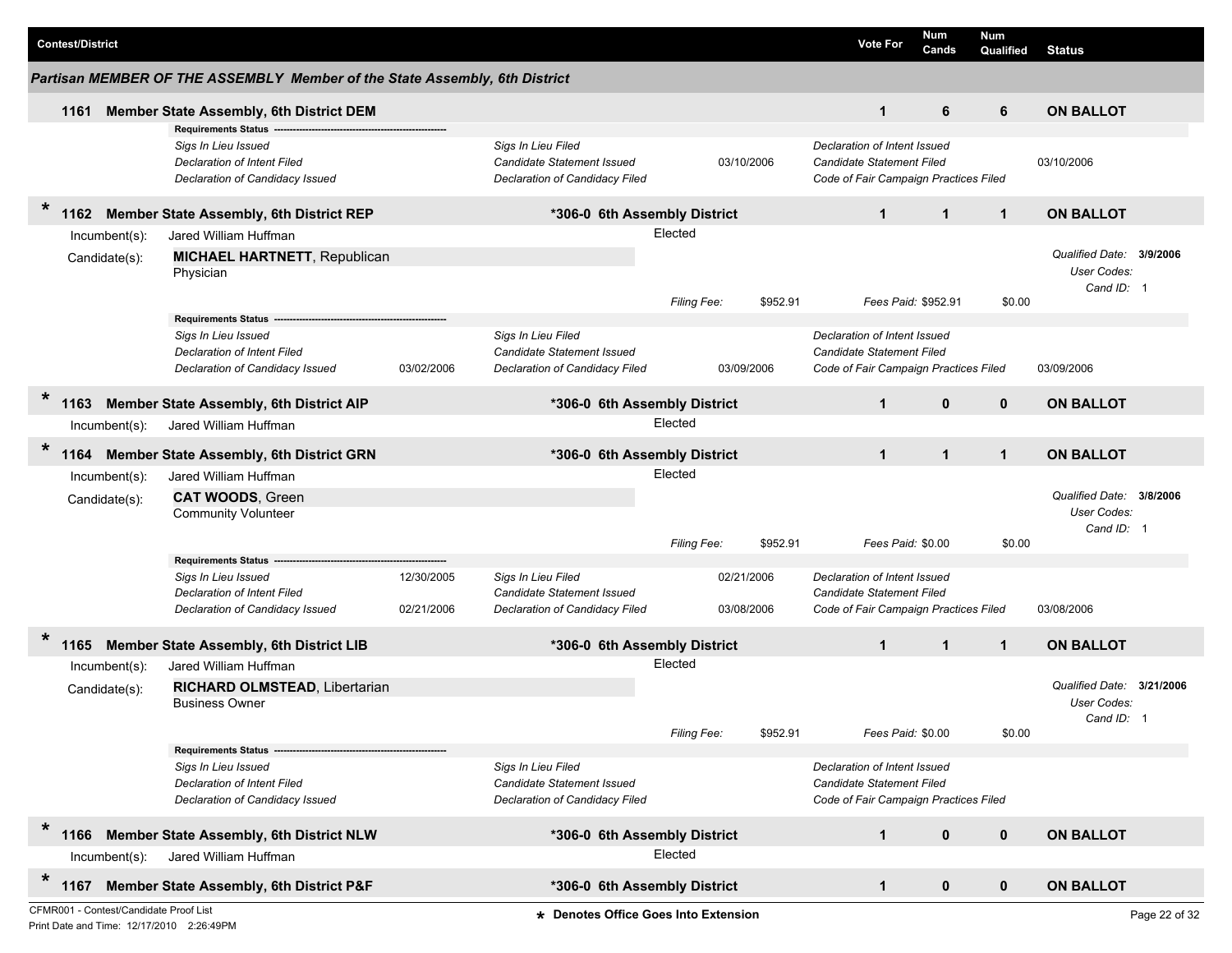|         | <b>Contest/District</b> |                  |                                                                       |            |                                                              |             |            |        | <b>Vote For</b>                                                    | Num<br>Cands | <b>Num</b><br>Qualified | <b>Status</b>                            |  |
|---------|-------------------------|------------------|-----------------------------------------------------------------------|------------|--------------------------------------------------------------|-------------|------------|--------|--------------------------------------------------------------------|--------------|-------------------------|------------------------------------------|--|
| $\star$ | 1167                    |                  | Member State Assembly, 6th District P&F                               |            | *306-0 6th Assembly District                                 |             |            |        | 1                                                                  | $\mathbf 0$  | $\mathbf{0}$            | <b>ON BALLOT</b>                         |  |
|         |                         | $Incumbent(s)$ : | Jared William Huffman                                                 |            |                                                              | Elected     |            |        |                                                                    |              |                         |                                          |  |
|         | 1307                    |                  | Member of Green Party, County Council, Marin Co                       |            | *0-0 County Of Marin                                         |             |            |        | $\overline{7}$                                                     | 8            | 8                       | <b>ON BALLOT</b>                         |  |
|         |                         | Incumbent(s):    | Lawrence Bragman                                                      |            |                                                              | Elected     |            |        |                                                                    |              |                         |                                          |  |
|         |                         |                  | Marnie Rose Glickman                                                  |            |                                                              | Elected     |            |        |                                                                    |              |                         |                                          |  |
|         |                         |                  | Gary Mark Ruskin                                                      |            |                                                              | Elected     |            |        |                                                                    |              |                         |                                          |  |
|         |                         |                  | Lewis E Tremaine III                                                  |            |                                                              | Elected     |            |        |                                                                    |              |                         |                                          |  |
|         |                         |                  | Pamela J Hartwell-Herrero                                             |            |                                                              | Elected     |            |        |                                                                    |              |                         |                                          |  |
|         |                         |                  | Nancy Lopez Mancias                                                   |            |                                                              | Elected     |            |        |                                                                    |              |                         |                                          |  |
|         |                         |                  |                                                                       |            |                                                              | Elected     |            |        |                                                                    |              |                         |                                          |  |
|         |                         |                  | <b>Holly Watkins Dines</b><br><b>CAT WOODS</b>                        |            |                                                              |             |            |        |                                                                    |              |                         | Qualified Date: 3/8/2006                 |  |
|         |                         | Candidate(s):    | <b>Community Volunteer</b>                                            |            |                                                              |             |            |        |                                                                    |              |                         | User Codes:                              |  |
|         |                         |                  |                                                                       |            |                                                              |             |            |        |                                                                    |              |                         | Cand ID: 1                               |  |
|         |                         |                  | <b>Elected Incumbent</b>                                              |            |                                                              | Filing Fee: |            | \$0.00 | Fees Paid: \$0.00                                                  |              | \$0.00                  |                                          |  |
|         |                         |                  | <b>Requirements Status</b>                                            |            |                                                              |             |            |        |                                                                    |              |                         |                                          |  |
|         |                         |                  | Sigs In Lieu Issued                                                   |            | Sigs In Lieu Filed                                           |             |            |        | Declaration of Intent Issued                                       |              |                         |                                          |  |
|         |                         |                  | <b>Declaration of Intent Filed</b><br>Declaration of Candidacy Issued | 02/14/2006 | Candidate Statement Issued                                   |             | 03/08/2006 |        | Candidate Statement Filed<br>Code of Fair Campaign Practices Filed |              |                         | 03/08/2006                               |  |
|         |                         |                  |                                                                       |            | Declaration of Candidacy Filed                               |             |            |        |                                                                    |              |                         |                                          |  |
|         |                         |                  | <b>GERALD BELLETTO</b><br>No Ballot Designation                       |            |                                                              |             |            |        |                                                                    |              |                         | Qualified Date: 3/10/2006<br>User Codes: |  |
|         |                         |                  |                                                                       |            |                                                              |             |            |        |                                                                    |              |                         | Cand ID: 2                               |  |
|         |                         |                  |                                                                       |            |                                                              | Filing Fee: |            | \$0.00 | Fees Paid: \$0.00                                                  |              | \$0.00                  |                                          |  |
|         |                         |                  | <b>Requirements Status</b><br>Sigs In Lieu Issued                     |            | Sigs In Lieu Filed                                           |             |            |        | Declaration of Intent Issued                                       |              |                         |                                          |  |
|         |                         |                  | Declaration of Intent Filed                                           |            | Candidate Statement Issued                                   |             |            |        | <b>Candidate Statement Filed</b>                                   |              |                         |                                          |  |
|         |                         |                  | Declaration of Candidacy Issued                                       | 02/14/2006 | Declaration of Candidacy Filed                               |             | 03/10/2006 |        | Code of Fair Campaign Practices Filed                              |              |                         | 03/10/2006                               |  |
|         |                         |                  | <b>KIM DOUGLAS</b>                                                    |            |                                                              |             |            |        |                                                                    |              |                         | Qualified Date: 3/10/2006                |  |
|         |                         |                  | Senior Account Representative                                         |            |                                                              |             |            |        |                                                                    |              |                         | User Codes:                              |  |
|         |                         |                  |                                                                       |            |                                                              | Filing Fee: |            | \$0.00 | Fees Paid: \$0.00                                                  |              | \$0.00                  | Cand ID: 3                               |  |
|         |                         |                  | <b>Elected Incumbent</b>                                              |            |                                                              |             |            |        |                                                                    |              |                         |                                          |  |
|         |                         |                  | <b>Requirements Status</b>                                            |            |                                                              |             |            |        |                                                                    |              |                         |                                          |  |
|         |                         |                  | Sigs In Lieu Issued<br><b>Declaration of Intent Filed</b>             |            | Sigs In Lieu Filed<br>Candidate Statement Issued             |             |            |        | Declaration of Intent Issued<br>Candidate Statement Filed          |              |                         |                                          |  |
|         |                         |                  | Declaration of Candidacy Issued                                       | 02/14/2006 | Declaration of Candidacy Filed                               |             | 03/10/2006 |        | Code of Fair Campaign Practices Filed                              |              |                         | 03/10/2006                               |  |
|         |                         |                  | <b>JAMES P. GERAGHTY</b>                                              |            |                                                              |             |            |        |                                                                    |              |                         | Qualified Date: 3/8/2006                 |  |
|         |                         |                  | Media Content Developer                                               |            |                                                              |             |            |        |                                                                    |              |                         | User Codes:                              |  |
|         |                         |                  |                                                                       |            |                                                              | Filing Fee: |            | \$0.00 |                                                                    |              |                         | Cand ID: 4                               |  |
|         |                         |                  | <b>Elected Incumbent</b>                                              |            |                                                              |             |            |        | Fees Paid: \$0.00                                                  |              | \$0.00                  |                                          |  |
|         |                         |                  | <b>Requirements Status</b>                                            |            |                                                              |             |            |        |                                                                    |              |                         |                                          |  |
|         |                         |                  | Sigs In Lieu Issued                                                   |            | Sigs In Lieu Filed                                           |             |            |        | Declaration of Intent Issued<br><b>Candidate Statement Filed</b>   |              |                         |                                          |  |
|         |                         |                  | Declaration of Intent Filed<br>Declaration of Candidacy Issued        | 02/14/2006 | Candidate Statement Issued<br>Declaration of Candidacy Filed |             | 03/08/2006 |        | Code of Fair Campaign Practices Filed                              |              |                         | 03/08/2006                               |  |
|         |                         |                  |                                                                       |            |                                                              |             |            |        |                                                                    |              |                         |                                          |  |

**T**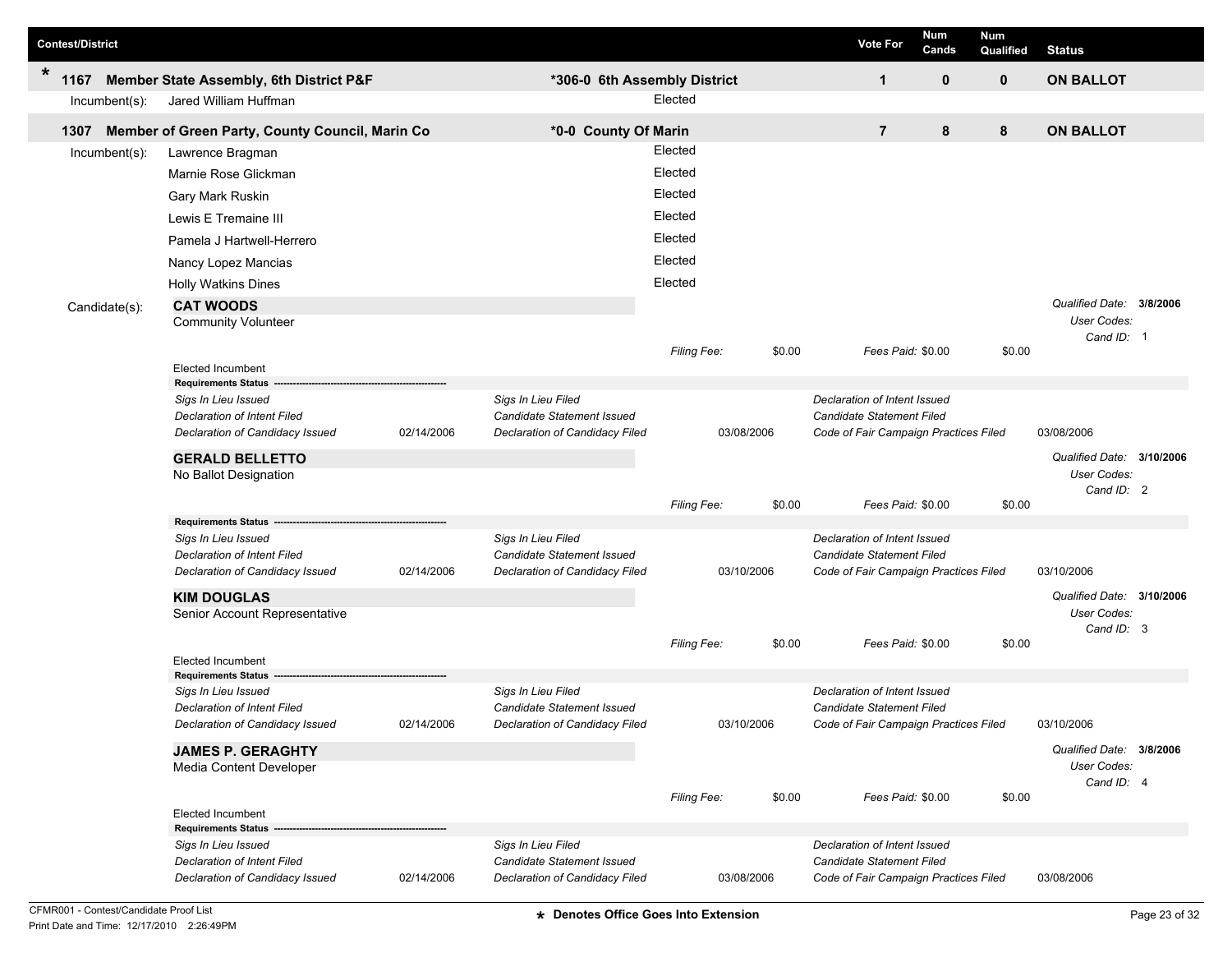| <b>Contest/District</b> |                                                                                                                     |            |                                                                                    |                                          |        | <b>Vote For</b>                                                                                           | Num<br>Cands | Num<br>Qualified | <b>Status</b>                                         |  |
|-------------------------|---------------------------------------------------------------------------------------------------------------------|------------|------------------------------------------------------------------------------------|------------------------------------------|--------|-----------------------------------------------------------------------------------------------------------|--------------|------------------|-------------------------------------------------------|--|
|                         | Partisan COUNTY COMMITTEE Member Of Green Party County Council, Marin County                                        |            |                                                                                    |                                          |        |                                                                                                           |              |                  |                                                       |  |
| 1307                    | Member of Green Party, County Council, Marin Co                                                                     |            |                                                                                    |                                          |        | $\overline{7}$                                                                                            | 8            | 8                | <b>ON BALLOT</b>                                      |  |
|                         | <b>DAVID A. QUINLEY</b><br>Artist/Writer/Filmmaker                                                                  |            |                                                                                    |                                          |        |                                                                                                           |              |                  | Qualified Date: 3/8/2006<br>User Codes:<br>Cand ID: 5 |  |
|                         | <b>Elected Incumbent</b>                                                                                            |            |                                                                                    | <b>Filing Fee:</b>                       | \$0.00 | Fees Paid: \$0.00                                                                                         |              | \$0.00           |                                                       |  |
|                         | <b>Requirements Status</b><br>Sigs In Lieu Issued<br>Declaration of Intent Filed<br>Declaration of Candidacy Issued | 02/17/2006 | Sigs In Lieu Filed<br>Candidate Statement Issued<br>Declaration of Candidacy Filed | 03/08/2006                               |        | Declaration of Intent Issued<br><b>Candidate Statement Filed</b><br>Code of Fair Campaign Practices Filed |              |                  | 03/08/2006                                            |  |
|                         | <b>ROBERT F. OVETZ</b><br>Environmentalist/College Instructor                                                       |            |                                                                                    |                                          |        |                                                                                                           |              |                  | Qualified Date: 3/8/2006<br>User Codes:<br>Cand ID: 6 |  |
|                         | <b>Elected Incumbent</b>                                                                                            |            |                                                                                    | <b>Filing Fee:</b>                       | \$0.00 | Fees Paid: \$0.00                                                                                         |              | \$0.00           |                                                       |  |
|                         | <b>Requirements Status</b><br>Sigs In Lieu Issued<br>Declaration of Intent Filed<br>Declaration of Candidacy Issued | 02/21/2006 | Sigs In Lieu Filed<br>Candidate Statement Issued<br>Declaration of Candidacy Filed | 03/08/2006                               |        | Declaration of Intent Issued<br><b>Candidate Statement Filed</b><br>Code of Fair Campaign Practices Filed |              |                  | 03/08/2006                                            |  |
|                         | <b>MICHAEL S. WYMAN</b><br>Attorney<br><b>Elected Incumbent</b>                                                     |            |                                                                                    | Filing Fee:                              | \$0.00 | Fees Paid: \$0.00                                                                                         |              | \$0.00           | Qualified Date: 3/8/2006<br>User Codes:<br>Cand ID: 7 |  |
|                         | <b>Requirements Status</b><br>Sigs In Lieu Issued<br>Declaration of Intent Filed<br>Declaration of Candidacy Issued | 02/28/2006 | Sigs In Lieu Filed<br>Candidate Statement Issued<br>Declaration of Candidacy Filed | 03/08/2006                               |        | Declaration of Intent Issued<br>Candidate Statement Filed<br>Code of Fair Campaign Practices Filed        |              |                  | 03/08/2006                                            |  |
|                         | <b>ANDY JOSEPH PERI</b><br>Environmentalist/Educator                                                                |            |                                                                                    |                                          |        |                                                                                                           |              |                  | Qualified Date: 3/9/2006<br>User Codes:<br>Cand ID: 8 |  |
|                         | Elected Incumbent<br><b>Requirements Status</b>                                                                     |            |                                                                                    | <b>Filing Fee:</b>                       | \$0.00 | Fees Paid: \$0.00                                                                                         |              | \$0.00           |                                                       |  |
|                         | Sigs In Lieu Issued<br>Declaration of Intent Filed<br>Declaration of Candidacy Issued                               | 02/28/2006 | Sigs In Lieu Filed<br>Candidate Statement Issued<br>Declaration of Candidacy Filed | 03/08/2006                               |        | Declaration of Intent Issued<br><b>Candidate Statement Filed</b><br>Code of Fair Campaign Practices Filed |              |                  | 03/08/2006                                            |  |
| 1311                    | Member, Co Central Comm, 1st Sup. Dist. - Dem. DE                                                                   |            | *401-0 1st Supervisorial District                                                  |                                          |        | 5                                                                                                         | 8            | 8                | <b>ON BALLOT</b>                                      |  |
| Incumbent(s):           | Regina Carey<br><b>Richard Foldenauer</b><br>Paul M Cohen<br>Andrew R Hyman                                         |            |                                                                                    | Elected<br>Elected<br>Elected<br>Elected |        |                                                                                                           |              |                  |                                                       |  |
|                         | Larry A Paul                                                                                                        |            |                                                                                    | Elected                                  |        |                                                                                                           |              |                  |                                                       |  |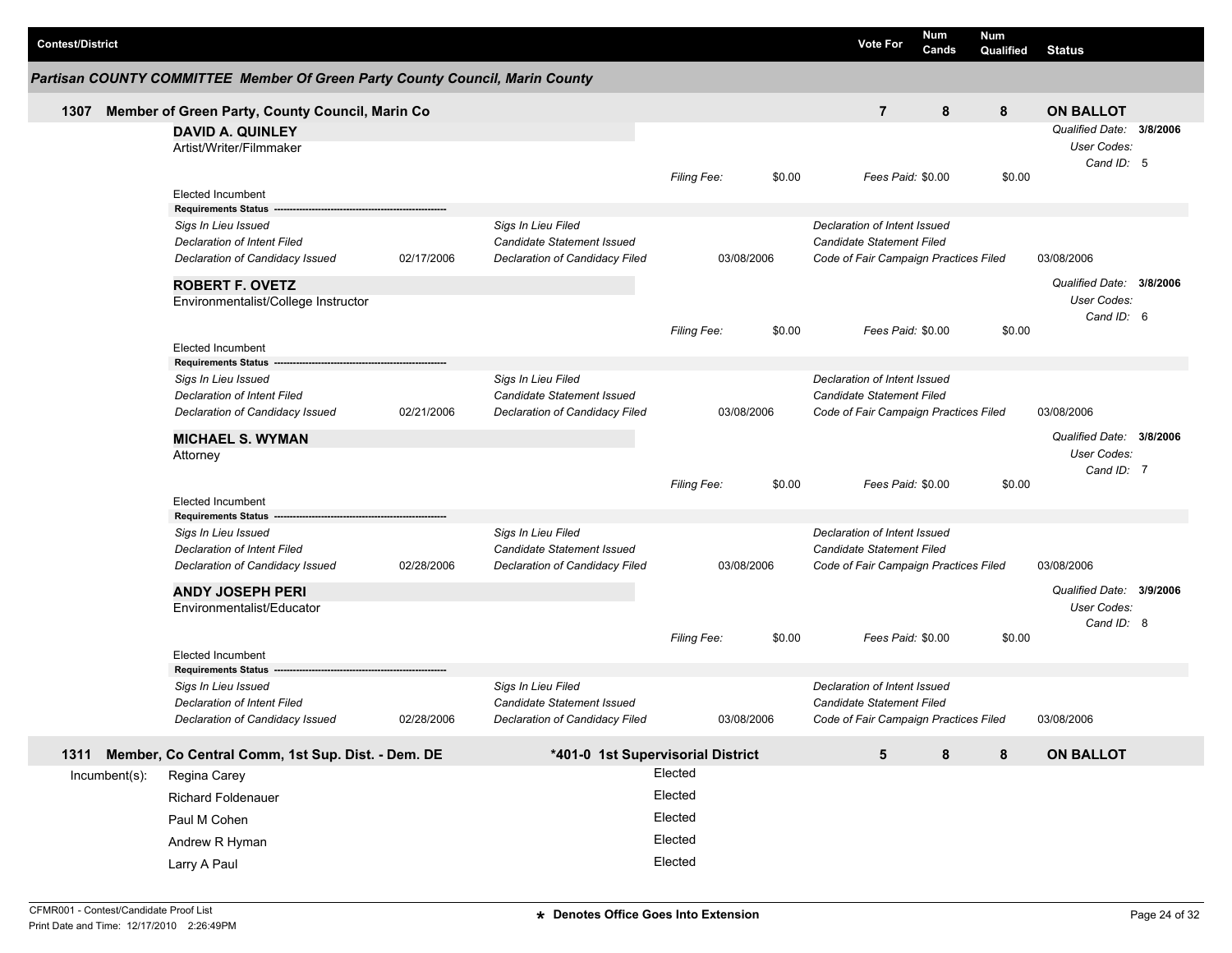| <b>Contest/District</b> |                                                                                                                     |            |                                                                                           |                                     |        | <b>Vote For</b>                                                                                           | Num<br>Cands | <b>Num</b><br>Qualified | <b>Status</b>                                                 |                          |
|-------------------------|---------------------------------------------------------------------------------------------------------------------|------------|-------------------------------------------------------------------------------------------|-------------------------------------|--------|-----------------------------------------------------------------------------------------------------------|--------------|-------------------------|---------------------------------------------------------------|--------------------------|
|                         | Partisan COUNTY COMMITTEE Member, County Central Committee 1st Supervisorial District - Dem                         |            |                                                                                           |                                     |        |                                                                                                           |              |                         |                                                               |                          |
| 1311                    | Member, Co Central Comm, 1st Sup. Dist. - Dem. DE                                                                   |            |                                                                                           |                                     |        | 5                                                                                                         | 8            | 8                       | <b>ON BALLOT</b>                                              |                          |
| Candidate(s):           | <b>REGINA CAREY</b><br>Consultant/Strategic Planner                                                                 |            |                                                                                           |                                     | \$0.00 | Fees Paid: \$0.00                                                                                         |              |                         | Qualified Date: 3/10/2006<br>User Codes:<br>Cand ID: 1        |                          |
|                         | <b>Requirements Status</b>                                                                                          |            |                                                                                           | Filing Fee:                         |        |                                                                                                           |              | \$0.00                  |                                                               |                          |
|                         | Sigs In Lieu Issued<br><b>Declaration of Intent Filed</b><br>Declaration of Candidacy Issued                        | 02/14/2006 | Sigs In Lieu Filed<br>Candidate Statement Issued<br>Declaration of Candidacy Filed        | 03/10/2006                          |        | Declaration of Intent Issued<br><b>Candidate Statement Filed</b><br>Code of Fair Campaign Practices Filed |              |                         |                                                               |                          |
|                         | <b>KRISTOPHER ORGAN</b><br>No Ballot Designation                                                                    |            |                                                                                           |                                     |        |                                                                                                           |              |                         | User Codes:<br>Cand ID: 2                                     | Qualified Date: 3/7/2006 |
|                         |                                                                                                                     |            |                                                                                           | <b>Filing Fee:</b>                  | \$0.00 | Fees Paid: \$0.00                                                                                         |              | \$0.00                  |                                                               |                          |
|                         | <b>Requirements Status</b><br>Sigs In Lieu Issued<br>Declaration of Intent Filed<br>Declaration of Candidacy Issued | 02/16/2006 | Sigs In Lieu Filed<br><b>Candidate Statement Issued</b><br>Declaration of Candidacy Filed | 03/07/2006                          |        | Declaration of Intent Issued<br><b>Candidate Statement Filed</b><br>Code of Fair Campaign Practices Filed |              |                         | 03/07/2006                                                    |                          |
|                         | <b>PAUL M. COHEN</b><br>Incumbent                                                                                   |            |                                                                                           |                                     |        |                                                                                                           |              |                         | Qualified Date: 3/10/2006<br><b>User Codes:</b><br>Cand ID: 3 |                          |
|                         | <b>Elected Incumbent</b><br><b>Requirements Status</b>                                                              |            |                                                                                           | <b>Filing Fee:</b>                  | \$0.00 | Fees Paid: \$0.00                                                                                         |              | \$0.00                  |                                                               |                          |
|                         | Sigs In Lieu Issued<br>Declaration of Intent Filed<br>Declaration of Candidacy Issued                               | 02/17/2006 | Sigs In Lieu Filed<br>Candidate Statement Issued<br>Declaration of Candidacy Filed        | 03/10/2006                          |        | Declaration of Intent Issued<br><b>Candidate Statement Filed</b><br>Code of Fair Campaign Practices Filed |              |                         | 03/10/2006                                                    |                          |
|                         | <b>ROSE MARY ROMANO</b><br>Incumbent                                                                                |            |                                                                                           |                                     |        |                                                                                                           |              |                         | Qualified Date: 3/10/2006<br>User Codes:<br>Cand ID: 4        |                          |
|                         | <b>Elected Incumbent</b><br><b>Requirements Status</b>                                                              |            |                                                                                           | <b>Filing Fee:</b>                  | \$0.00 | Fees Paid: \$0.00                                                                                         |              | \$0.00                  |                                                               |                          |
|                         | Sigs In Lieu Issued<br>Declaration of Intent Filed<br>Declaration of Candidacy Issued                               | 02/21/2006 | Sigs In Lieu Filed<br>Candidate Statement Issued<br>Declaration of Candidacy Filed        | 03/10/2006<br>\$0.00<br>Filing Fee: |        | Declaration of Intent Issued<br><b>Candidate Statement Filed</b><br>Code of Fair Campaign Practices Filed |              |                         | 03/10/2006                                                    |                          |
|                         | <b>CAROL NELSON</b><br><b>Community Volunteer</b>                                                                   |            |                                                                                           |                                     |        | Fees Paid: \$0.00<br>\$0.00                                                                               |              |                         | Qualified Date: 3/7/2006<br>User Codes:<br>Cand ID: 5         |                          |
|                         | <b>Elected Incumbent</b>                                                                                            |            |                                                                                           |                                     |        |                                                                                                           |              |                         |                                                               |                          |
|                         | <b>Requirements Status</b><br>Sigs In Lieu Issued<br>Declaration of Intent Filed<br>Declaration of Candidacy Issued | 02/24/2006 | Sigs In Lieu Filed<br>Candidate Statement Issued<br>Declaration of Candidacy Filed        | 03/06/2006                          |        | Declaration of Intent Issued<br>Candidate Statement Filed<br>Code of Fair Campaign Practices Filed        |              |                         | 03/06/2006                                                    |                          |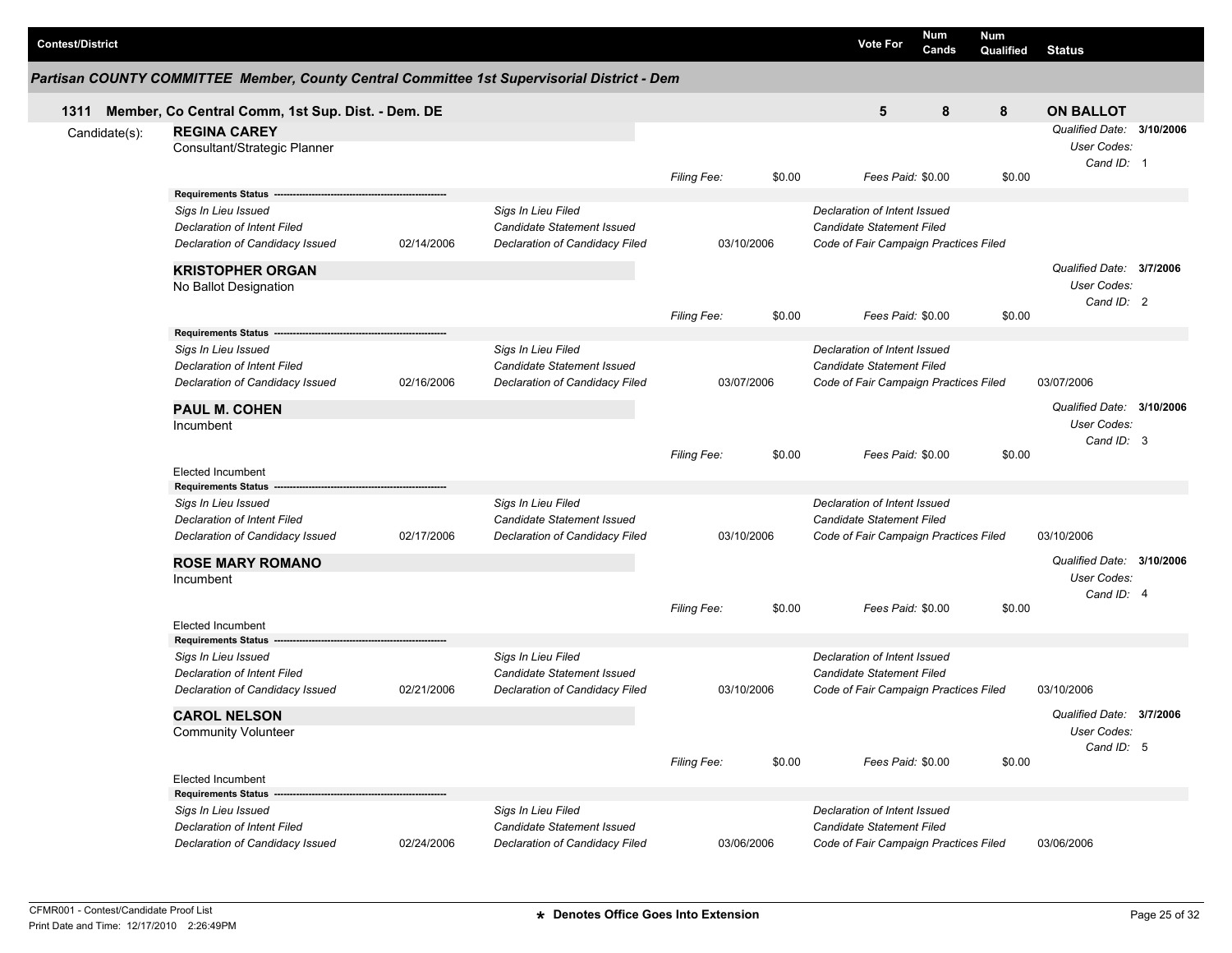|                         |                                                                                             |            |                                |                          |                   |                                                                    | Num                   | <b>Num</b>     |                           |  |
|-------------------------|---------------------------------------------------------------------------------------------|------------|--------------------------------|--------------------------|-------------------|--------------------------------------------------------------------|-----------------------|----------------|---------------------------|--|
| <b>Contest/District</b> |                                                                                             |            |                                |                          |                   | <b>Vote For</b>                                                    | Cands                 | Qualified      | <b>Status</b>             |  |
|                         | Partisan COUNTY COMMITTEE Member, County Central Committee 1st Supervisorial District - Dem |            |                                |                          |                   |                                                                    |                       |                |                           |  |
| 1311                    | Member, Co Central Comm, 1st Sup. Dist. - Dem. DE                                           |            |                                |                          |                   | 5                                                                  | 8                     | 8              | <b>ON BALLOT</b>          |  |
|                         | <b>PHILIP KRANENBURG</b>                                                                    |            |                                |                          |                   |                                                                    |                       |                | Qualified Date: 3/10/2006 |  |
|                         | Incumbent                                                                                   |            |                                |                          |                   |                                                                    |                       |                | User Codes:               |  |
|                         |                                                                                             |            |                                |                          |                   |                                                                    |                       |                | Cand ID: 6                |  |
|                         |                                                                                             |            | Filing Fee:                    | \$0.00                   | Fees Paid: \$0.00 |                                                                    | \$0.00                |                |                           |  |
|                         | <b>Elected Incumbent</b>                                                                    |            |                                |                          |                   |                                                                    |                       |                |                           |  |
|                         | <b>Requirements Status</b>                                                                  |            |                                |                          |                   |                                                                    |                       |                |                           |  |
|                         | Sigs In Lieu Issued                                                                         |            | Sigs In Lieu Filed             |                          |                   | Declaration of Intent Issued<br>Candidate Statement Filed          |                       |                |                           |  |
|                         | Declaration of Intent Filed                                                                 | 02/27/2006 | Candidate Statement Issued     |                          | 03/10/2006        |                                                                    |                       |                | 03/10/2006                |  |
|                         | Declaration of Candidacy Issued                                                             |            | Declaration of Candidacy Filed |                          |                   | Code of Fair Campaign Practices Filed                              |                       |                |                           |  |
|                         | <b>LARRY A. PAUL</b>                                                                        |            |                                |                          |                   |                                                                    |                       |                | Qualified Date: 3/9/2006  |  |
|                         | Incumbent                                                                                   |            |                                |                          |                   |                                                                    |                       |                | User Codes:               |  |
|                         |                                                                                             |            |                                |                          |                   |                                                                    |                       |                | Cand ID: 7                |  |
|                         |                                                                                             |            |                                | Filing Fee:              | \$0.00            | Fees Paid: \$0.00                                                  |                       | \$0.00         |                           |  |
|                         | <b>Elected Incumbent</b>                                                                    |            |                                |                          |                   |                                                                    |                       |                |                           |  |
|                         | <b>Requirements Status</b>                                                                  |            | Sigs In Lieu Filed             |                          |                   | Declaration of Intent Issued                                       |                       |                |                           |  |
|                         | Sigs In Lieu Issued<br>Declaration of Intent Filed                                          |            | Candidate Statement Issued     |                          |                   | Candidate Statement Filed                                          |                       |                |                           |  |
|                         | Declaration of Candidacy Issued                                                             | 03/01/2006 | Declaration of Candidacy Filed |                          | 03/08/2006        | Code of Fair Campaign Practices Filed                              |                       |                | 03/08/2006                |  |
|                         |                                                                                             |            |                                |                          |                   |                                                                    |                       |                |                           |  |
|                         | <b>THOMAS GANGALE</b>                                                                       |            |                                |                          |                   |                                                                    |                       |                | Qualified Date: 3/10/2006 |  |
|                         | <b>Political Scientist</b>                                                                  |            |                                |                          |                   | Fees Paid: \$0.00                                                  |                       |                | User Codes:               |  |
|                         |                                                                                             |            |                                |                          |                   |                                                                    |                       |                | Cand ID: 8                |  |
|                         |                                                                                             |            |                                | Filing Fee:              | \$0.00            |                                                                    |                       | \$0.00         |                           |  |
|                         | <b>Requirements Status</b>                                                                  |            | Sigs In Lieu Filed             |                          |                   | Declaration of Intent Issued                                       |                       |                |                           |  |
|                         | Sigs In Lieu Issued<br>Declaration of Intent Filed                                          |            | Candidate Statement Issued     |                          |                   |                                                                    |                       |                |                           |  |
|                         | Declaration of Candidacy Issued                                                             | 03/02/2006 | Declaration of Candidacy Filed |                          | 03/10/2006        | Candidate Statement Filed<br>Code of Fair Campaign Practices Filed |                       |                | 03/10/2006                |  |
|                         |                                                                                             |            |                                |                          |                   |                                                                    |                       |                |                           |  |
| $\ast$<br>2104          | Judge, Superior Court                                                                       |            | *0-0 County Of Marin           |                          |                   | $\mathbf{1}$                                                       | $\overline{2}$        | $\overline{2}$ | <b>ON BALLOT</b>          |  |
| $Incumbent(s)$ :        | John A Sutro Jr                                                                             |            |                                | Elected                  |                   |                                                                    |                       |                |                           |  |
| Candidate(s):           | JOHN A. SUTRO, JR.                                                                          |            |                                |                          |                   |                                                                    |                       |                | Qualified Date: 2/21/2006 |  |
|                         | Superior Court Judge                                                                        |            |                                |                          |                   |                                                                    |                       |                | User Codes:               |  |
|                         |                                                                                             |            |                                |                          |                   |                                                                    |                       |                | Cand ID: 1                |  |
|                         |                                                                                             |            |                                | <b>Filing Fee:</b>       | \$1,566.60        |                                                                    | Fees Paid: \$1,566.60 | \$0.00         |                           |  |
|                         | <b>Elected Incumbent</b><br><b>Requirements Status</b>                                      |            |                                |                          |                   |                                                                    |                       |                |                           |  |
|                         | Sigs In Lieu Issued                                                                         |            | Sigs In Lieu Filed             |                          |                   | Declaration of Intent Issued                                       |                       |                |                           |  |
|                         | Declaration of Intent Filed                                                                 |            | Candidate Statement Issued     | 03/15/2006<br>02/21/2006 |                   | <b>Candidate Statement Filed</b>                                   |                       |                | 03/15/2006                |  |
|                         | Declaration of Candidacy Issued                                                             | 02/14/2006 | Declaration of Candidacy Filed |                          |                   | Code of Fair Campaign Practices Filed                              |                       |                |                           |  |
|                         |                                                                                             |            |                                |                          |                   |                                                                    |                       |                |                           |  |
|                         | <b>CLIFF MENEKEN</b>                                                                        |            |                                |                          |                   |                                                                    |                       |                | Qualified Date: 3/10/2006 |  |
|                         | Attorney                                                                                    |            |                                |                          |                   |                                                                    |                       |                | User Codes:               |  |
|                         |                                                                                             |            |                                |                          |                   | Fees Paid: \$0.00                                                  |                       |                | Cand ID: 2                |  |
|                         |                                                                                             |            |                                | Filing Fee:              | \$1,566.60        |                                                                    |                       | \$0.00         |                           |  |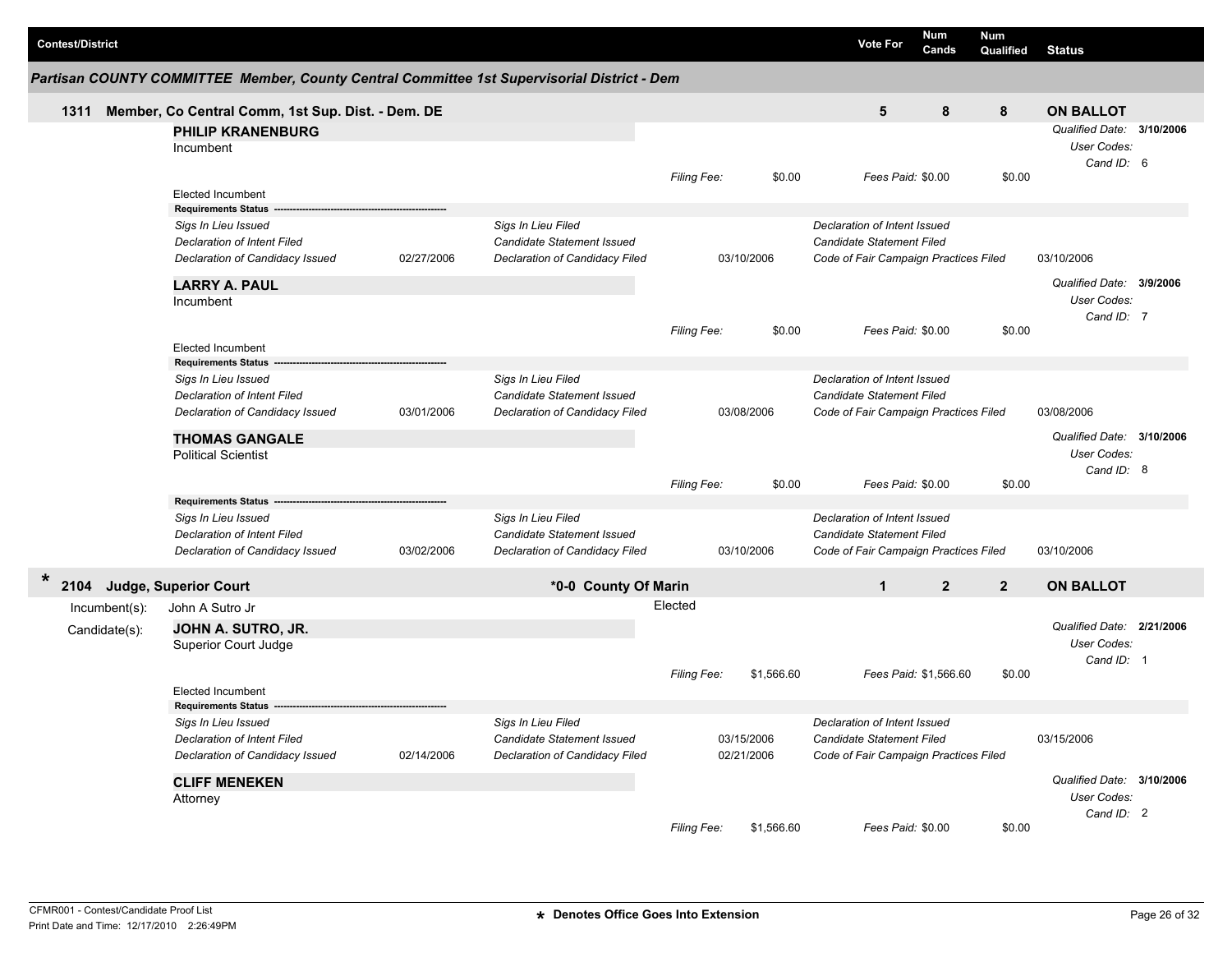|                                                                 | <b>Contest/District</b> |                  |                                                                                       |            |                                                                                    |                    |                          |            | <b>Vote For</b>                                                                                    | Num<br>Cands     | <b>Num</b><br>Qualified | <b>Status</b>             |  |
|-----------------------------------------------------------------|-------------------------|------------------|---------------------------------------------------------------------------------------|------------|------------------------------------------------------------------------------------|--------------------|--------------------------|------------|----------------------------------------------------------------------------------------------------|------------------|-------------------------|---------------------------|--|
|                                                                 |                         |                  | Non-Partisan JUDICIAL Judge Of The Superior Court                                     |            |                                                                                    |                    |                          |            |                                                                                                    |                  |                         |                           |  |
|                                                                 | 2104                    |                  | Judge, Superior Court                                                                 |            |                                                                                    |                    |                          |            | $\mathbf{1}$                                                                                       | $\overline{2}$   | $\overline{2}$          | <b>ON BALLOT</b>          |  |
|                                                                 |                         |                  | <b>Requirements Status</b>                                                            |            |                                                                                    |                    |                          |            |                                                                                                    |                  |                         |                           |  |
|                                                                 |                         |                  | Sigs In Lieu Issued<br>Declaration of Intent Filed<br>Declaration of Candidacy Issued | 03/08/2006 | Sigs In Lieu Filed<br>Candidate Statement Issued<br>Declaration of Candidacy Filed |                    | 03/08/2006<br>03/10/2006 |            | Declaration of Intent Issued<br>Candidate Statement Filed<br>Code of Fair Campaign Practices Filed |                  |                         | 03/10/2006<br>03/10/2006  |  |
| *<br><b>State Superintendent of, Public Instruction</b><br>3000 |                         |                  | *0-0 County Of Marin                                                                  |            |                                                                                    |                    | $\mathbf{1}$             | 5          | 5                                                                                                  | <b>ON BALLOT</b> |                         |                           |  |
|                                                                 |                         | $Incumbent(s)$ : | Tom Torlakson                                                                         |            |                                                                                    | Elected            |                          |            |                                                                                                    |                  |                         |                           |  |
|                                                                 |                         | Candidate(s):    | <b>DANIEL L. BUNTING</b>                                                              |            |                                                                                    |                    |                          |            |                                                                                                    |                  |                         | Qualified Date: 3/21/2006 |  |
|                                                                 |                         |                  | Retired School Superintendent                                                         |            |                                                                                    |                    |                          |            |                                                                                                    |                  |                         | User Codes:               |  |
|                                                                 |                         |                  |                                                                                       |            |                                                                                    | <b>Filing Fee:</b> |                          | \$2,975.00 | Fees Paid: \$0.00                                                                                  |                  | \$0.00                  | Cand ID: 1                |  |
|                                                                 |                         |                  | <b>Requirements Status</b>                                                            |            |                                                                                    |                    |                          |            |                                                                                                    |                  |                         |                           |  |
|                                                                 |                         |                  | Sigs In Lieu Issued                                                                   |            | Sigs In Lieu Filed                                                                 |                    |                          |            | Declaration of Intent Issued                                                                       |                  |                         |                           |  |
|                                                                 |                         |                  | <b>Declaration of Intent Filed</b>                                                    |            | <b>Candidate Statement Issued</b>                                                  |                    |                          |            | <b>Candidate Statement Filed</b>                                                                   |                  |                         |                           |  |
|                                                                 |                         |                  | Declaration of Candidacy Issued                                                       |            | Declaration of Candidacy Filed                                                     |                    |                          |            | Code of Fair Campaign Practices Filed                                                              |                  |                         |                           |  |
|                                                                 |                         |                  | <b>SARAH L. KNOPP</b>                                                                 |            |                                                                                    |                    |                          |            |                                                                                                    |                  |                         | Qualified Date: 3/21/2006 |  |
|                                                                 |                         |                  | Teacher                                                                               |            |                                                                                    |                    |                          |            |                                                                                                    |                  |                         | User Codes:               |  |
|                                                                 |                         |                  |                                                                                       |            |                                                                                    |                    |                          |            |                                                                                                    |                  |                         | Cand ID: 2                |  |
|                                                                 |                         |                  |                                                                                       |            |                                                                                    | <b>Filing Fee:</b> |                          | \$2,975.00 | Fees Paid: \$0.00                                                                                  |                  | \$0.00                  |                           |  |
|                                                                 |                         |                  | Requirements Status -<br>Sigs In Lieu Issued                                          |            | Sigs In Lieu Filed                                                                 |                    |                          |            | Declaration of Intent Issued                                                                       |                  |                         |                           |  |
|                                                                 |                         |                  | Declaration of Intent Filed                                                           |            | <b>Candidate Statement Issued</b>                                                  |                    |                          |            | <b>Candidate Statement Filed</b>                                                                   |                  |                         |                           |  |
|                                                                 |                         |                  | Declaration of Candidacy Issued                                                       |            | Declaration of Candidacy Filed                                                     |                    |                          |            | Code of Fair Campaign Practices Filed                                                              |                  |                         |                           |  |
|                                                                 |                         |                  | <b>DIANE A. LENNING</b>                                                               |            |                                                                                    |                    |                          |            |                                                                                                    |                  |                         | Qualified Date: 3/21/2006 |  |
|                                                                 |                         |                  | Educator/Author/Businessowner                                                         |            |                                                                                    |                    |                          |            |                                                                                                    |                  |                         | User Codes:               |  |
|                                                                 |                         |                  |                                                                                       |            |                                                                                    |                    |                          | \$2,975.00 |                                                                                                    |                  |                         | Cand ID: 3                |  |
|                                                                 |                         |                  | <b>Requirements Status</b>                                                            |            |                                                                                    | Filing Fee:        |                          |            | Fees Paid: \$0.00                                                                                  |                  | \$0.00                  |                           |  |
|                                                                 |                         |                  | Sigs In Lieu Issued                                                                   |            | Sigs In Lieu Filed                                                                 |                    |                          |            | Declaration of Intent Issued                                                                       |                  |                         |                           |  |
|                                                                 |                         |                  | Declaration of Intent Filed                                                           |            | <b>Candidate Statement Issued</b>                                                  |                    |                          |            | <b>Candidate Statement Filed</b>                                                                   |                  |                         |                           |  |
|                                                                 |                         |                  | Declaration of Candidacy Issued                                                       |            | Declaration of Candidacy Filed                                                     |                    |                          |            | Code of Fair Campaign Practices Filed                                                              |                  |                         |                           |  |
|                                                                 |                         |                  | <b>GRANT MC MICKEN</b>                                                                |            |                                                                                    |                    |                          |            |                                                                                                    |                  |                         | Qualified Date: 3/21/2006 |  |
|                                                                 |                         |                  | Educator/Teacher/Consultant                                                           |            |                                                                                    |                    |                          |            |                                                                                                    |                  |                         | User Codes:               |  |
|                                                                 |                         |                  |                                                                                       |            |                                                                                    | Filing Fee:        |                          | \$2,975.00 | Fees Paid: \$0.00                                                                                  |                  | \$0.00                  | Cand ID: 4                |  |
|                                                                 |                         |                  | Requirements Status ------                                                            |            |                                                                                    |                    |                          |            |                                                                                                    |                  |                         |                           |  |
|                                                                 |                         |                  | Sigs In Lieu Issued                                                                   |            | Sigs In Lieu Filed                                                                 |                    |                          |            | Declaration of Intent Issued                                                                       |                  |                         |                           |  |
|                                                                 |                         |                  | Declaration of Intent Filed                                                           |            | Candidate Statement Issued                                                         |                    |                          |            | <b>Candidate Statement Filed</b>                                                                   |                  |                         |                           |  |
|                                                                 |                         |                  | Declaration of Candidacy Issued                                                       |            | Declaration of Candidacy Filed                                                     |                    |                          |            | Code of Fair Campaign Practices Filed                                                              |                  |                         |                           |  |
|                                                                 |                         |                  | <b>JACK O'CONNELL</b>                                                                 |            |                                                                                    |                    |                          |            |                                                                                                    |                  |                         | Qualified Date: 3/21/2006 |  |
|                                                                 |                         |                  | State Superintendent/Teacher                                                          |            |                                                                                    |                    |                          |            |                                                                                                    |                  |                         | User Codes:               |  |
|                                                                 |                         |                  |                                                                                       |            |                                                                                    | Filing Fee:        |                          | \$2,975.00 | Fees Paid: \$0.00                                                                                  |                  | \$0.00                  | Cand ID: 5                |  |
|                                                                 |                         |                  | Elected Incumbent                                                                     |            |                                                                                    |                    |                          |            |                                                                                                    |                  |                         |                           |  |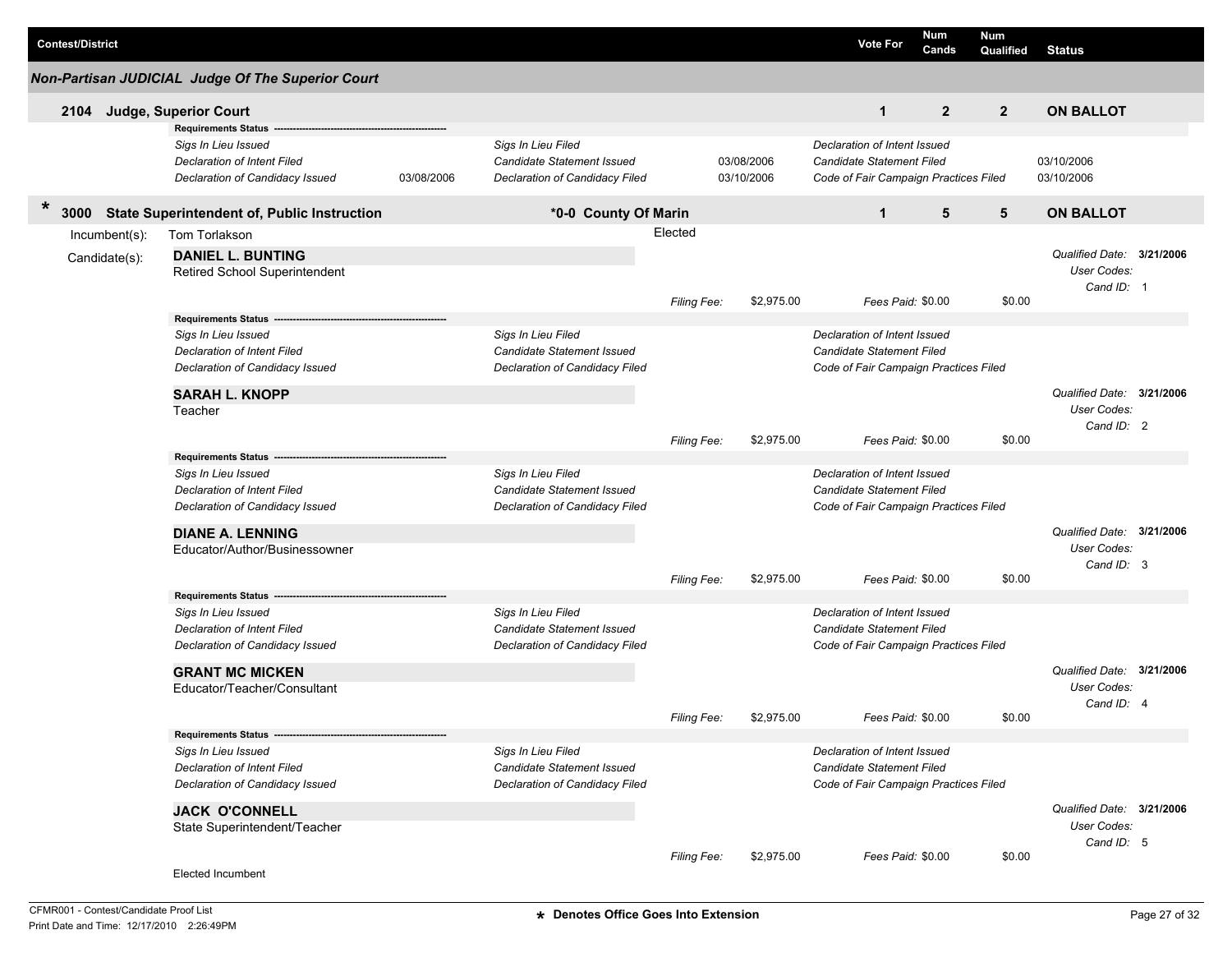| <b>Contest/District</b>                                                                                                    |                                        |                                                                                    |                    |                                        | <b>Vote For</b>                                                                                           | <b>Num</b><br>Cands                       | <b>Num</b><br>Qualified | <b>Status</b>                                          |  |
|----------------------------------------------------------------------------------------------------------------------------|----------------------------------------|------------------------------------------------------------------------------------|--------------------|----------------------------------------|-----------------------------------------------------------------------------------------------------------|-------------------------------------------|-------------------------|--------------------------------------------------------|--|
| Non-Partisan STATE State Superintendent Of Public Instruction                                                              |                                        |                                                                                    |                    |                                        |                                                                                                           |                                           |                         |                                                        |  |
| <b>State Superintendent of, Public Instruction</b><br>3000                                                                 |                                        |                                                                                    |                    |                                        | $\mathbf{1}$                                                                                              | 5                                         | 5                       | <b>ON BALLOT</b>                                       |  |
| <b>Requirements Status</b><br>Sigs In Lieu Issued<br><b>Declaration of Intent Filed</b><br>Declaration of Candidacy Issued |                                        | Sigs In Lieu Filed<br>Candidate Statement Issued<br>Declaration of Candidacy Filed |                    |                                        | Declaration of Intent Issued<br><b>Candidate Statement Filed</b><br>Code of Fair Campaign Practices Filed |                                           |                         |                                                        |  |
| $\ast$<br><b>County Superintendent, of Schools</b><br>3008                                                                 |                                        | *0-0 County Of Marin                                                               |                    |                                        | $\mathbf{1}$                                                                                              | $\mathbf{1}$                              | $\mathbf{1}$            | <b>ON BALLOT</b>                                       |  |
| Incumbent(s):<br>Mary Jane Burke                                                                                           |                                        |                                                                                    | Elected            |                                        |                                                                                                           |                                           |                         |                                                        |  |
| <b>MARY JANE BURKE</b><br>Candidate(s):                                                                                    | Marin County Superintendent of Schools |                                                                                    | <b>Filing Fee:</b> | \$2,094.75                             |                                                                                                           | Fees Paid: \$1,514.00                     | \$2.00                  | Qualified Date: 2/14/2006<br>User Codes:<br>Cand ID: 1 |  |
| <b>Elected Incumbent</b>                                                                                                   |                                        |                                                                                    |                    |                                        |                                                                                                           |                                           |                         |                                                        |  |
| <b>Requirements Status</b><br>Sigs In Lieu Issued<br>Declaration of Intent Filed<br>Declaration of Candidacy Issued        | 01/03/2006<br>02/14/2006               | Sigs In Lieu Filed<br>Candidate Statement Issued<br>Declaration of Candidacy Filed |                    | 02/14/2006<br>02/14/2006<br>02/14/2006 | Declaration of Intent Issued<br><b>Candidate Statement Filed</b><br>Code of Fair Campaign Practices Filed |                                           |                         | 02/14/2006<br>02/14/2006                               |  |
| $\star$<br><b>Supervisor, 1st District</b><br>4001                                                                         |                                        | *401-0 1st Supervisorial District                                                  |                    |                                        | $\mathbf{1}$                                                                                              | $\mathbf{1}$                              | $\mathbf{1}$            | <b>ON BALLOT</b>                                       |  |
| Susan L Adams<br>$Incumbent(s)$ :                                                                                          |                                        |                                                                                    | Elected            |                                        |                                                                                                           |                                           |                         |                                                        |  |
| <b>SUSAN L. ADAMS</b><br>Candidate(s):<br>Incumbent                                                                        |                                        |                                                                                    |                    |                                        |                                                                                                           |                                           |                         | Qualified Date: 3/2/2006<br>User Codes:<br>Cand ID: 1  |  |
| <b>Elected Incumbent</b><br><b>Requirements Status</b>                                                                     |                                        |                                                                                    | <b>Filing Fee:</b> |                                        |                                                                                                           | \$977.39<br>\$0.00<br>Fees Paid: \$977.39 |                         |                                                        |  |
| Sigs In Lieu Issued<br><b>Declaration of Intent Filed</b><br>Declaration of Candidacy Issued                               | 12/30/2005<br>02/21/2006               | Sigs In Lieu Filed<br>Candidate Statement Issued<br>Declaration of Candidacy Filed |                    | 02/23/2006<br>02/21/2006               | Declaration of Intent Issued<br>Candidate Statement Filed<br>Code of Fair Campaign Practices Filed        |                                           |                         | 03/02/2006                                             |  |
| $\ast$<br>4005 Supervisor, 5th District                                                                                    |                                        | *405-0 5th Supervisorial District                                                  |                    |                                        | $\mathbf{1}$                                                                                              | 4                                         | 3                       | <b>ON BALLOT</b>                                       |  |
| Judy Gail Arnold<br>$Incumbent(s)$ :                                                                                       |                                        |                                                                                    | Elected            |                                        |                                                                                                           |                                           |                         |                                                        |  |
| <b>PAT EKLUND</b><br>Candidate(s):                                                                                         | Environmental Manager/Councilmember    |                                                                                    |                    |                                        |                                                                                                           |                                           |                         | Qualified Date: 3/10/2006<br>User Codes:<br>Cand ID: 2 |  |
|                                                                                                                            |                                        |                                                                                    | <b>Filing Fee:</b> | \$977.39                               | Fees Paid: \$0.00                                                                                         |                                           | \$0.00                  |                                                        |  |
| Requirements Status ----<br>Sigs In Lieu Issued<br><b>Declaration of Intent Filed</b><br>Declaration of Candidacy Issued   | 01/26/2006<br>03/03/2006               | Sigs In Lieu Filed<br>Candidate Statement Issued<br>Declaration of Candidacy Filed |                    | 02/23/2006<br>03/03/2006<br>03/10/2006 | Declaration of Intent Issued<br>Candidate Statement Filed<br>Code of Fair Campaign Practices Filed        |                                           |                         | 03/10/2006<br>03/10/2006                               |  |
| <b>JUDY ARNOLD</b><br>Novato City Councilmember                                                                            |                                        |                                                                                    | Filing Fee:        | \$977.39                               | Fees Paid: \$977.39                                                                                       |                                           | \$0.00                  | Qualified Date: 3/10/2006<br>User Codes:<br>Cand ID: 3 |  |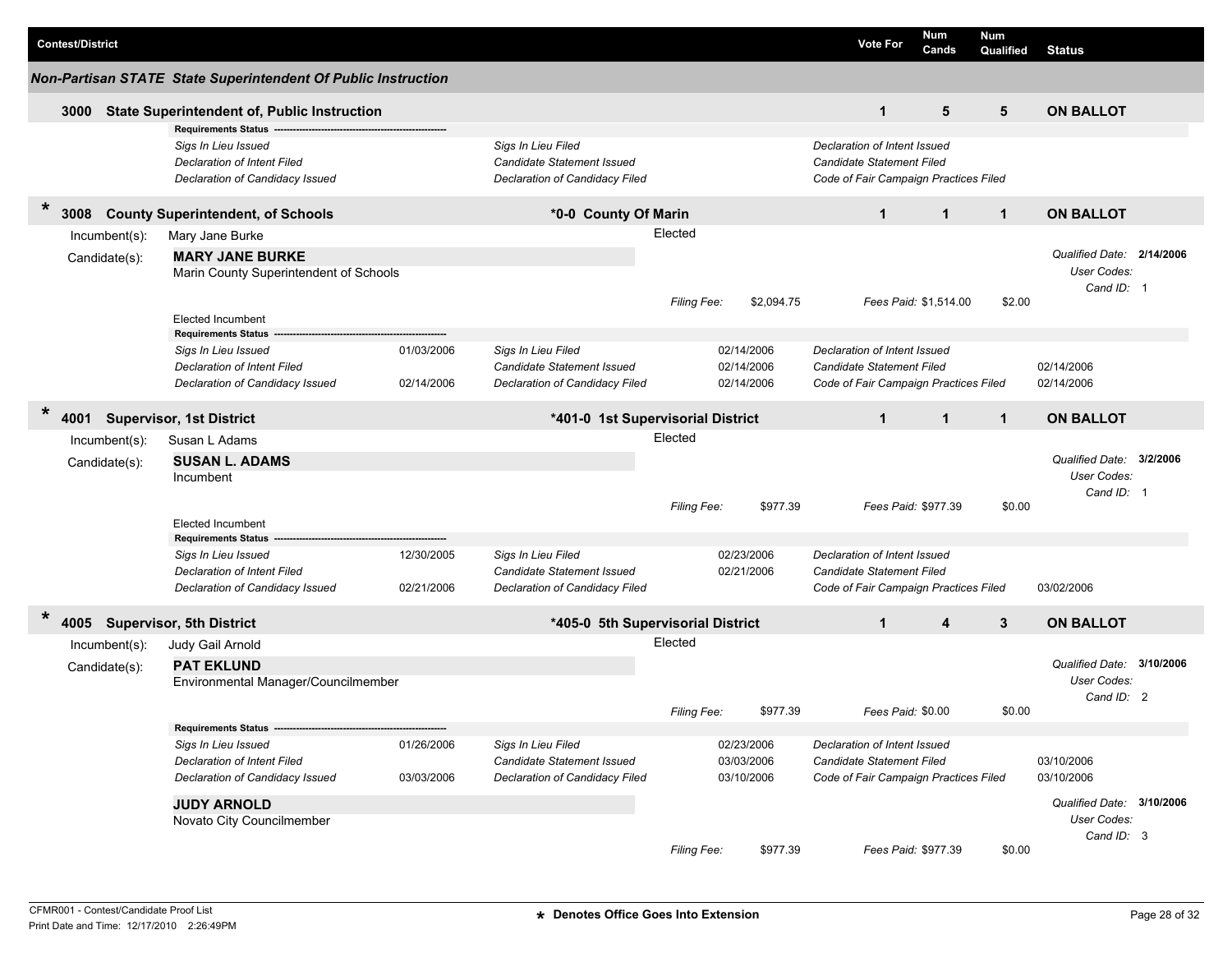| <b>Contest/District</b><br>Vote For |
|-------------------------------------|
|-------------------------------------|

|         | ,,,,,,,,,,,,,,,,,,      |                                                |            |                                   |                    |            |                                       | Cands                 | Qualified    | Status                    |  |
|---------|-------------------------|------------------------------------------------|------------|-----------------------------------|--------------------|------------|---------------------------------------|-----------------------|--------------|---------------------------|--|
|         |                         | Non-Partisan COUNTY Supervisor, Fifth District |            |                                   |                    |            |                                       |                       |              |                           |  |
|         | 4005                    | <b>Supervisor, 5th District</b>                |            |                                   |                    |            | $\mathbf{1}$                          | 4                     | 3            | <b>ON BALLOT</b>          |  |
|         |                         | <b>Requirements Status</b>                     |            |                                   |                    |            |                                       |                       |              |                           |  |
|         |                         | Sigs In Lieu Issued                            | 01/27/2006 | Sigs In Lieu Filed                |                    | 02/23/2006 | Declaration of Intent Issued          |                       |              |                           |  |
|         |                         | Declaration of Intent Filed                    |            | <b>Candidate Statement Issued</b> |                    | 02/23/2006 | Candidate Statement Filed             |                       |              | 03/10/2006                |  |
|         |                         | Declaration of Candidacy Issued                | 02/23/2006 | Declaration of Candidacy Filed    |                    | 03/10/2006 | Code of Fair Campaign Practices Filed |                       |              | 03/10/2006                |  |
|         |                         | <b>BARRY MYTTON BUCKLEY</b>                    |            |                                   |                    |            |                                       |                       |              | Qualified Date: 3/15/2006 |  |
|         |                         | Builder/Consultant                             |            |                                   |                    |            |                                       |                       |              | User Codes:<br>Cand ID: 4 |  |
|         |                         |                                                |            |                                   | Filing Fee:        | \$977.39   | Fees Paid: \$977.39                   |                       | \$0.00       |                           |  |
|         |                         | <b>Requirements Status</b>                     |            |                                   |                    |            |                                       |                       |              |                           |  |
|         |                         | Sigs In Lieu Issued                            |            | Sigs In Lieu Filed                |                    |            | Declaration of Intent Issued          |                       |              |                           |  |
|         |                         | Declaration of Intent Filed                    |            | Candidate Statement Issued        |                    | 02/24/2006 | Candidate Statement Filed             |                       |              | 03/15/2006                |  |
|         |                         | Declaration of Candidacy Issued                | 02/24/2006 | Declaration of Candidacy Filed    |                    | 03/15/2006 | Code of Fair Campaign Practices Filed |                       |              | 03/15/2006                |  |
| $\ast$  | 4011                    | <b>Assessor-Rec-Cnty Clerk</b>                 |            | *0-0 County Of Marin              |                    |            | $\mathbf{1}$                          | $\mathbf{1}$          | $\mathbf{1}$ | <b>ON BALLOT</b>          |  |
|         | Incumbent(s):           | <b>Richard N Benson</b>                        |            |                                   | Elected            |            |                                       |                       |              |                           |  |
|         |                         | <b>JOAN THAYER</b>                             |            |                                   |                    |            |                                       |                       |              | Qualified Date: 2/27/2006 |  |
|         | Candidate(s):           | Marin County Assessor-Recorder                 |            |                                   |                    |            |                                       |                       |              | User Codes:               |  |
|         |                         |                                                |            |                                   |                    |            |                                       |                       |              | Cand ID: 1                |  |
|         |                         |                                                |            |                                   | <b>Filing Fee:</b> | \$1,683.55 | Fees Paid: \$1,683.55                 |                       | \$0.00       |                           |  |
|         |                         | <b>Elected Incumbent</b>                       |            |                                   |                    |            |                                       |                       |              |                           |  |
|         |                         | <b>Requirements Status</b>                     |            |                                   |                    |            |                                       |                       |              |                           |  |
|         |                         | Sigs In Lieu Issued                            | 12/30/2005 | Sigs In Lieu Filed                |                    | 02/21/2006 | Declaration of Intent Issued          |                       |              |                           |  |
|         |                         | Declaration of Intent Filed                    |            | Candidate Statement Issued        |                    | 02/21/2006 | Candidate Statement Filed             |                       |              |                           |  |
|         |                         |                                                | 02/21/2006 | Declaration of Candidacy Filed    |                    | 02/27/2006 |                                       |                       |              | 02/27/2006                |  |
|         |                         | Declaration of Candidacy Issued                |            |                                   |                    |            | Code of Fair Campaign Practices Filed |                       |              |                           |  |
| $\star$ | 4012 Auditor-Controller |                                                |            | *0-0 County Of Marin              |                    |            | $\mathbf{1}$                          | $\mathbf{1}$          | $\mathbf{1}$ | <b>ON BALLOT</b>          |  |
|         | $lncumbent(s)$ :        | Open seat                                      |            |                                   | Elected            |            |                                       |                       |              |                           |  |
|         | Candidate(s):           | <b>RICHARD S. ARROW</b>                        |            |                                   |                    |            |                                       |                       |              | Qualified Date: 3/3/2006  |  |
|         |                         | Marin County Auditor-Controller                |            |                                   |                    |            |                                       |                       |              | <b>User Codes:</b>        |  |
|         |                         |                                                |            |                                   |                    |            |                                       |                       |              | Cand ID: 1                |  |
|         |                         |                                                |            |                                   | <b>Filing Fee:</b> | \$1,488.24 | Fees Paid: \$1,488.24                 |                       | \$0.00       |                           |  |
|         |                         | <b>Elected Incumbent</b>                       |            |                                   |                    |            |                                       |                       |              |                           |  |
|         |                         | <b>Requirements Status</b>                     |            |                                   |                    |            |                                       |                       |              |                           |  |
|         |                         | Sigs In Lieu Issued                            | 01/17/2006 | Sigs In Lieu Filed                |                    |            | Declaration of Intent Issued          |                       |              |                           |  |
|         |                         | Declaration of Intent Filed                    |            | <b>Candidate Statement Issued</b> |                    | 02/22/2006 | <b>Candidate Statement Filed</b>      |                       |              |                           |  |
|         |                         | Declaration of Candidacy Issued                | 02/22/2006 | Declaration of Candidacy Filed    |                    | 03/02/2006 | Code of Fair Campaign Practices Filed |                       |              |                           |  |
| $\ast$  |                         |                                                |            |                                   |                    |            |                                       |                       |              |                           |  |
|         | 4013 Coroner            |                                                |            | *0-0 County Of Marin              |                    |            | $\mathbf{1}$                          | $\mathbf{1}$          | $\mathbf 1$  | <b>ON BALLOT</b>          |  |
|         | Incumbent(s):           | Kenneth Paul Holmes                            |            |                                   | Elected            |            |                                       |                       |              |                           |  |
|         | Candidate(s):           | <b>KENNETH HOLMES</b>                          |            |                                   |                    |            |                                       |                       |              | Qualified Date: 3/8/2006  |  |
|         |                         | Marin County Coroner                           |            |                                   |                    |            |                                       |                       |              | User Codes:               |  |
|         |                         |                                                |            |                                   |                    |            |                                       |                       |              | Cand ID: 1                |  |
|         |                         |                                                |            |                                   | Filing Fee:        | \$1,205.16 |                                       | Fees Paid: \$1,205.16 | \$0.00       |                           |  |
|         |                         | <b>Elected Incumbent</b>                       |            |                                   |                    |            |                                       |                       |              |                           |  |
|         |                         |                                                |            |                                   |                    |            |                                       |                       |              |                           |  |

**Num** 

**Num**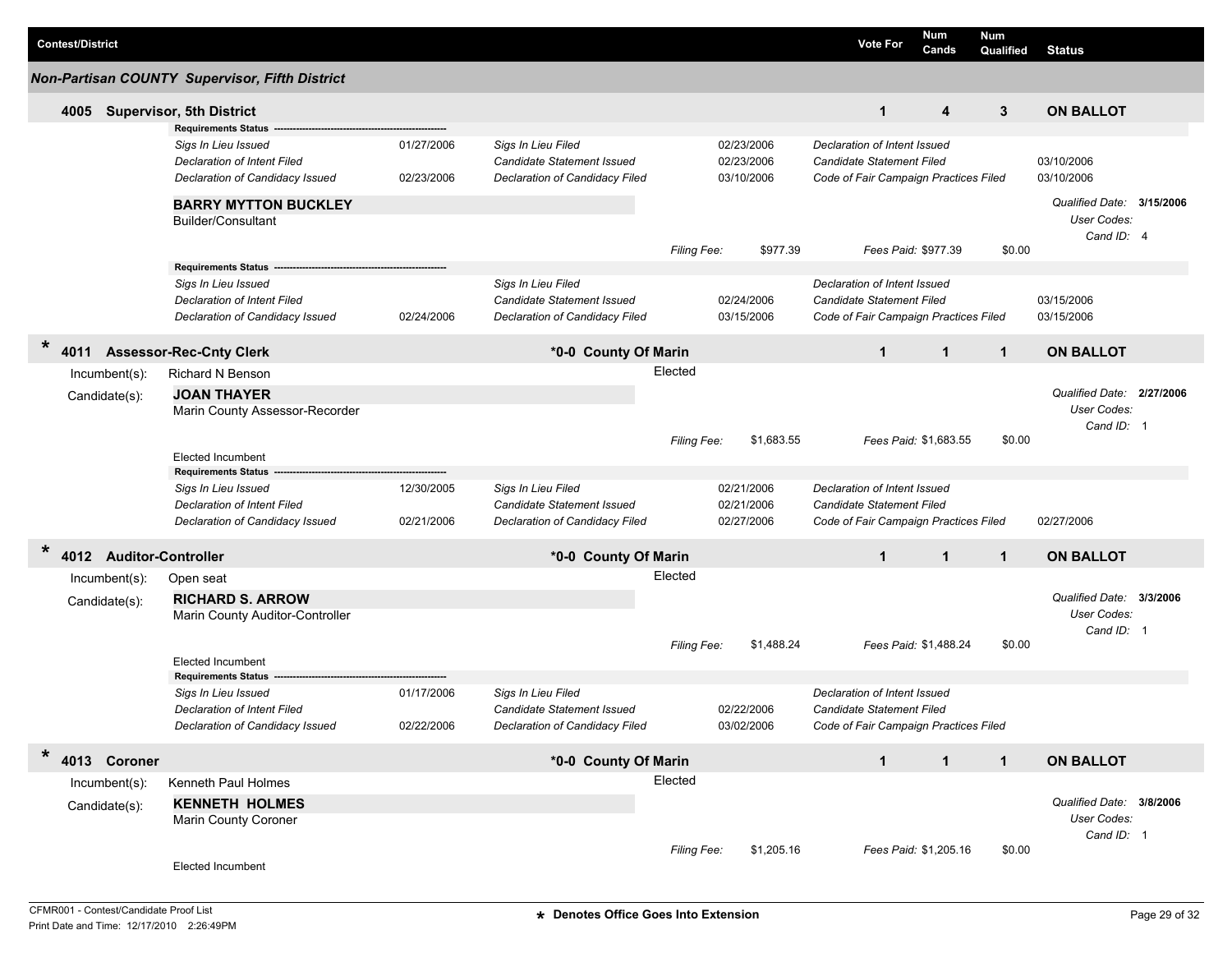| <b>Contest/District</b>                     |                                                                                                                     |                          |                                                                                    |                    |                          | <b>Vote For</b>                                                                                    | Num<br>Cands          | <b>Num</b><br>Qualified | <b>Status</b>                                          |          |
|---------------------------------------------|---------------------------------------------------------------------------------------------------------------------|--------------------------|------------------------------------------------------------------------------------|--------------------|--------------------------|----------------------------------------------------------------------------------------------------|-----------------------|-------------------------|--------------------------------------------------------|----------|
| <b>Non-Partisan COUNTY Coroner</b>          |                                                                                                                     |                          |                                                                                    |                    |                          |                                                                                                    |                       |                         |                                                        |          |
| 4013 Coroner                                |                                                                                                                     |                          |                                                                                    |                    |                          | $\mathbf{1}$                                                                                       | $\mathbf{1}$          | $\mathbf{1}$            | <b>ON BALLOT</b>                                       |          |
|                                             | <b>Requirements Status</b><br>Sigs In Lieu Issued<br>Declaration of Intent Filed<br>Declaration of Candidacy Issued | 02/15/2006               | Sigs In Lieu Filed<br>Candidate Statement Issued<br>Declaration of Candidacy Filed |                    | 02/15/2006<br>03/08/2006 | Declaration of Intent Issued<br>Candidate Statement Filed<br>Code of Fair Campaign Practices Filed |                       |                         | 03/08/2006                                             |          |
| $\star$<br><b>District Attorney</b><br>4015 |                                                                                                                     |                          | *0-0 County Of Marin                                                               |                    |                          | $\mathbf{1}$                                                                                       | $\mathbf{1}$          | $\mathbf{1}$            | <b>ON BALLOT</b>                                       |          |
| $Incumbent(s)$ :                            | Edward S Berberian                                                                                                  |                          |                                                                                    | Elected            |                          |                                                                                                    |                       |                         |                                                        |          |
| Candidate(s):                               | <b>EDWARD S. BERBERIAN</b><br>Marin County District Attorney                                                        |                          |                                                                                    |                    |                          |                                                                                                    |                       |                         | Qualified Date: 2/17/2006<br>User Codes:<br>Cand ID: 1 |          |
|                                             | Elected Incumbent                                                                                                   |                          |                                                                                    | Filing Fee:        | \$2,028.62               |                                                                                                    | Fees Paid: \$1,784.85 | \$0.00                  |                                                        |          |
|                                             | <b>Requirements Status</b>                                                                                          |                          |                                                                                    |                    |                          |                                                                                                    |                       |                         |                                                        |          |
|                                             | Sigs In Lieu Issued<br><b>Declaration of Intent Filed</b><br>Declaration of Candidacy Issued                        | 12/30/2005<br>02/13/2006 | Sigs In Lieu Filed<br>Candidate Statement Issued<br>Declaration of Candidacy Filed |                    | 02/13/2006<br>02/17/2006 | Declaration of Intent Issued<br>Candidate Statement Filed<br>Code of Fair Campaign Practices Filed |                       |                         | 02/17/2006                                             |          |
| $\star$<br><b>Sheriff-Coroner</b><br>4016   |                                                                                                                     |                          | *0-0 County Of Marin                                                               |                    |                          | $\mathbf{1}$                                                                                       | $\mathbf{1}$          | $\mathbf{1}$            | <b>ON BALLOT</b>                                       |          |
| Incumbent(s):                               | Robert Thomas Doyle                                                                                                 |                          |                                                                                    | Elected            |                          |                                                                                                    |                       |                         |                                                        |          |
| Candidate(s):                               | <b>ROBERT THOMAS DOYLE</b><br>Marin County Sheriff                                                                  |                          |                                                                                    |                    |                          |                                                                                                    |                       |                         | Qualified Date: 2/23/2006<br>User Codes:<br>Cand ID: 1 |          |
|                                             | <b>Elected Incumbent</b><br><b>Requirements Status</b>                                                              |                          |                                                                                    | Filing Fee:        | \$1,932.11               |                                                                                                    | Fees Paid: \$1,932.11 | \$0.00                  |                                                        |          |
|                                             | Sigs In Lieu Issued                                                                                                 |                          | Sigs In Lieu Filed                                                                 |                    |                          | Declaration of Intent Issued                                                                       |                       |                         |                                                        |          |
|                                             | Declaration of Intent Filed<br>Declaration of Candidacy Issued                                                      | 02/13/2006               | Candidate Statement Issued<br>Declaration of Candidacy Filed                       |                    | 02/13/2006<br>02/23/2006 | Candidate Statement Filed<br>Code of Fair Campaign Practices Filed                                 |                       |                         | 02/23/2006                                             |          |
| *<br>4017                                   | Treasurer-Tax Collector-, Public Admin-Co Clerk                                                                     |                          | *0-0 County Of Marin                                                               |                    |                          | $\mathbf 1$                                                                                        | $\mathbf 1$           | $\mathbf{1}$            | <b>ON BALLOT</b>                                       |          |
| $Incumbent(s)$ :                            | Michael Joseph Smith                                                                                                |                          |                                                                                    | Elected            |                          |                                                                                                    |                       |                         |                                                        |          |
| Candidate(s):                               | <b>MICHAEL J. SMITH</b><br>Treasurer-Tax Collector-Public Administrator-County Clerk                                |                          |                                                                                    | <b>Filing Fee:</b> | \$1,558.13               |                                                                                                    | Fees Paid: \$1,558.13 | \$0.00                  | Qualified Date:<br>User Codes:<br>Cand ID: 1           | 3/8/2006 |
|                                             | <b>Elected Incumbent</b>                                                                                            |                          |                                                                                    |                    |                          |                                                                                                    |                       |                         |                                                        |          |
|                                             | <b>Requirements Status</b>                                                                                          |                          |                                                                                    |                    |                          |                                                                                                    |                       |                         |                                                        |          |
|                                             | Sigs In Lieu Issued<br><b>Declaration of Intent Filed</b><br>Declaration of Candidacy Issued                        | 01/03/2006<br>02/15/2006 | Sigs In Lieu Filed<br>Candidate Statement Issued<br>Declaration of Candidacy Filed |                    | 02/15/2006<br>03/08/2006 | Declaration of Intent Issued<br>Candidate Statement Filed<br>Code of Fair Campaign Practices Filed |                       |                         |                                                        |          |
| $\ast$<br>5002                              | Member, City Council, City of Belvedere                                                                             |                          | *502-0 City Of Belvedere                                                           |                    |                          | $\overline{2}$                                                                                     | $\mathbf{3}$          | $3\phantom{.0}$         | <b>ON BALLOT</b>                                       |          |
| Incumbent(s):                               | Siavash Barmand                                                                                                     |                          |                                                                                    | Elected            |                          |                                                                                                    |                       |                         |                                                        |          |
|                                             | Thomas Hay Cromwell                                                                                                 |                          |                                                                                    | Elected            |                          |                                                                                                    |                       |                         |                                                        |          |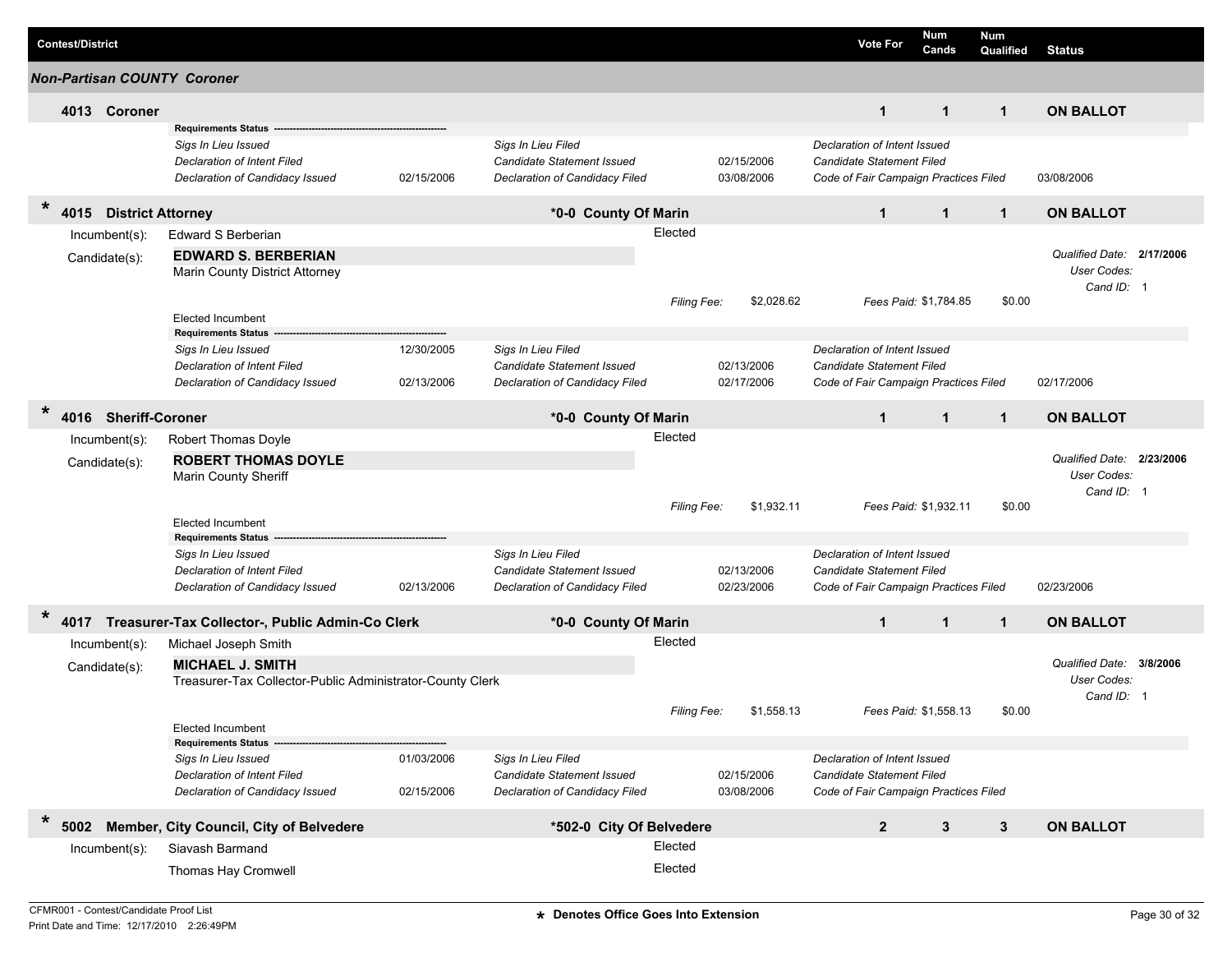| <b>Contest/District</b> |                                                               |            |                                                  |                    |            |        | <b>Vote For</b>                                           | Num<br>Cands | <b>Num</b><br>Qualified   | <b>Status</b>                                          |  |
|-------------------------|---------------------------------------------------------------|------------|--------------------------------------------------|--------------------|------------|--------|-----------------------------------------------------------|--------------|---------------------------|--------------------------------------------------------|--|
|                         | Non-Partisan MUNICIPAL CITY OF BELVEDERE Member, City Council |            |                                                  |                    |            |        |                                                           |              |                           |                                                        |  |
| 5002                    | Member, City Council, City of Belvedere                       |            |                                                  |                    |            |        | $\mathbf{2}$                                              | 3            | 3                         | <b>ON BALLOT</b>                                       |  |
| Candidate(s):           | <b>BARBARA H. MORRISON</b><br>Incumbent                       |            |                                                  |                    |            |        |                                                           |              |                           | Qualified Date: 3/10/2006<br>User Codes:<br>Cand ID: 1 |  |
|                         | <b>Elected Incumbent</b><br><b>Requirements Status</b>        |            |                                                  | Filing Fee:        |            | \$0.00 | Fees Paid: \$0.00                                         |              | \$0.00                    |                                                        |  |
|                         | Sigs In Lieu Issued                                           |            | Sigs In Lieu Filed                               |                    |            |        | Declaration of Intent Issued                              |              |                           |                                                        |  |
|                         | Declaration of Intent Filed                                   |            | Candidate Statement Issued                       |                    |            |        | <b>Candidate Statement Filed</b>                          |              |                           | 03/10/2006                                             |  |
|                         | Declaration of Candidacy Issued                               |            | Declaration of Candidacy Filed                   |                    | 03/10/2006 |        | Code of Fair Campaign Practices Filed                     |              |                           |                                                        |  |
|                         | <b>WILLIAM "BILL" ROTHMAN</b>                                 |            |                                                  |                    |            |        |                                                           |              |                           | Qualified Date: 3/10/2006                              |  |
|                         | <b>Retired Physician</b>                                      |            |                                                  |                    |            |        |                                                           |              |                           | User Codes:<br>Cand ID: 2                              |  |
|                         |                                                               |            |                                                  | <b>Filing Fee:</b> |            | \$0.00 | Fees Paid: \$0.00                                         |              | \$0.00                    |                                                        |  |
|                         | <b>Requirements Status</b>                                    |            |                                                  |                    |            |        |                                                           |              |                           |                                                        |  |
|                         | Sigs In Lieu Issued                                           |            | Sigs In Lieu Filed                               |                    |            |        | Declaration of Intent Issued                              |              |                           |                                                        |  |
|                         | Declaration of Intent Filed                                   |            | Candidate Statement Issued                       |                    |            |        | Candidate Statement Filed                                 |              |                           | 03/10/2006                                             |  |
|                         | Declaration of Candidacy Issued                               |            | Declaration of Candidacy Filed                   |                    | 03/10/2006 |        | Code of Fair Campaign Practices Filed                     |              |                           |                                                        |  |
|                         | <b>THOMAS H. CROMWELL</b>                                     |            |                                                  |                    |            |        |                                                           |              |                           | Qualified Date: 3/15/2006                              |  |
|                         | Physician                                                     |            |                                                  |                    |            |        |                                                           |              |                           | User Codes:<br>Cand ID: 3                              |  |
|                         |                                                               |            |                                                  | Filing Fee:        |            | \$0.00 | Fees Paid: \$0.00                                         |              | \$0.00                    |                                                        |  |
|                         | <b>Elected Incumbent</b>                                      |            |                                                  |                    |            |        |                                                           |              |                           |                                                        |  |
|                         | <b>Requirements Status</b>                                    |            |                                                  |                    |            |        |                                                           |              |                           |                                                        |  |
|                         | Sigs In Lieu Issued                                           |            | Sigs In Lieu Filed                               |                    |            |        | Declaration of Intent Issued                              |              |                           |                                                        |  |
|                         | Declaration of Intent Filed                                   |            | Candidate Statement Issued                       |                    |            |        | <b>Candidate Statement Filed</b>                          |              |                           | 03/15/2006                                             |  |
|                         | Declaration of Candidacy Issued                               |            | Declaration of Candidacy Filed                   |                    |            |        | Code of Fair Campaign Practices Filed                     |              |                           |                                                        |  |
| $\ast$<br>6037          | Director, Sanitary Dis 1 - Ross Vly                           |            | SA01-0 Ross Valley Sanitary District No. 1       |                    |            |        | 3                                                         | 6            | 5                         | <b>ON BALLOT</b>                                       |  |
| Incumbent(s):           | Pamela Meigs                                                  |            |                                                  | Elected            |            |        |                                                           |              |                           |                                                        |  |
|                         | Patrick A Guasco                                              |            |                                                  | Elected            |            |        |                                                           |              |                           |                                                        |  |
|                         | Peter William Sullivan                                        |            |                                                  | Elected            |            |        |                                                           |              |                           |                                                        |  |
| Candidate(s):           | <b>PATRICK A. GUASCO</b>                                      |            |                                                  |                    |            |        |                                                           |              |                           | Qualified Date: 2/21/2006                              |  |
|                         | <b>Sanitation Worker</b>                                      |            |                                                  |                    |            |        |                                                           |              |                           | User Codes:<br>Cand ID: 1                              |  |
|                         |                                                               |            |                                                  | Filing Fee:        |            | \$0.00 | Fees Paid: \$0.00                                         |              | \$0.00                    |                                                        |  |
|                         | Elected Incumbent                                             |            |                                                  |                    |            |        |                                                           |              |                           |                                                        |  |
|                         | <b>Requirements Status</b>                                    |            |                                                  |                    |            |        |                                                           |              |                           |                                                        |  |
|                         | Sigs In Lieu Issued<br>Declaration of Intent Filed            |            | Sigs In Lieu Filed<br>Candidate Statement Issued |                    | 02/16/2006 |        | Declaration of Intent Issued<br>Candidate Statement Filed |              |                           | 02/21/2006                                             |  |
|                         | Declaration of Candidacy Issued                               | 02/16/2006 | Declaration of Candidacy Filed                   |                    | 02/21/2006 |        | Code of Fair Campaign Practices Filed                     |              |                           |                                                        |  |
|                         | <b>GEORGE BUCKLE</b>                                          |            |                                                  |                    |            |        |                                                           |              | Qualified Date: 3/10/2006 |                                                        |  |
|                         | Appointed Incumbent                                           |            |                                                  |                    |            |        |                                                           |              |                           | User Codes:                                            |  |
|                         |                                                               |            |                                                  |                    |            |        |                                                           |              |                           | Cand ID: 3                                             |  |
|                         |                                                               |            |                                                  | Filing Fee:        |            | \$0.00 | Fees Paid: \$0.00                                         |              | \$0.00                    |                                                        |  |